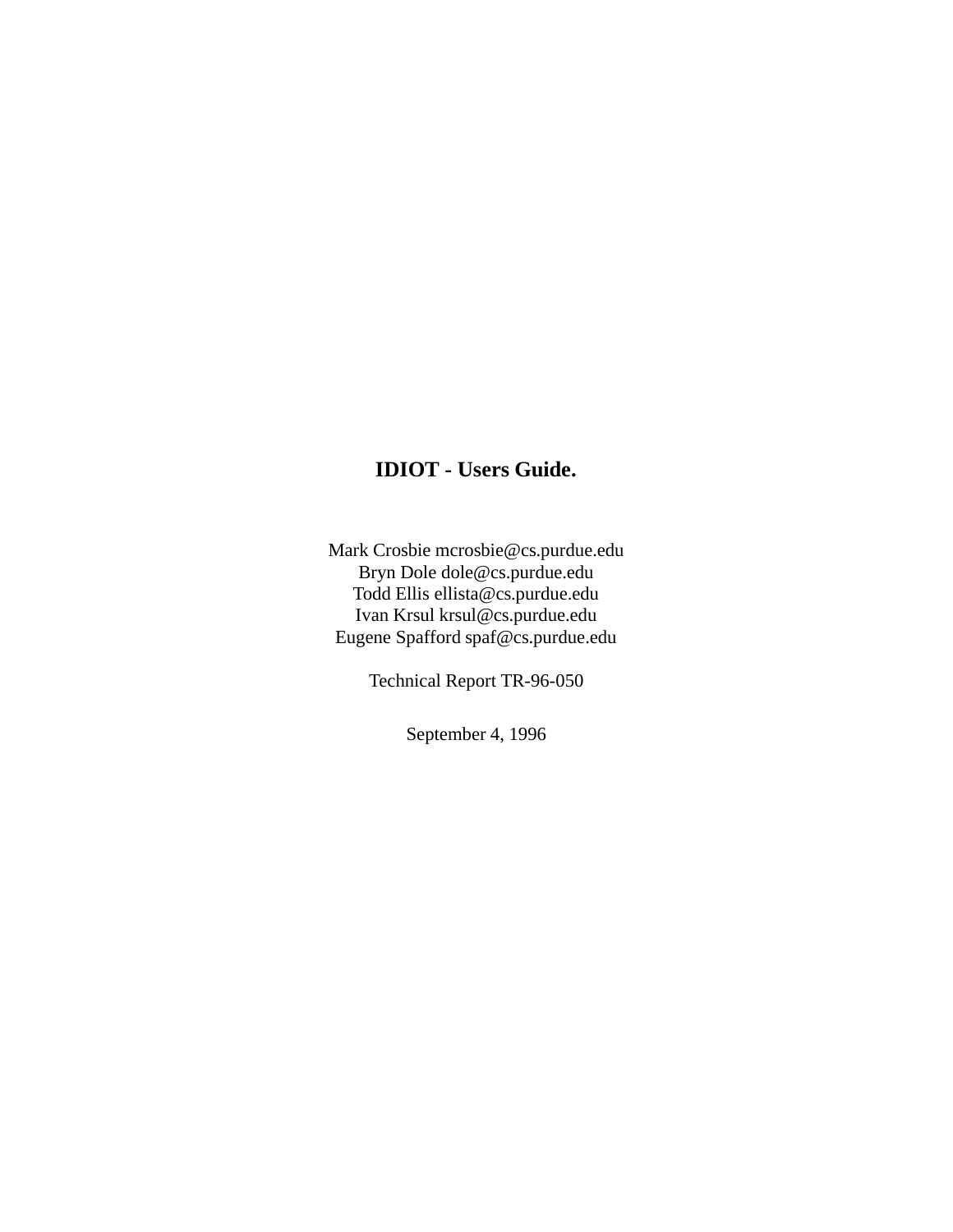#### **Abstract**

This manual gives a detailed technical description of the IDIOT intrusion detection system from the COAST Laboratory at Purdue University. It is intended to help anyone who wishes to use, extend or test the IDIOT system. Familiarity with security issues, and intrusion detection in particular, is assumed.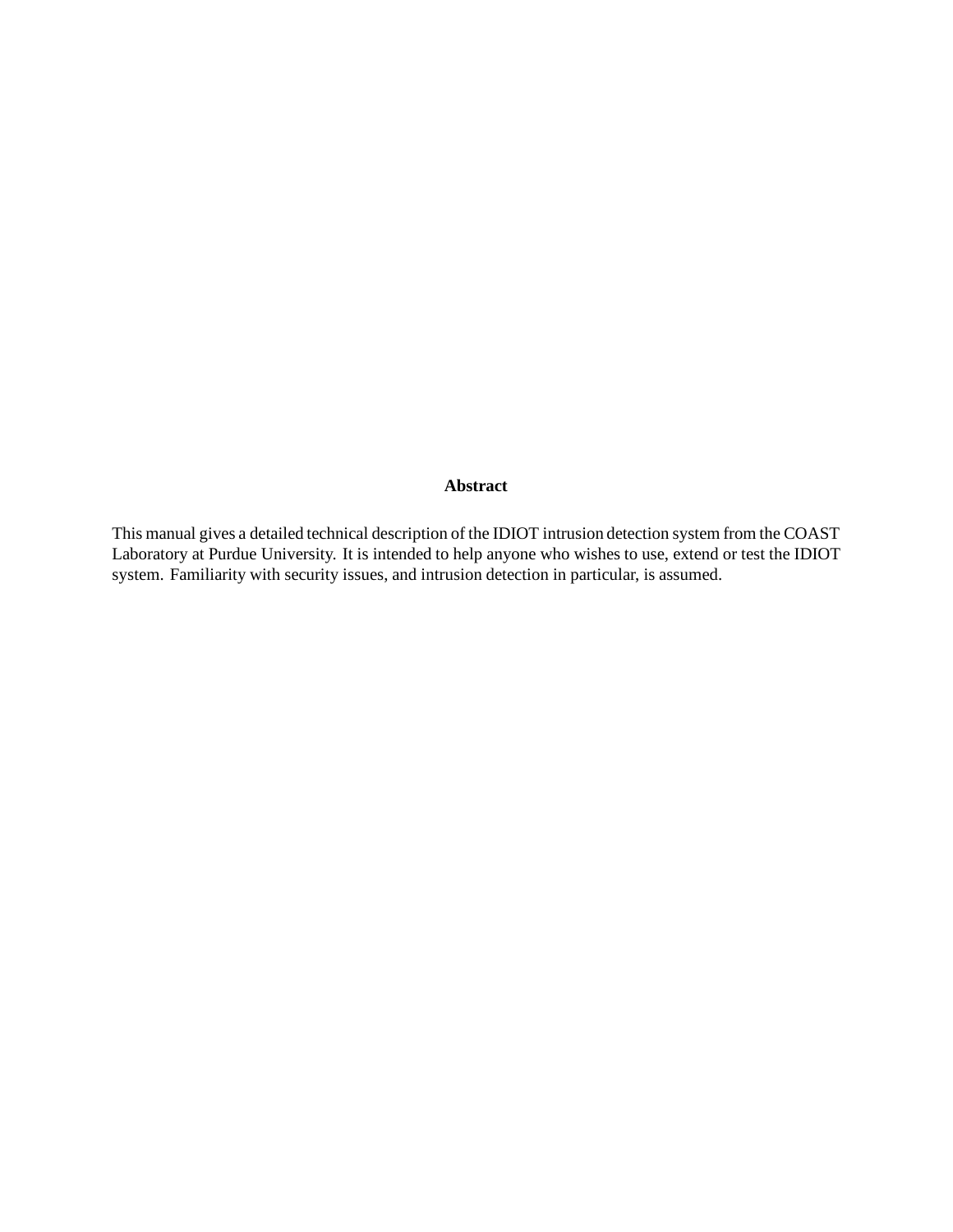## **Chapter 1**

# **Introduction**

This document is the users guide for the IDIOT intrusion detection system developed at the COAST Laboratory.

This section will remain short because a much better description of what IDIOT is, the design goals and the model it works under can be found in the documents included in the doc/IDIOT directory in the IDIOT distribution.

The files in that directory are:

- **kumar-spaf-overview.ps** [KS94] This report examines and classifies the characteristics of signatures used in misuse intrusion detection. The document describes a generalized model for matching intrusion signatures based on Colored Petri Nets. This is the first document you should read. We recommend that you stop reading this guide now and return here when you have finished reading that document.
- **kumar-intdet-phddiss.ps** [Kum95] Sandeep Kumar's original Ph.D. thesis. An in-depth description of intrusion detection, the theoretical considerations behind IDIOT, and a description of the model that was used to implement IDIOT.
- **taxonomy.ps** [KS95] This report classifies UNIX vulnerabilities based on the signatures required to detect them, and gives the best overview on how to write IDIOT patterns with examples from real UNIX vulnerabilities. We recommend that you read this document last before you start writing patterns of your own.
- **IDIOT work.ps** [ES96b] This report outlines the structure of IDIOT, explaining how the components fit and work together. It also describes results from profiling IDIOT against two audit trails and suggests possible approaches to optimizing the program.
- **debugging IDIOT.ps** [ES96a] This report describes changes made to IDIOT code which allow a greater flexibility in the amount and type of debugging information generated. It also describes a sample IDIOT program that has been included and a utility for separating the debugging information based on its origin, pattern or server.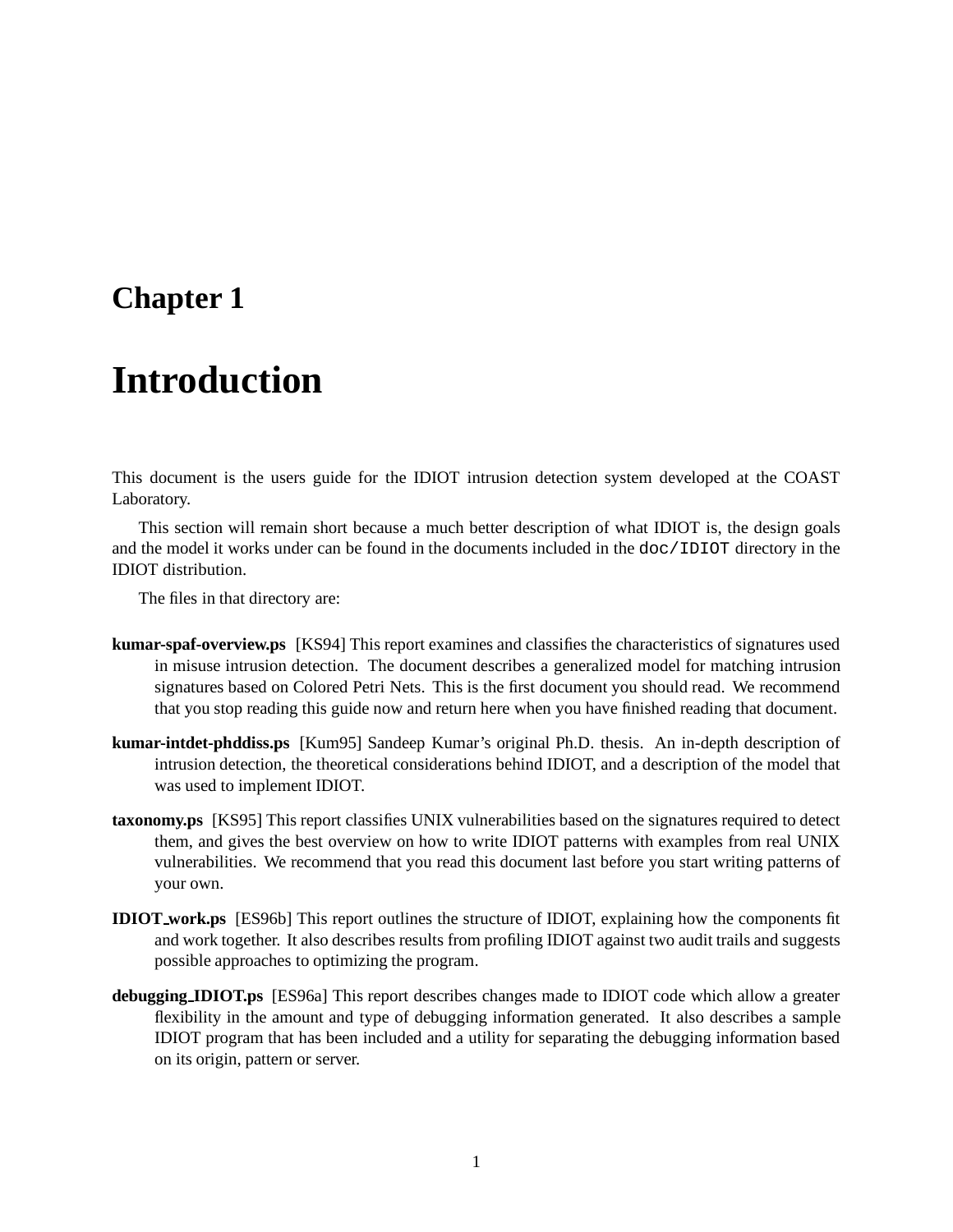## **Chapter 2**

# **Quick Start**

The information in this chapter will help you get IDIOT running as fast as possible. However, we suggest that you read the rest of the material in this document before you attempt to use IDIOT.

The following steps must be executed to install IDIOT correctly:

- Read this document at least once
- Edit the Makefile to set the appropriate values for your site
- Give the command "make C2 appl"
- Make sure that praudit is in your path
- Run IDIOT

For the rest of this section we give an example of how to install and run IDIOT for the first time.

We start in a directory that contains only the IDIOT tar file:

```
solaria 51 % pwd
/.mordor/home/gollum/IDIOT
solaria 52 % ls
```
idiot.tar

#### Extract the files from the tar file:

solaria 53 % tar xfv idiot.tar x doc, 0 bytes, 0 tape blocks x doc/manual, 0 bytes, 0 tape blocks x doc/manual/docs.ps, 135856 bytes, 266 tape blocks x doc/IDIOT, 0 bytes, 0 tape blocks x doc/IDIOT/kumar-intdet-phddiss.ps, 903856 bytes, 1766 tape blocks x doc/IDIOT/kumar-spaf-overview.ps, 673780 bytes, 1316 tape blocks x doc/IDIOT/taxonomy.ps, 645109 bytes, 1260 tape blocks x C2\_patterns, 0 bytes, 0 tape blocks x C2\_patterns/creating-setid-scripts, 440 bytes, 1 tape blocks x C2\_patterns/executing-progs, 1618 bytes, 4 tape blocks x C2\_patterns/lpr\_copy\_files, 1295 bytes, 3 tape blocks x C2\_patterns/print-mknods, 918 bytes, 2 tape blocks x C2\_patterns/setuid-writes-setuid, 3026 bytes, 6 tape blocks x C2\_patterns/writing-to-executable-files, 2671 bytes, 6 tape blocks x C2\_patterns/writing-to-nonowned-files, 1711 bytes, 4 tape blocks x apps, 0 bytes, 0 tape blocks x apps/profile.C, 1831 bytes, 4 tape blocks x apps/jig.C, 1625 bytes, 4 tape blocks x other\_C2\_patterns, 0 bytes, 0 tape blocks x other\_C2\_patterns/3-failed-logins, 1166 bytes, 3 tape blocks

- 
- x other\_C2\_patterns/access-open-to-same-path-diff-inodes, 4522 bytes, 9 tape blocks x other\_C2\_patterns/bin-mail, 2534 bytes, 5 tape blocks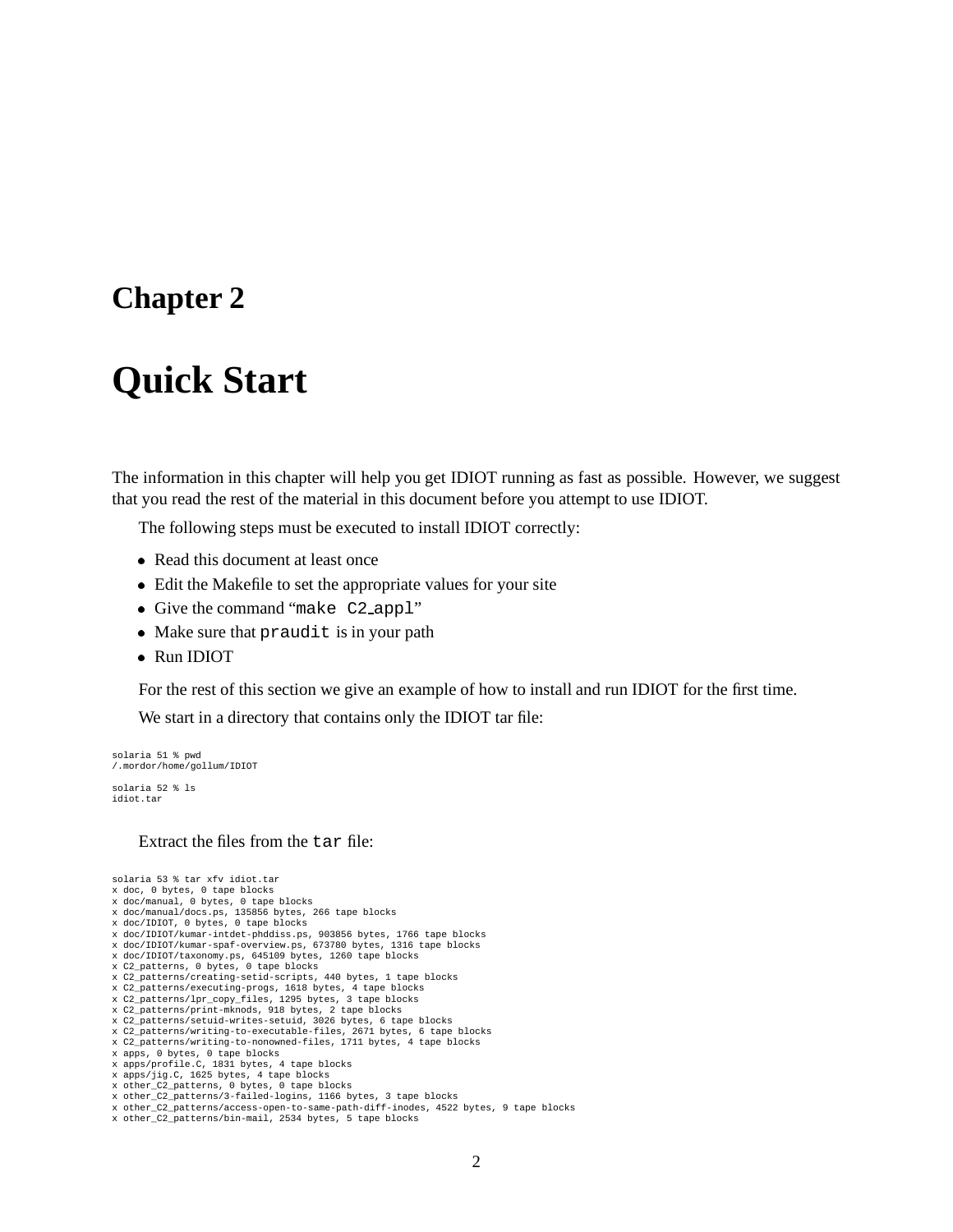x other\_C2\_patterns/clarke-wilson, 2813 bytes, 6 tape blocks x other\_C2\_patterns/dir-browser, 1266 bytes, 3 tape blocks x other\_C2\_patterns/dont-follow-sym-links, 2938 bytes, 6 tape blocks x other\_C2\_patterns/failed-su, 307 bytes, 1 tape blocks x other\_C2\_patterns/finger, 1041 bytes, 3 tape blocks x other\_C2\_patterns/le, 1525 bytes, 3 tape blocks x other\_C2\_patterns/passwd-Fattack, 1593 bytes, 4 tape blocks x other\_C2\_patterns/priv-pgm-in-userspace, 575 bytes, 2 tape blocks x other\_C2\_patterns/rcw, 2185 bytes, 5 tape blocks x other\_C2\_patterns/setid-pgms-cant-spawn-shell, 1076 bytes, 3 tape blocks x other\_C2\_patterns/shell-script-attack, 532 bytes, 2 tape blocks x other\_C2\_patterns/tftp, 1239 bytes, 3 tape blocks x other\_C2\_patterns/timing-attack, 1122 bytes, 3 tape blocks x other\_C2\_patterns/writing-to-nonowned-dot-files, 1057 bytes, 3 tape blocks  $x$  audit trails, 0 bytes, 0 tape blocks x audit\_trails/creating-setid-scripts.audit\_trail, 42632 bytes, 84 tape blocks x audit\_trails/executing-progs.audit\_trail, 20389 bytes, 40 tape blocks x audit\_trails/lpr\_copy\_files.audit\_trail, 1125555 bytes, 2199 tape blocks x audit\_trails/print-mknods.audit\_trail, 23070 bytes, 46 tape blocks<br>x audit\_trails/setuid-writes-setuid.audit\_trail, 15496 bytes, 31 tape blocks<br>x audit\_trails/writing-to-executable-files.audit\_trail, 8975 bytes, 18 tape x audit\_trails/writing-to-nonowned-files.audit\_trail, 8376 bytes, 17 tape blocks x C2\_Server.C, 15997 bytes, 32 tape blocks x DL\_list.h, 2807 bytes, 6 tape blocks x pattern.l, 8072 bytes, 16 tape blocks x C2\_Server.h, 3425 bytes, 7 tape blocks x Expr.C, 14448 bytes, 29 tape blocks x praudit.h, 3174 bytes, 7 tape blocks x C2\_appl.C, 5500 bytes, 11 tape blocks x IP\_Server.C, 47532 bytes, 93 tape blocks x C2\_events.h, 12287 bytes, 24 tape blocks x showaudit.pl, 16986 bytes, 34 tape blocks x utilities.C, 4086 bytes, 8 tape blocks x utils.h, 3248 bytes, 7 tape blocks x Makefile, 9519 bytes, 19 tape blocks x DL\_Ilist.C, 1087 bytes, 3 tape blocks x abs\_class.h, 1282 bytes, 3 tape blocks x pat.y, 74752 bytes, 146 tape blocks x DL\_Ilist.h, 1445 bytes, 3 tape blocks x pattern.h, 14607 bytes, 29 tape blocks x README, 24 bytes, 1 tape blocks solaria 54 % ls

| C2 Server.C    | DL list.h   | audit trails/      | praudit.h     |
|----------------|-------------|--------------------|---------------|
| C2 Server.h    | Expr.C      | doc/               | showaudit.pl* |
| $C2$ appl. $C$ | IP Server.C | idiot.tar          | utilities.C   |
| C2 events.h    | Makefile    | other C2 patterns/ | utils.h       |
| C2 patterns/   | README      | pat.y              |               |
| DL Ilist.C     | abs class.h | pattern.h          |               |
| DL Ilist.h     | apps/       | pattern.l          |               |
|                |             |                    |               |

#### Make the C2\_app1 application:

solaria 56 % /usr/local/gnu/make C2\_appl<br>/opt/SUNWspro/bin/CC -xpg +d -c C2\_a /opt/SUNWspro/bin/CC -xpg +d -c C2\_appl.C "C2\_appl.C", line 138: Warning (Anachronism): Formal argument patternfile of type char\* in call to C2\_Server::parse\_file(char\*) is being passed const char\*. "C2\_appl.C", line 138: Note: Type "CC -migration" for more on anachronisms. "C2\_appl.C", line 144: Warning (Anachronism): Formal argument file of type char\* in call to C2\_Server::dllink\_file(char\*) is being passed const char\*. 2 Warning(s) detected.<br>/opt/SUNWspro/bin/CC /opt/SUNWspro/bin/CC -xpg +d -c C2\_Server.C "/usr/include/sys/sysmacros.h", line 104: Warning (Anachronism): Attempt to redefine major without using #undef. "/usr/include/sys/sysmacros.h", line 104: Note: Type "CC -migration" for more on anachronisms. "/usr/include/sys/sysmacros.h", line 109: Warning (Anachronism): Attempt to redefine minor without using #undef. "/usr/include/sys/sysmacros.h", line 115: Warning (Anachronism): Attempt to redefine makedev without using #undef. 3 Warning(s) detected. yacc -d -v pat.y 2 rules never reduced conflicts: 11 shift/reduce, 2 reduce/reduce /opt/SUNWspro/bin/CC -xpg +d -c -o yacc.o y.tab.c "pattern.h", line 432: Warning (Anachronism): Temporary created for argument newt in call to Table<int>::push(int&). "pattern.h", line 432: Note: Type "CC -migration" for more on anachronisms. 1 Warning(s) detected. lex pattern.l<br>/opt/SUNWspro/bin/CC -xpg +d -c -o lex.o lex.yy.c "pattern.h", line 432: Warning (Anachronism): Temporary created for argument newt in call to Table<int>::push(int&).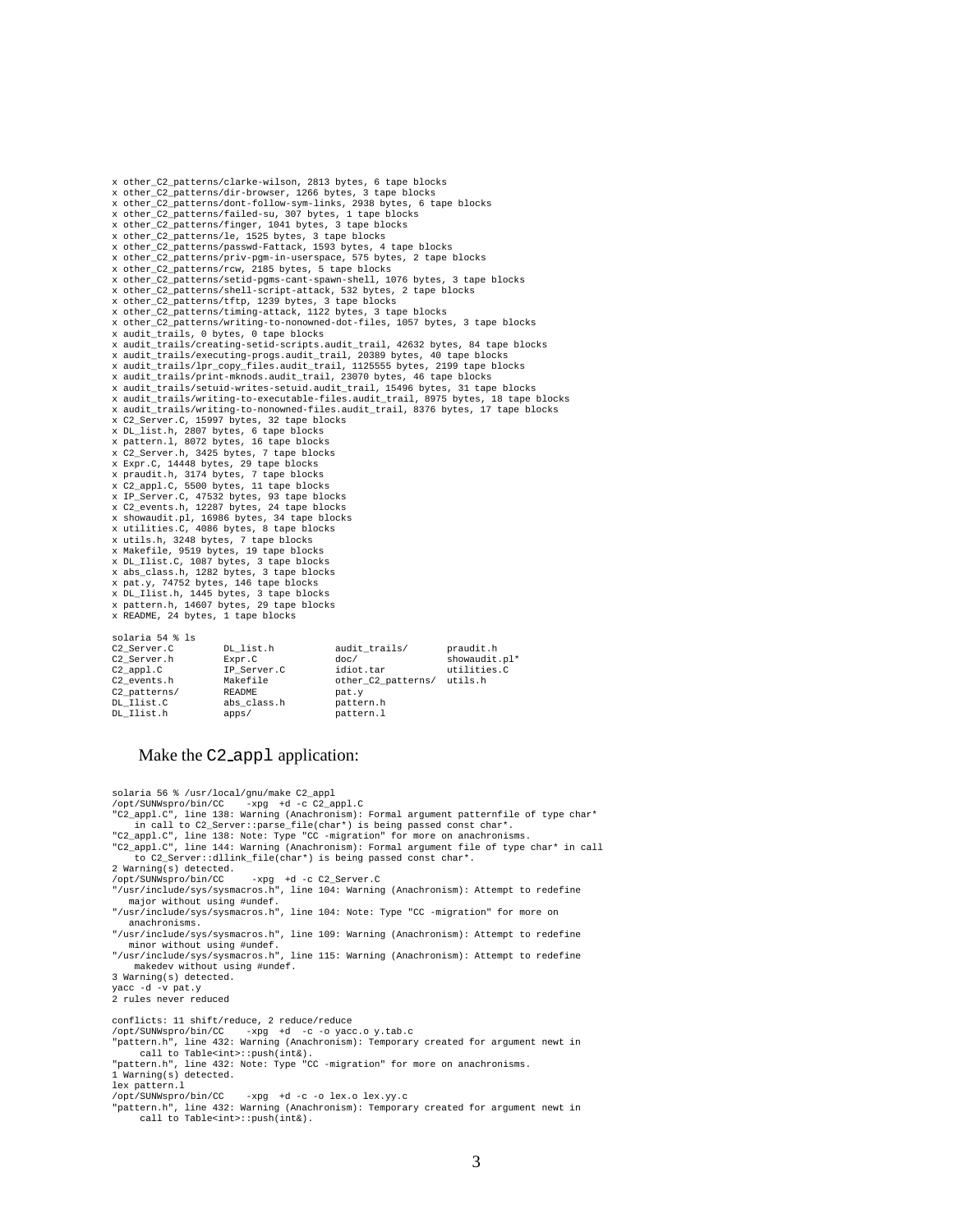"pattern.h", line 432: Note: Type "CC -migration" for more on anachronisms. 1 Warning(s) detected. /opt/SUNWspro/bin/CC -c -xpg +d Expr.C -o Expr.o "pattern.h", line 432: Warning (Anachronism): Temporary created for argument newt in call to Table<int>::push(int&). "pattern.h", line 432: Note: Type "CC -migration" for more on anachronisms. 1 Warning(s) detected. /opt/SUNWspro/bin/CC -xpg +d -c utilities.C /opt/SUNWspro/bin/CC -xpg +d C2\_appl.o C2\_Server.o yacc.o lex.o Expr.o \ utilities.o -ldl -lrwtool -lgen -o C2\_appl

Make sure that the praudit command in in the execution path.

solaria % which praudit /usr/sbin/praudit solaria 65 % set path=(\$path /usr/sbin)

Run the C2 appl aplication to test the program. In this case we will compile, link and run a sample pattern and audit trail shipped with IDIOT. Parse the pattern:

solaria 57 % ./C2\_appl tini> parse C2\_patterns/creating-setid-scripts Parsing file C2\_patterns/creating-setid-scripts ---------------------------------------- Inside stmt reduced expr: printf("User id %d has successfully setid'ed %file %s\n", unified\_tok->get\_RUID(), unified\_tok->get\_FULL\_NAME()) ---------------------------------------- ---------------------------------------- Inside stmt reduced expr: ((((eve->ERR() == 0) && unified\_tok->assign\_RUID(eve->RUID())) && unified\_tok->assign\_FULL\_NAME(eve->OBJ())) &&  $e$ ve->OBJ\_NEWMODS() > 511) ---------------------------------------- Parsing transition chmod ------------------------------------------------  $\Rightarrow$  chmod <- after\_chmod -> <- chmod ------------------------------------------------ CC -pic -G -g -o cr\_setid\_pgms.so cr\_setid\_pgms.C "cr\_setid\_pgms.C", line 290: Warning (Anachronism): Formal argument val of type char\* in call to C2\_cr\_setid\_pgms\_Token::assign\_FULL\_NAME(char\*) is being passed const char\*. "cr\_setid\_pgms.C", line 290: Note: Type "CC -migration" for more on anachronisms. 1 Warning(s) detected. Done compiling cr\_setid\_pgms.C Inside create pattern. Instantiated new pattern instance for cr\_setid\_pgms

#### Link the resulting compiled pattern:

tini> dlink /homes/gollum/IDIOT/cr\_setid\_pgms.so Linking file /homes/gollum/IDIOT/cr\_setid\_pgms.so Inside create pattern.

#### Run the pattern with the corresponding audit trail.

```
tini> run audit_trails/creating-setid-scripts.audit_trail
Showaudit: will execute the following command: tail +0 audit_trails/creating-setid-scripts.audit_trail | praudit -r |
User id 833 has successfully setid'ed file /.mordor/home/gollum/aaa.aaa
User id 833 has successfully setid'ed file /.mordor/home/gollum/bbb.bbb
User id 833 has successfully setid'ed file /.mordor/home/gollum/ccc.ccc
User id 833 has successfully setid'ed file /.mordor/home/gollum/ddd.ddd
Showaudit: No of dropped events = 147
Showaudit: Could not follow the next audit file at ./showaudit.pl line 92.
```
**NOTE:** If you get an error message of the form Don't handle events of type 0 yet! then IDIOT was not able to open the audit trail. Verify that the praudit program is in your path and try again.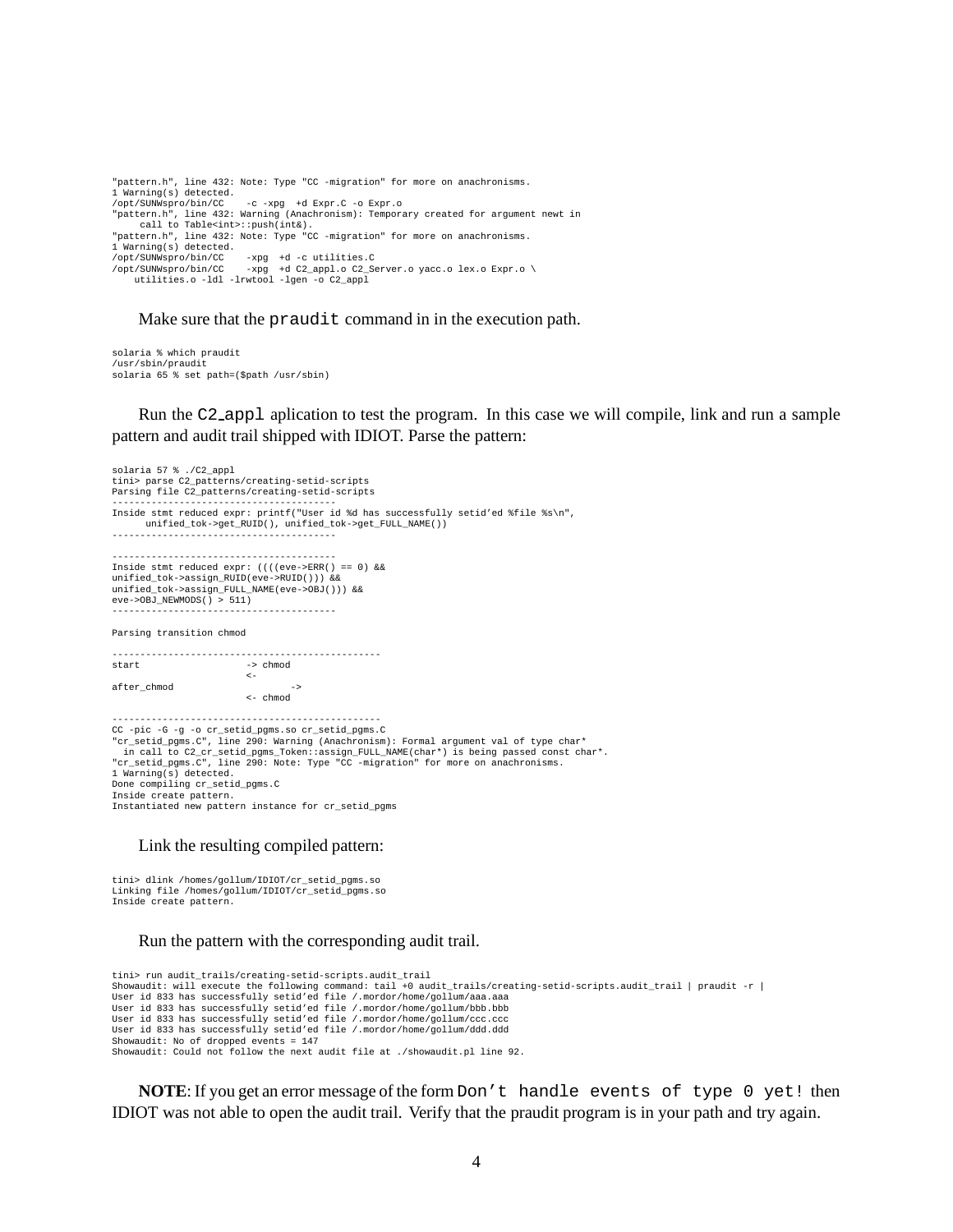## **Chapter 3**

# **IDIOT Patterns**

There are currently three classes of pattern being shipped with IDIOT. They are:

- 1. *Written and tested patterns.* These are patterns that we have written and tested and can present audit trails known to trigger the patterns.
- 2. *Written but not tested.* These patterns were written but could not be tested either through lack of time or limitations in the underlying audit trail.
- 3. *Theoretical patterns.* These patterns are written to demonstrate a particular point, but cannot be handled by the IDIOT system currently.

Each of the following sections describes the different pattern types.

## **3.1 Written and Tested patterns**

These patterns have been written and tested. They are shipped as working patterns to demonstrate IDIOT's capabilities, and to be used in a real environment.

These patterns can be found in the C2 patterns directory. The audit trails to exercise these patterns are in a directory audit\_trails under the main IDIOT distribution directory. Each pattern has an associated audit file named <pattern\_name>\_audit\_file in the audit\_trails directory.

#### **3.1.1 Detecting when programs create setuid programs.** PATTERN**:creating-setid-scripts**

Very few programs should create setuid files and system administrators often run programs that search the file system looking for unauthorized setuid files. This pattern will warn when a program creates a seuid file.

#### **Vulnerabilities detected**

Many vulnerabilities can *sometimes* be detected with this pattern.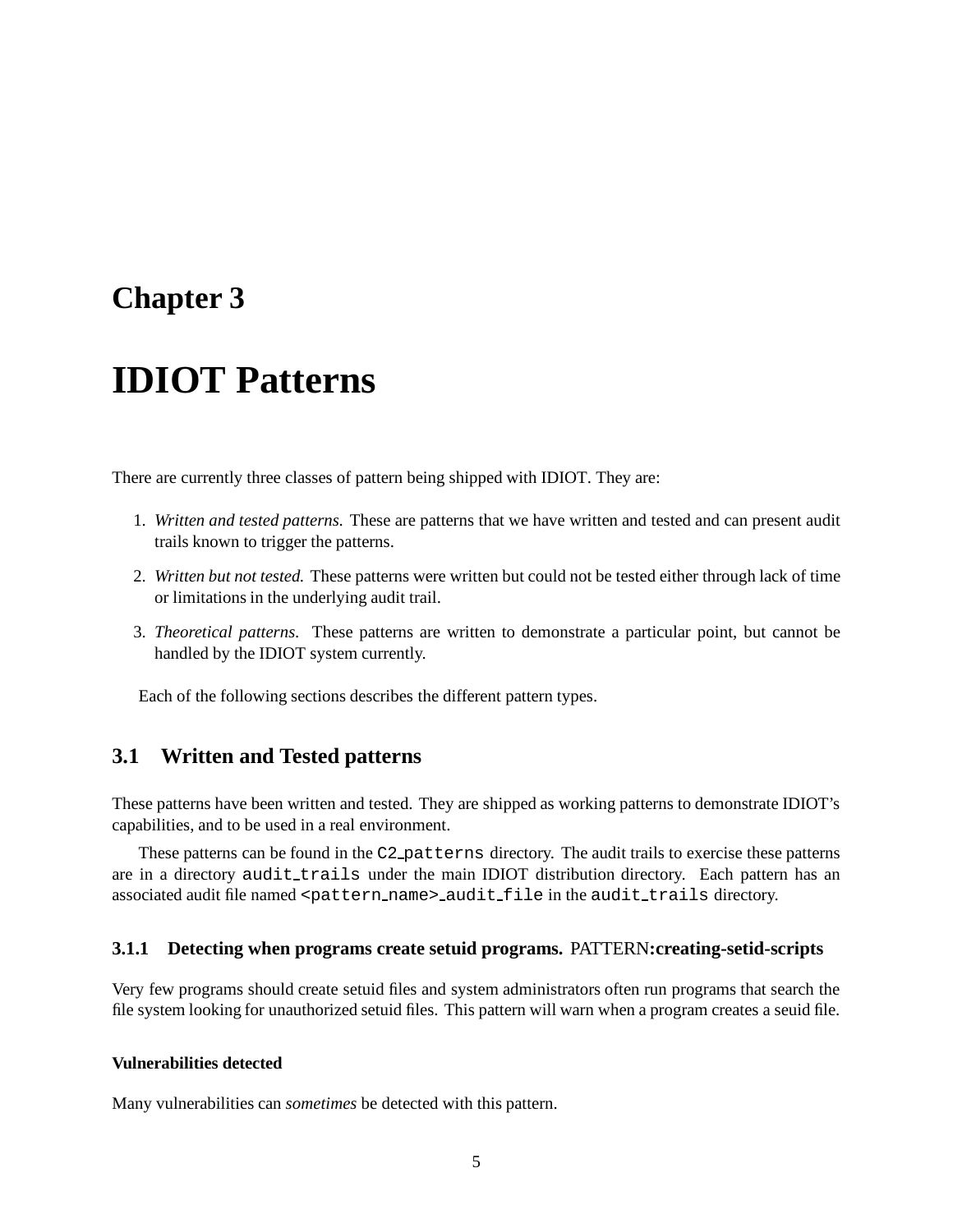#### **State machine**

Figure 3.1 illustrates the pattern.



Figure 3.1: State machine

#### **Pattern being used**

```
pattern cr_setid_pgms "Monitor creation of setid programs." priority 7
  state start, after_chmod;
str FULL_NAME;
  int RUID;
 post_action {
   printf("User id %d has successfully setid'ed file %s\n", RUID, FULL_NAME);
  }
  trans chmod(CHMOD)
    <- start;
    -> after_chmod;
    |_{-} {
         this[ERR] = 0 && RUID = this[RUID] && FULL_NAME = this[OBJ] &&
         this[OBJ_NEWMODS] > 511;
  }
end chmod;
end cr_setid_pgms;
```
Note: the final clause in this guard would be best written as:

(this[OBJ\_NEWMODS] & 06000) && (this[OBJ\_NEWMODS] & 0111)

#### **Discussion**

The pattern described in this document was tested under Solaris 2.4 using the BSM C2 audit trail generated by the auditd daemon.

An attacker, a user called *gollum*, ran the following exploit script.

#!/bin/sh

touch aaa.aaa touch bbb.bbb touch ccc.ccc touch ddd.ddd chmod 2750 aaa.aaa # setgid<br>chmod 4755 bbb.bbb # setuid<br>chmod ugo+xs ccc.ccc # setuid and setgid chmod 4755 bbb.bbb chmod ugo+xs ccc.ccc<br>chmod 6007 ddd.ddd # undefined (setuid and segid but not executable)

# Get rid of the files created rm aaa.aaa bbb.bbb ccc.ccc ddd.ddd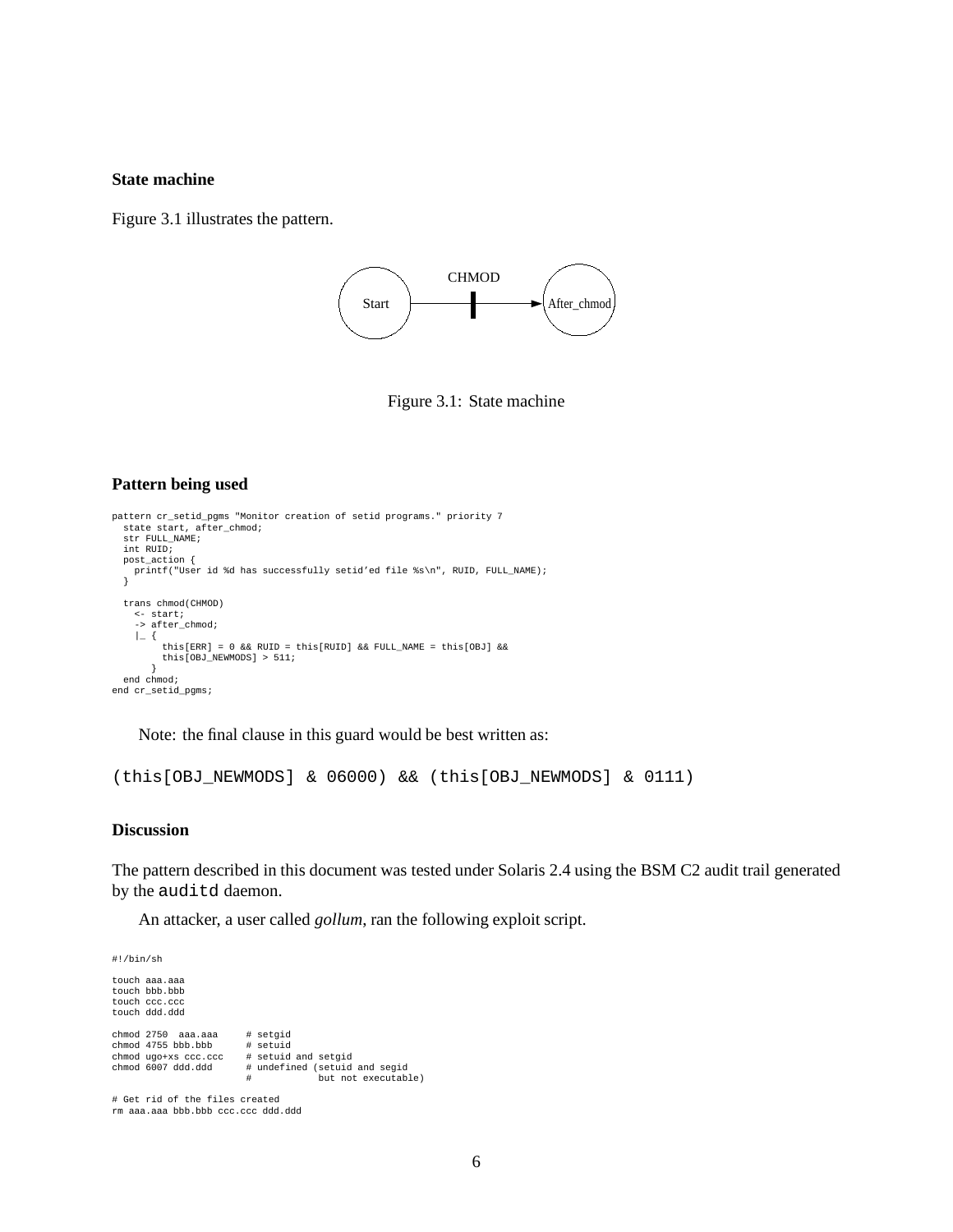The execution of IDIOT server with the audit trail generated for user *gollum* produces the following output:

User id 833 has successfully setid'ed file /.mordor/home/gollum/aaa.aaa User id 833 has successfully setid'ed file /.mordor/home/gollum/bbb.bbb User id 833 has successfully setid'ed file /.mordor/home/gollum/ccc.ccc User id 833 has successfully setid'ed file /.mordor/home/gollum/ddd.ddd

#### **3.1.2 Detecting the execution of attack programs.** PATTERN**: executing-progs**

Sometimes users import attack scripts and run them with little or no modifications. We can detect the execution of well known attack scripts and programs by searching for well-known program names.

#### **Vulnerabilities detected**

**CA-93:14** Internet Security Scanner will scan sites for potential security holes.

**CA\*\*\*** Crack tool for obtaining passwords.

#### **State machine**

Figure 3.2 illustrates the pattern.



Figure 3.2: State machine

#### **Pattern being used**

```
extern str Basename(str);
pattern ex_prt_pgms "Watch for executions of cops/gimme etc." priority 7
 state_start, after_exec;
  str FULL_PROG, PROG;
 int RUID;
 post_action {
   printf("User id %d has successfully executed %s\n", RUID, FULL_PROG);
  }
  /*
* The routine Basename is defined as a call to the system function
   * basename. Given a pointer to a null-terminated character string that
   * contains a path name, basename() returns a pointer to the last element
   * of the path. Trailing "/" characters are deleted.
  */
trans exec(EXECVE)
   \leftarrow start;
    -> after_exec;
    \vert { this[ERR] = 0 && RUID = this[RUID] && PROG = Basename(this[PROG]) &&
```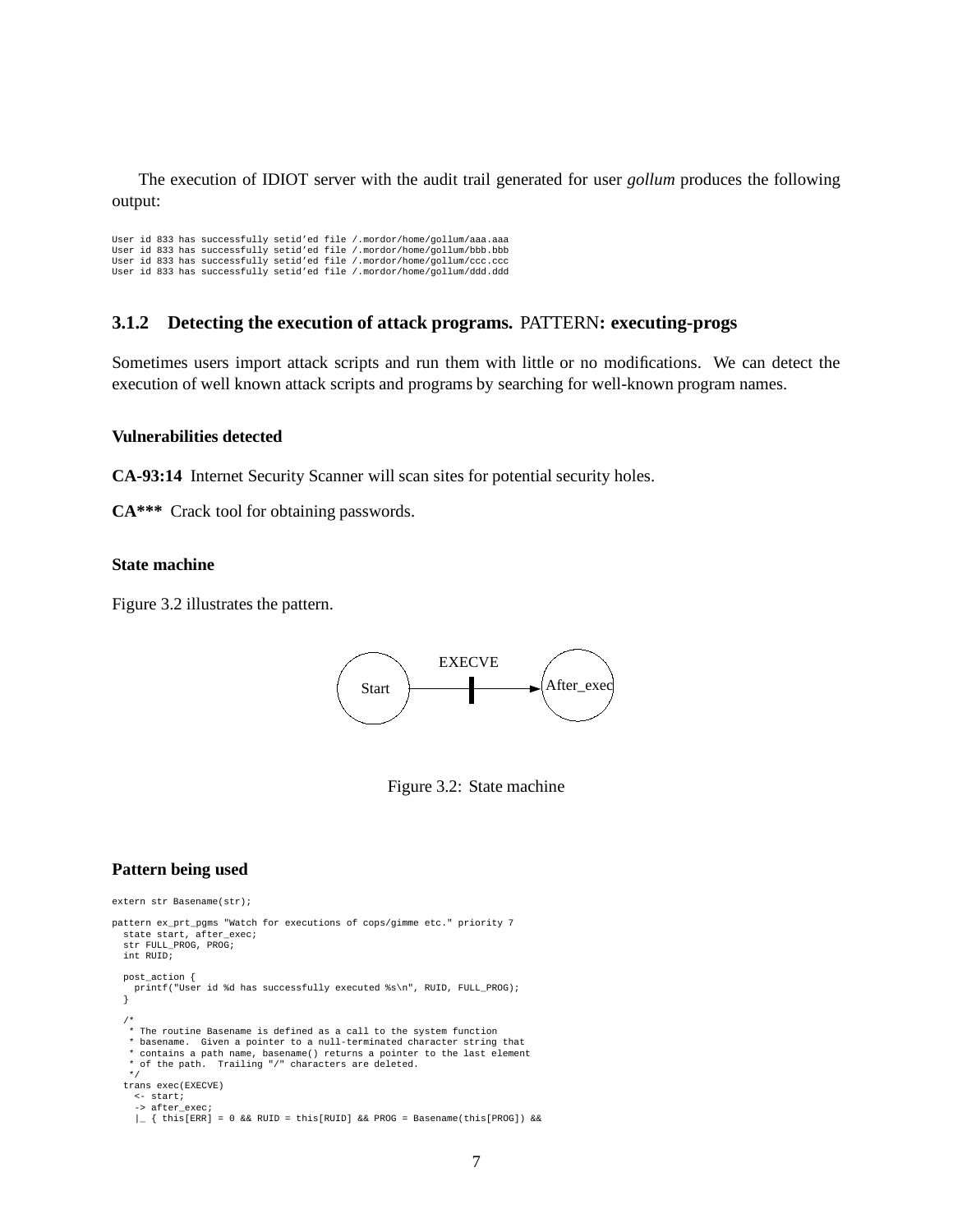```
FULL_PROG = this[PROG] &&
         (PROG = " "cops" || PROG = " "gimme" || PROG = " "crack"); }
 end exec;
end execute_particular_pgms;
```
Note: this pattern can also detect the [CA-95:06] advisory on the SATAN tool. This can be done by adding PROG  $=$ <sup> $\tilde{m}$ </sup> satan<sup> $\theta$ </sup> to the last clause in the guard.

#### **Discussion**

How does this pattern work? It is composed of essentially one transition — when an EXECVE occurs, it checks to see if the executed program is one of the prohibited list. If it is, then the pattern has terminated, and the post action is taken. This prints out a friendly informational message.

We need to know two things while executing this pattern; the name of the program being exec'd and the user id of the user executing the program. When the execve system call is executed, the name of the program to execute is specified. This is recorded in the audit file. We can access this program name using the this[PROG] construct, which returns the program name from this audit record. We record the full program name in the variable FULL PROG so it can be displayed in the post action. This variable is of type str, which is a string class from the Rogue Wave library.

The user id is returned using the this[RUID] construct. It extracts the uid field of the audit record. We assign it to a local variable so it can be displayed later in the post action.

To actually detect running a specific program, we use the pattern matching operator  $=$   $\tilde{ }$ . This works as in PERL. In this case, we are only interested in exactly the filename specified.

The pattern described in this document was tested under Solaris 2.4 using the BSM C2 audit trail generated by the auditd daemon. An attacker, a user called *gollum*, has the following files in his home directory:

| gollum % ls -1      |        |                                                |
|---------------------|--------|------------------------------------------------|
| -rwxrw-r-- 2 gollum | gollum | 10 Nov 26 18:13 crack*                         |
| -rwxrw-r-- 1 gollum | gollum | 45 Nov 26 18:14 exploit*                       |
| -rwxrw-r-- 2 gollum | gollum | 10 Nov 26 18:13 hidden hard*                   |
| lrwxrwxrwx 1 gollum | gollum | 5 Nov 26 18:14 hidden sym $\rightarrow$ crack* |

The exploit script executed contains the commands:

```
#!/bin/sh
./crack
./hidden_sym
./hidden_hard
```
The execution of IDIOT on the audit trail generated for user *gollum* on produces the following output:

```
User id 833 has successfully executed /.mordor/home/gollum/crack
User id 833 has successfully executed /.mordor/home/gollum/crack
```
The program has detected two of the three executions of the program crack. In fact, the two instances detected are the first two lines of the exploit script. It is unfortunate that we cannot detect which execution produces which line of output. As shown next, the audit trail events generated for both are identical.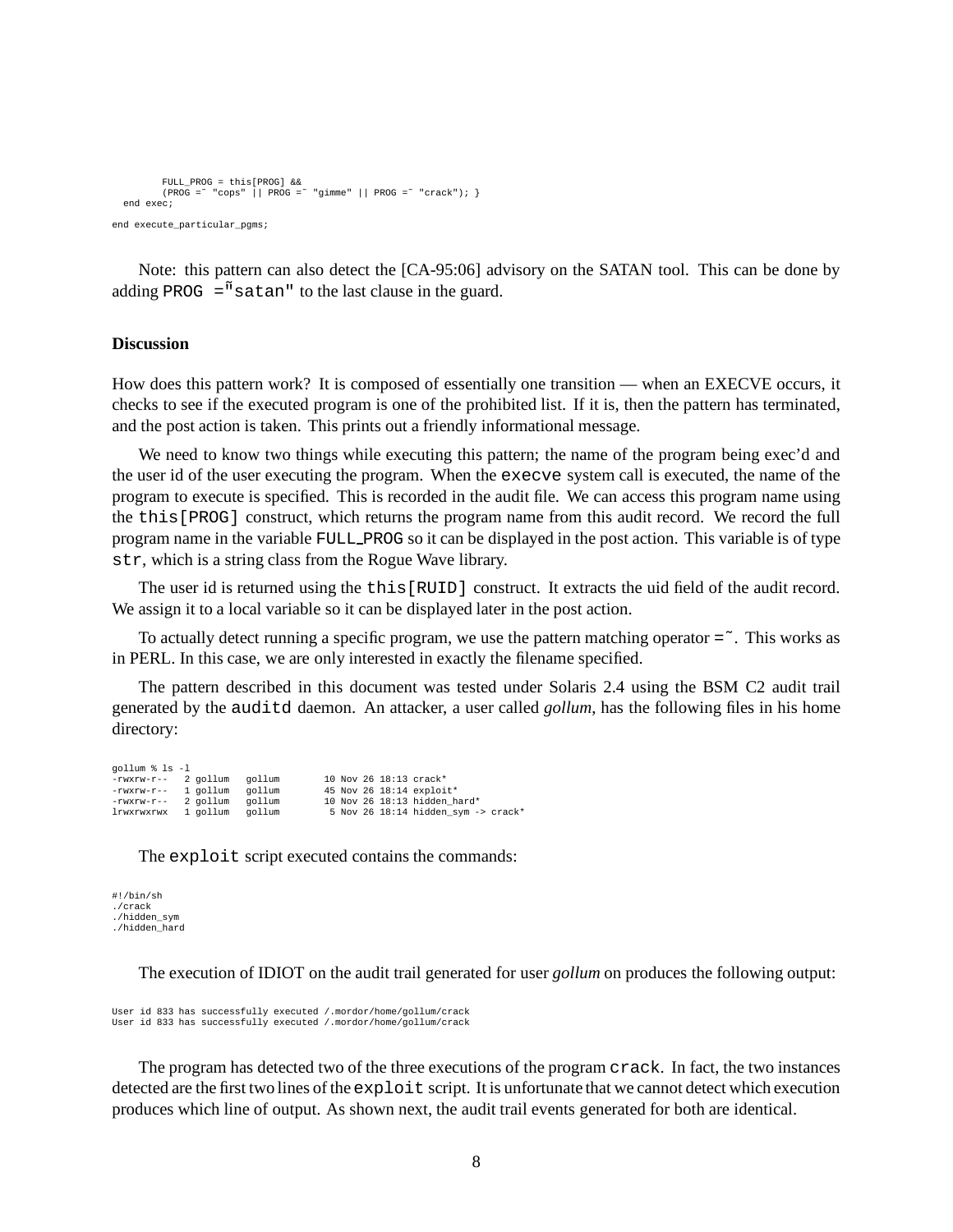```
header,118,2,execve(2),,Sun Nov 26 18:16:12 1995, + 258009000 msec
path,/.mordor/home/gollum/crack
attribute,100764,gollum,gollum,38535233,40582,0
subject,gollum,gollum,gollum,gollum,gollum,17720,18887,0 5 solaria
return,success,0
header,119,2,execve(2),,Sun Nov 26 18:16:12 1995, + 348002000 msec
path,/.mordor/home/gollum/crack
attribute,100764,gollum,gollum,38535233,40582,0
subject,gollum,gollum,gollum,gollum,gollum,17721,18887,0 5 solaria
return,success,0
```
#### **3.1.3 lpr can copy a file over any arbitrary file:** PATTERN**: lpr copy files**

The line printer program can be made to overwrite arbitrary files on the system. 1 px is a setuid root program that copies files to print into the spooler directory. The files are then printed from the spooler directory. If the -s option is used, the lpr program creates a link to the file in the spool directory. However, the temporary names created in the spool directory will wrap around after 1000 print jobs.

By forcing these names to wrap around, the  $1pr$  program can copy an arbitrary file over a link which points to a destination file. This will cause the destination file to be overwritten, even if the user did not have permission to access that file.

#### **Vulnerabilities detected**

8lgm -Advisory-3.UNIX.lpr.19-Aug-1991 lpr can overwrite any arbitrary file.

#### **State machine**

Figure 3.3 illustrates the pattern.



Figure 3.3: Detect lpr copying arbitrary files

#### **Pattern being used**

```
/*
* lpr_copy_files
```
\*/

```
*
 Detects if lpr tries to overwrite a file outside of /usr/spool
```

```
*
* [8lgm]-Advisory-3.UNIX.lpr.19-Aug-1991
```

```
*
 Mark Crosbie February 1996
```

```
extern int inTree(str, str);
extern int true print(str);
```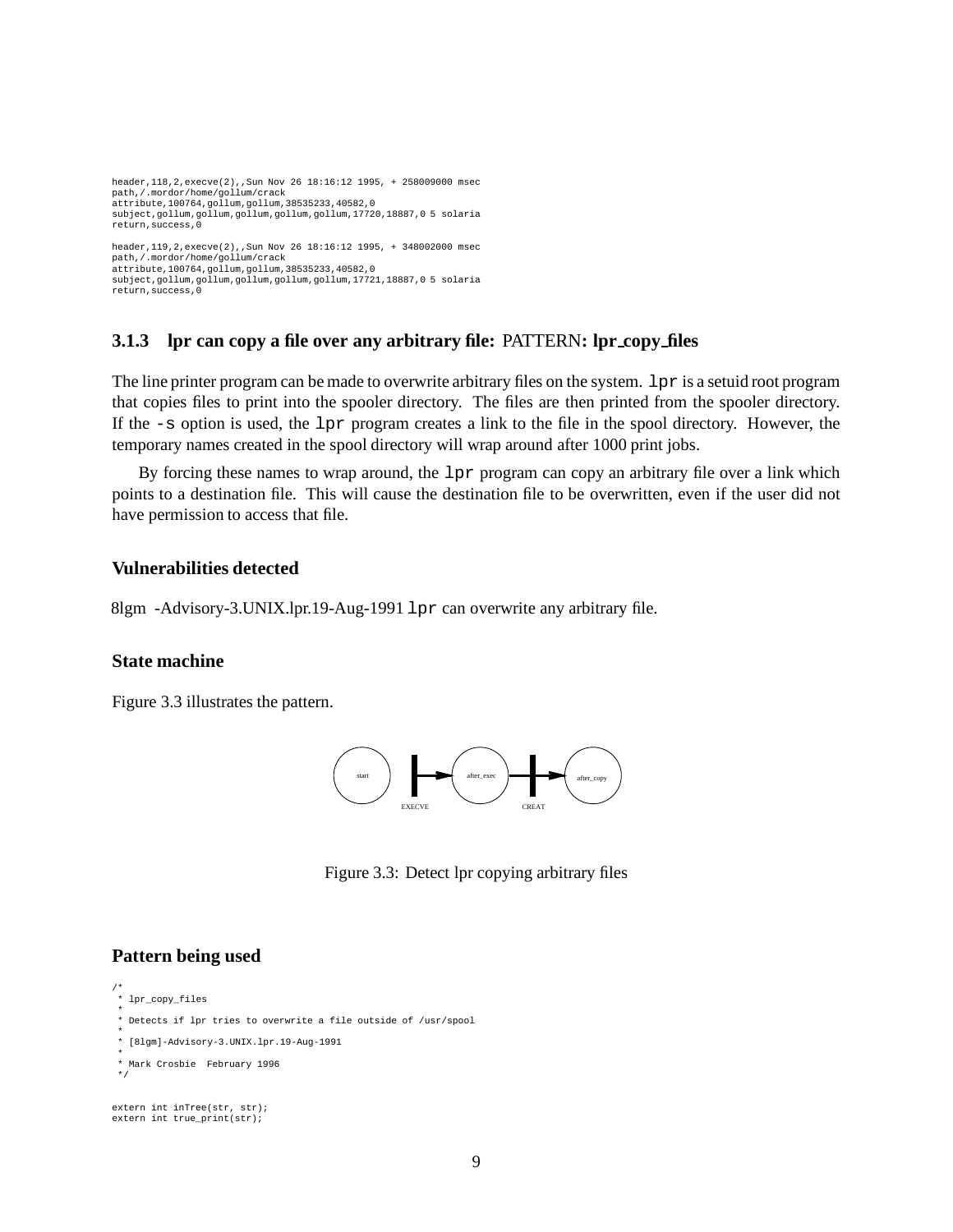```
extern int strmatch(str, str);
pattern lpr_copy_files "lpr copies files not in spool dir" priority 7
  state start, after_lpr_exec, after_copy;
 str PROG, FILE;
 int RUID, PID;
 post_action {
   printf("User %d attempted to copy over file %s\n", RUID, FILE);
  }
/* the invariant states that we will delete tokens in the state
  machine once the process exits. If lpr exits, there's no point
* continuing to try to match for the attack.
*/
neg invariant first_inv /* negative invariant */
    state start_inv, final;
    trans exit(EXIT)
       <- start_inv;
-> final;
      \vert \_ { PID = this[PID]; }
    end exit;
  end first_inv;
 trans exec_lpr(EXECVE)
    <- start;
    -> after_lpr_exec;
    | {
          this[ERR] = 0 && PID = this[PID] && PROG = this[PROG] &&
         RUID = this[RUID] &6(\text{strument}(".^*1pr", \text{this}[\text{PROG}]) = 1) \&\text{this}[\text{EUID}] = 0;}
end exec_lpr;
  trans do_copy(CREAT)
    <- after_lpr_exec;
    -> after_copy;
    |_{-} {
       this[ERR] = 0 && this[PID] = PID && FILE = this[OBJ] &&
(inTree("ˆ/var/spool/", this[OBJ]) = 0);
  }
end do_copy;
end lpr_copy_files;
```
#### **Discussion**

The lpr command is a setuid root program that places files in the spool directory on behalf of users. Typically it places a copy of the file in the spool directory, but if given the -s option, it will create a symbolic link to the file in the spool directory. If given the  $-q$  option, it will place the file in the directory, but not enqueue it for printing.

The files in the spool directory have a very predictable name. The name of a spool file starts with  $\sigma$  for a control file and df for its associated data file. For example, executing the command  $1pr -Poz -q -s$ .aliases (where oz is the name of our local printer), creates the two files in the /var/spool/lpq/oz directory:

-rw-rw---- 1 daemon daemon 152 Feb 19 17:54 cfA278yavin.cs.purdue.edu lrwxrwxrwx 1 root daemon 23 Feb 19 17:54 dfA278yavin.cs.purdue.edu -> /home/mcrosbie/.aliases

The number after the cfA and dfA part of the file names will increment after every print command. Thus, after a thousand print commands, the file dfA278yavin.cs.purdue.edu will be reused.

The essence of this attack is to create a link in the spool directory to a file you want to overwrite. Then, execute a thousand prints until the number in the spool directory filename wraps around, then print the file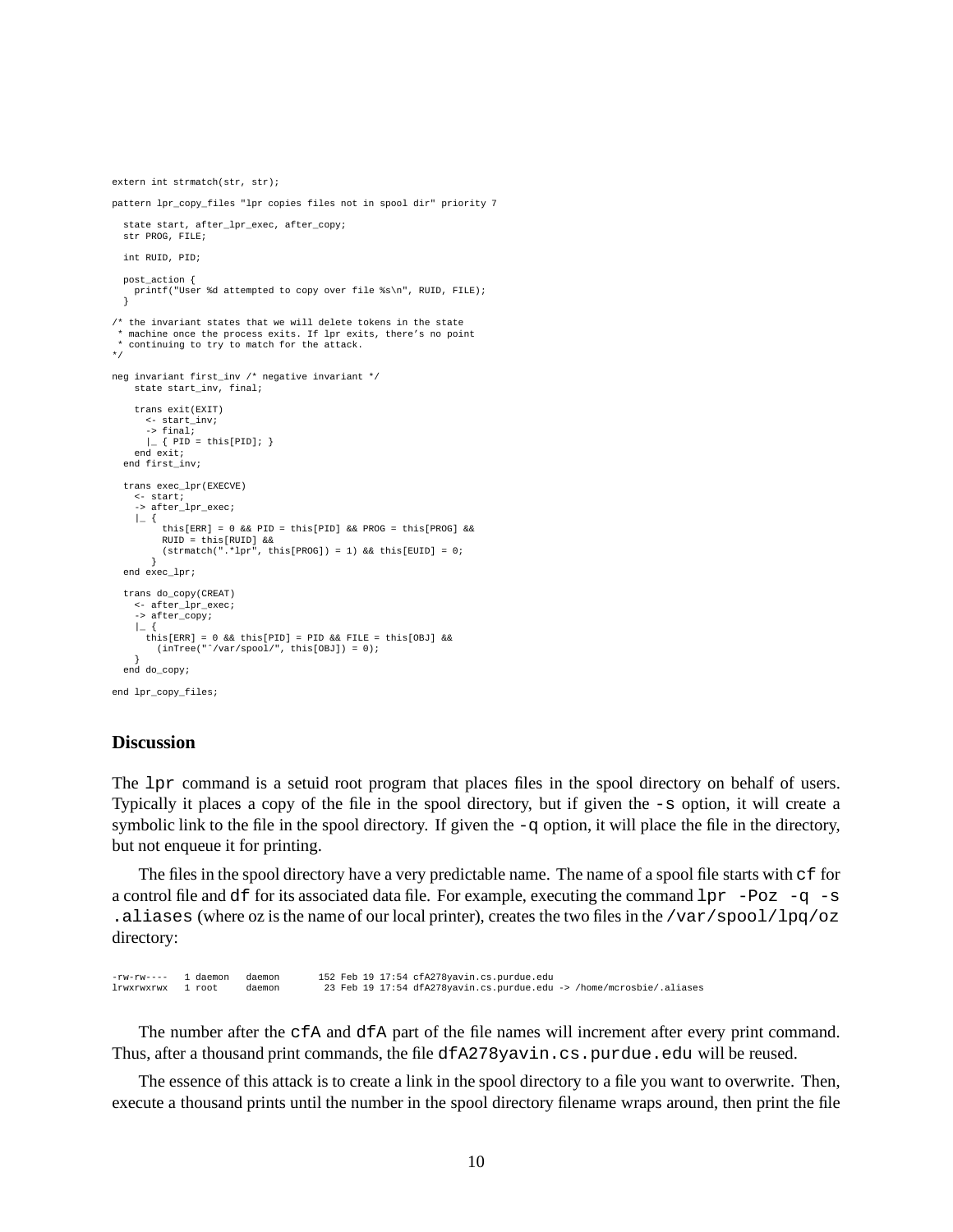you want to overwrite with. The lpr program will write over the existing link, and as it is setuid root, it can overwrite whatever that link pointed to.

The IDIOT pattern presented above detects this attack by seeing if the lpr program overwrites any files outside of the /var/spool directory tree. If so, it prints a warning. The audit trail in Solaris encodes the final destination filename when accessing a link, so this is available to the pattern.

A sample run is shown below:

```
tini> run audit_data/lpr_copy_files.audit_data
Showaudit: will execute the following command: tail +0 audit_data/lpr_copy_files.audit_data | praudit -r |
Showaudit: No of dropped events = 123
User 727 attempted to copy over file /home/mcrosbie/tmp/overwriteme
User 727 attempted to copy over file /home/mcrosbie/tmp/overwriteme
tini> Program ended
```
#### **3.1.4 Print all executions of** mknod**.** PATTERN**: print-mknods**

If a user creates a device, it is possible to access the disk or other system resources without proper authorization. For example, if a user created a device in a local directory with the same device numbers as the root disk, then that user could access and change any information on the disk.

#### **Pattern State Machine**

The state machine is very simple and is shown in Figure 3.4.



Figure 3.4: State machine for detecting mknods

#### **Pattern code**

```
/*
* print-mknods
 *
* Print all successful mknods
 *
* Mark Crosbie November 1995
 */
/* returns TRUE if the mode of the file corresponds to a block special
  or char special file - is it a device?
*/
extern int isdev(int);
pattern mknod "Print all successful mknods" priority 7
  state_start, after_mknod;
 int RUID, DEV;
/* path of the device the user created */
 str PATH;
/* report creating a device */
```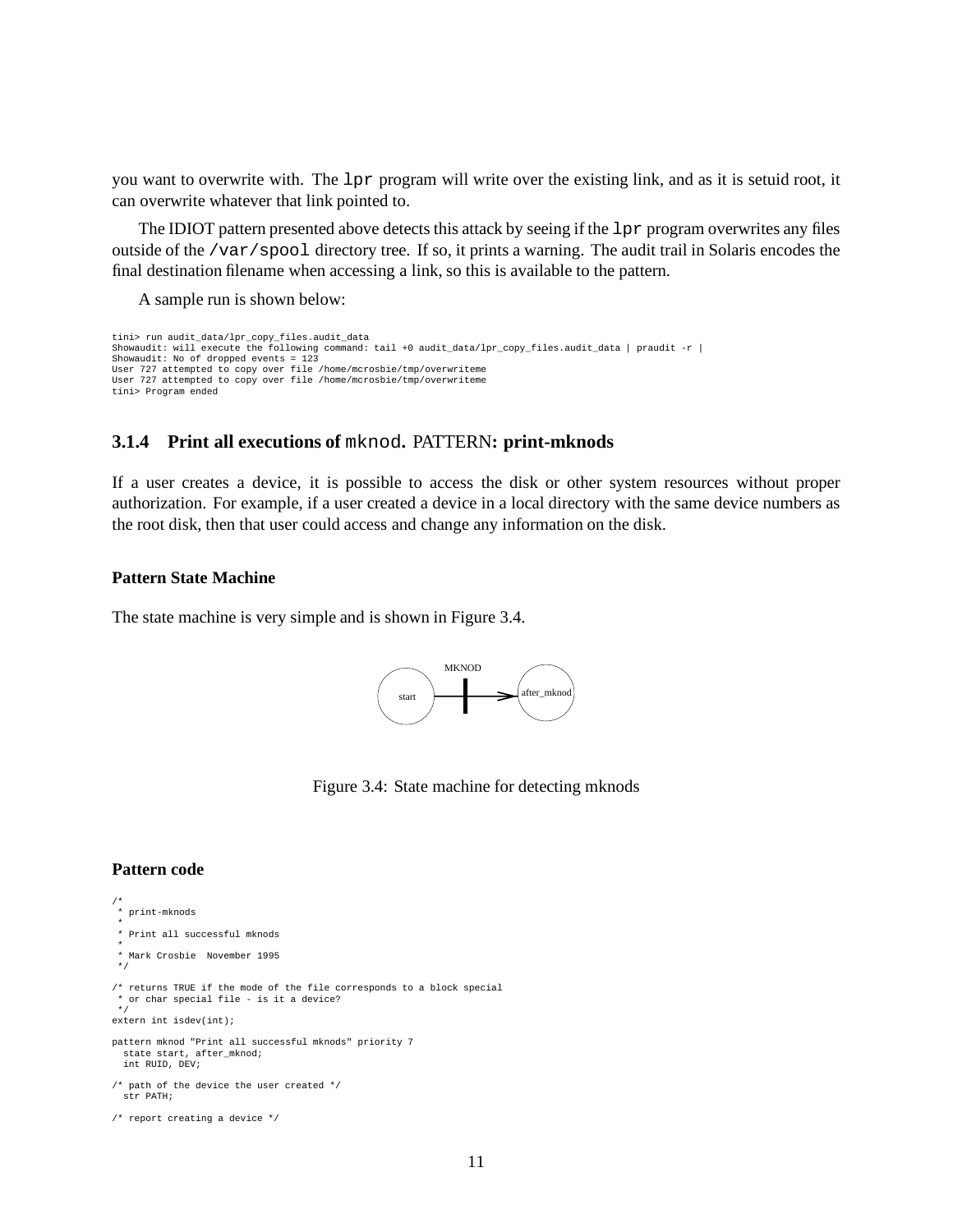```
post_action {
   printf("User id %d successfully created a device in %s.\n", RUID, PATH);
  }
/* only one transition needed - if we see a MKNOD event then see if
 * the user has successfully created a device
 */
  trans makenode(MKNOD)
    <- start;
    -> after mknod;
    |_ {
/* isdev() returns TRUE if the device mode used in the mknod()
* indicates a device type (either char or block special)
      */
         this[ERR] = 0 && isdev(this[DEV_MODE]) = 1 &&
         RUID = this[RUID] && PATH = this[OBJ];
  }
end makenode;
end mknod;
```
#### **Discussion**

When a device is created, the mknod command is used. A parameter specifies the mode used to create the device. If this mode indicates that this is a block special or character special file, then the message is printed.

A utility routine isdev() is used to check the mode of the device being created. If this is special file (i.e. a device), isdev() returns TRUE. If this occurs, and the MKNOD succeeded, then the user ID and path of the device are recorded and displayed.

#### **Output from IDIOT**

IDIOT produces the following output when presented with the attack audit trail:

```
tini> run audit_data/mknod.audit_data
Showaudit: will execute the following command: tail +0
audit_data/mknod.audit_data | praudit -r |
User id 0 successfully created a device in
/home/mcrosbie/myIDIOT/audit_data/xxx.
Showaudit: No of dropped events = 79
```
#### **3.1.5 Detecting when setuid programs write to setuid or executable programs.** PATTERN**: setuid-writes-setuid**

Very few setuid programs should write to other setuid or executable files, and many attack scenarios share these characteristics. Rogue setuid programs will often create setuid shells or alter system owned executable programs to alter their behavior. Hence, it is desirable to detect whenever such behavior and report it as suspicious.

This pattern will warn when a setuid program creates or opens a seuid file (or executable program) for write. It will also report when a setuid program opens a setuid or executable file for read only, using the open system call, and specifies that the file should be created if it does not already exist.

#### **Vulnerabilities detected**

Many of the vulnerabilities listed below can *sometimes* be detected with this pattern. In particular, when any of these setuid programs creates or opens a setuid or executable file.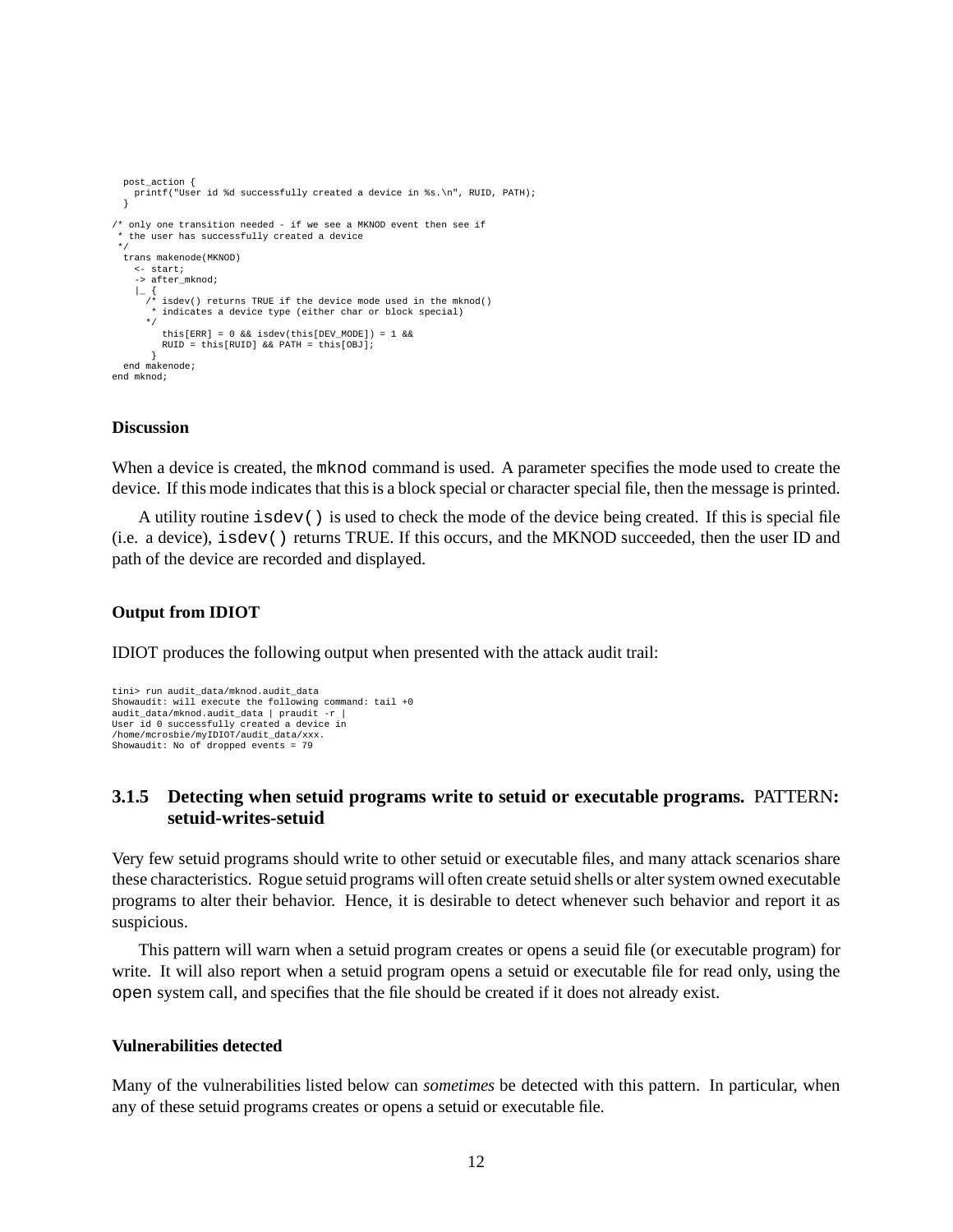- **8lgm-Advisory-3.UNIX.lpr.19-Aug-1991** Any user with access to lpr can alter system files and thus become root. We can only detect the vulnerability if lpr creates or opens for write a setuid or executable file.
- **8lgm-Advisory-11.UNIX.sadc.07-Jan-1992** sadc can be used to create files in normally unwritable directories. sadc normally runs egid sys, and therefore can be used to create files in group sys writeable directories. We can only detect the vulnerability if sadc creates or opens for write a setuid or executable file.
- **8lgm-Advisory-5.UNIX.mail.24-Jan-1992** A race condition exists in binmail, which allows files to be created in arbitrary places on the filesystem. These files can be owned by arbitrary (usually system) users. We can only detect the vulnerability if binmail creates or opens for write a setuid or executable file.
- **8lgm-Advisory-6.UNIX.mail2.2-May-1994** The old race condition still exists in the patched binmail, which allows files to be created in arbitrary places on the filesystem. These files can be owned by arbitrary (usually system) users. We can only detect the vulnerability if binmail creates or opens for write a setuid or executable file.
- **8lgm-Advisory-15.UNIX.mail3.28-Nov-1994** A hole in binmail allows files to be created as root. We can only detect the vulnerability if binmail creates or opens for write a setuid or executable file.
- **CA-95:05** Sendmail Vulnerabilities February 22, 1995. This advisory supersedes all previous CERT advisories on sendmail. The CERT Coordination Center has received reports of several problems with sendmail, one of which is widely known. The problems occur in many versions of sendmail. We can only detect the vulnerability if sendmail creates or opens for write a setuid or executable file.
- **CA-95:08** Sendmail v.5 Vulnerability August 17, 1995. In sendmail version 5, there is a vulnerability that intruders can exploit to create files, append to existing files, or execute programs. We can only detect the vulnerability if sendmail creates or opens for write a setuid or executable file.

#### **State machine**

Figure 3.5 illustrates the pattern.

#### **Pattern being used**

```
extern int isexec(int), issid(int);
/*
* Very few setuid programs should write to other setuid or executable
 * files. This pattern will warn when a setuid program creates or
* opens a seuid file (or executable program) for write.
*/
pattern setuidwritessetuid "setuid program writes to a setuid or executable file" priority 10
  int PID;
  str FILE;
  str PROGNAME;
 state start, after_exec, violation;
 post_action {
  printf("setuid program %s created/opened for write the setuid or executable file %s.\n",
          PROGNAME, FILE);
  }
```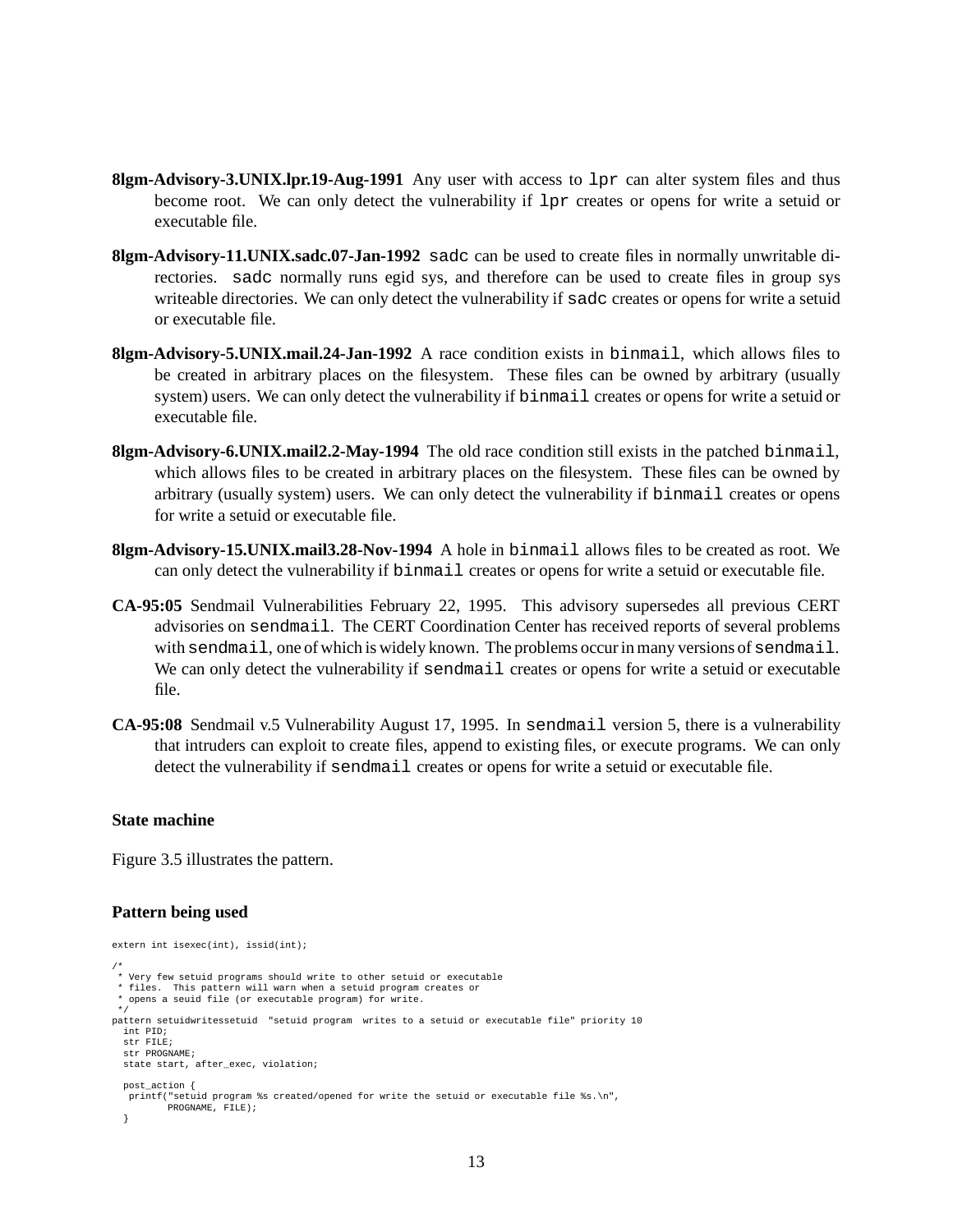

Figure 3.5: State machine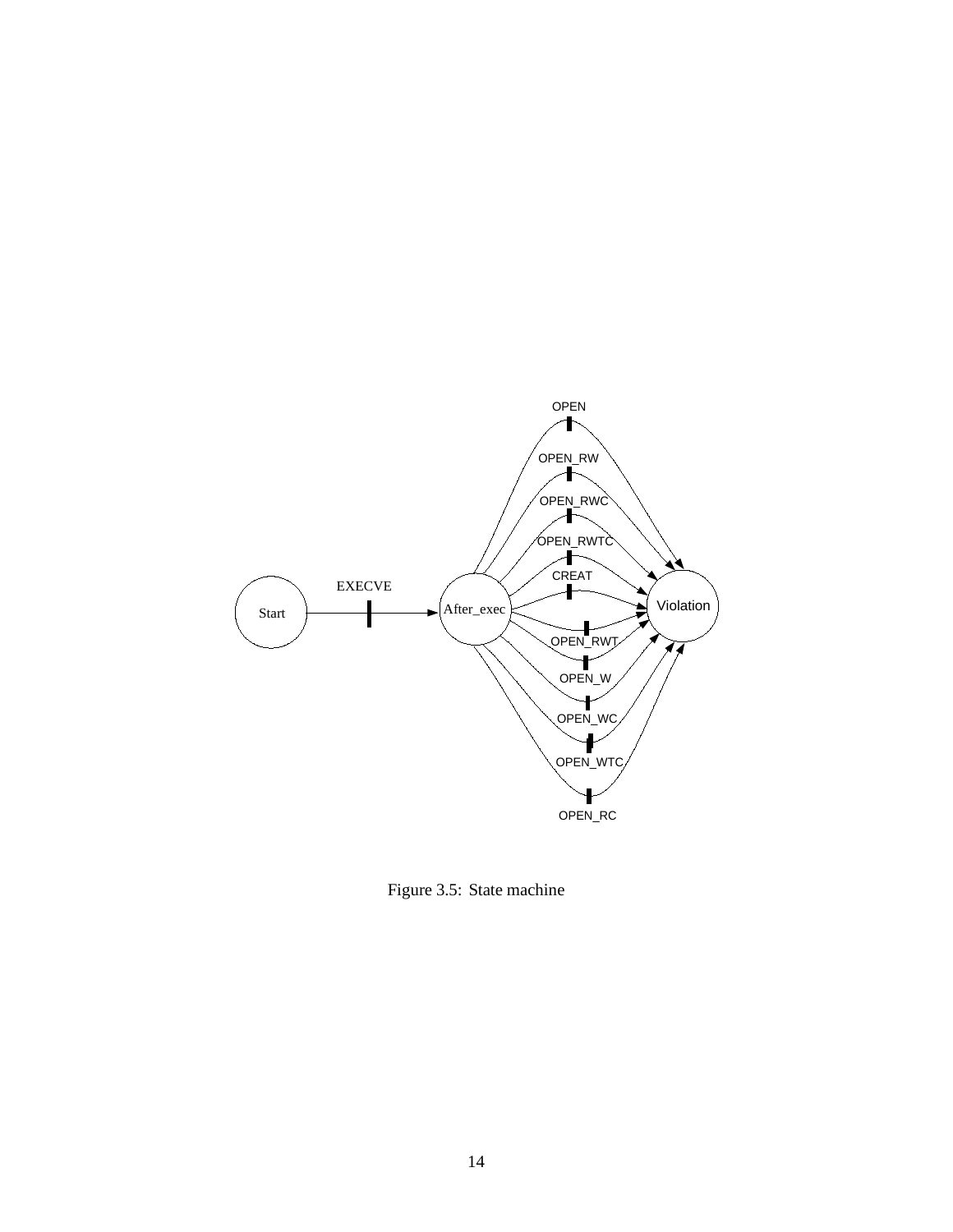```
neg invariant first_inv /* negative invariant */
  state start inv, final;
  trans exit(EXIT)
    <- start_inv;
     \rightarrow final;
     \vert \_ { PID = this[PID]; }
  end exit;
end first_inv;
trans exec(EXECVE)
  <- start;
  -> after_exec;
  \vert { this[ERR] = 0 && PID = this[PID] && issid(this[OBJ_MODS]) = 1
        &&PROGNAME = this[PROG]; \}end exec;
trans mod3(CREAT)
   <- after_exec;
-> violation;
   |_ { this[ERR] = 0 && PID = this[PID] && FILE = this[OBJ] &&
(isexec(this[OBJ_MODS]) = 1 || issid(this[OBJ_MODS]) = 1); }
end mod3;
trans mod4(OPEN_RW)
  <- after_exec;
  -> violation;
  \vert { this[ERR] = 0 && PID = this[PID] && FILE = this[OBJ] &&
         (isexec(this[OBJ_MODS]) = 1 || issid(this[OBJ_MODS]) = 1);end mod4;
trans mod5(OPEN_RWC)
  <- after_exec;
  -> violation;
   \vert \_ { this[ERR] = 0 && PID = this[PID] && FILE = this[OBJ] &&<br>(isexec(this[OBJ_MODS]) = 1 || issid(this[OBJ_MODS]) = 1); }
end mod5;
trans mod6(OPEN_RWTC)
  <- after_exec;
  -> violation;
  |_ { this[ERR] = 0 && PID = this[PID] && FILE = this[OBJ] &&
         (i,\text{secc}(\text{this}[\text{OBJ}\_ \text{MODS}]) = 1 || i \text{ssid}(\text{this}[\text{OBJ}\_ \text{MODS}]) = 1);end mod6;
trans mod7(OPEN_RWT)
   <- after_exec;
-> violation;
   |_ { this[ERR] = 0 && PID = this[PID] && FILE = this[OBJ] &&
(isexec(this[OBJ_MODS]) = 1 || issid(this[OBJ_MODS]) = 1); }
end mod7;
trans mod8(OPEN_W)
  <- after_exec;
  -> violation;
  |_ { this[ERR] = 0 && PID = this[PID] && FILE = this[OBJ] &&
        (i \text{sesec}(\text{this}[\text{OBJ_MODS}]) = 1 || i \text{ssid}(\text{this}[\text{OBJ_MODS}]) = 1);end mod8;
trans mod9(OPEN_WC)
  <- after_exec;
   -> violation;
  \vert { this[ERR] = 0 && PID = this[PID] && FILE = this[OBJ] &&
        (i \text{sevec}(\text{this}[\text{OBJ_MODS}]) = 1 || i \text{issid}(\text{this}[\text{OBJ_MODS}]) = 1);end mod9;
trans mod10(OPEN_WTC)
  <- after_exec;
  -> violation;
  |_ { this[ERR] = 0 && PID = this[PID] && FILE = this[OBJ] &&
         (isexec(this[OBJ_MODS]) = 1 || issid(this[OBJ_MODS]) = 1);end mod10;
trans mod11(OPEN_WT)
  <- after_exec;
  -> violation;
   |_ { this[ERR] = 0 && PID = this[PID] && FILE = this[OBJ] &&
(isexec(this[OBJ_MODS]) = 1 || issid(this[OBJ_MODS]) = 1); }
end mod11;
trans mod12(OPEN_RC)
  <- after_exec;
  -> violation;
  \vert { this[ERR] = 0 && PID = this[PID] && FILE = this[OBJ] &&
         (isexec(this[OBJ_MODS]) = 1 || issid(this[OBJ_MODS]) = 1);end mod12;
```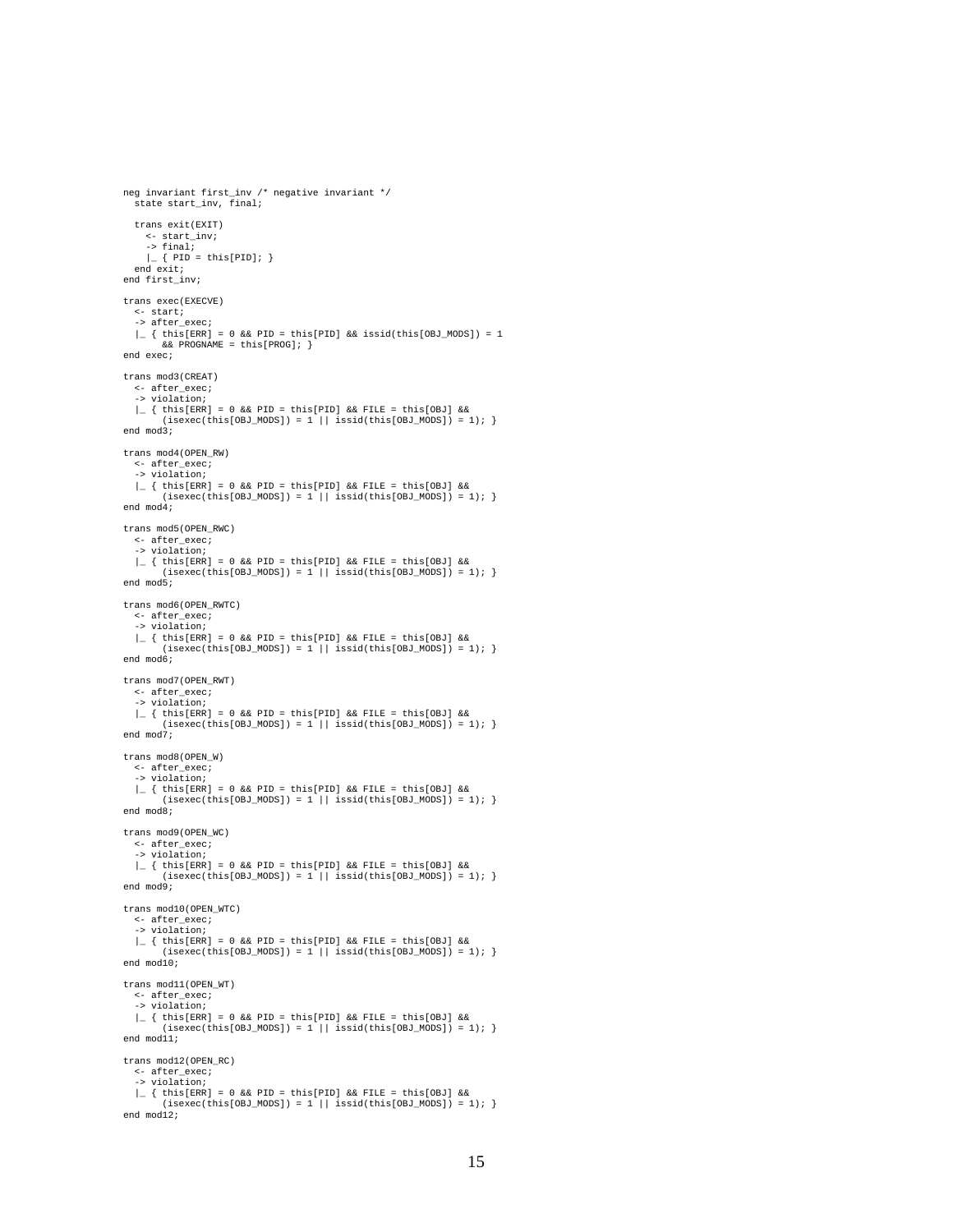end setuidwritessetuid;

#### **Discussion**

The pattern described in this document was tested under Solaris 2.4 using the BSM C2 audit trail generated by the auditd daemon. The following setuid programs were created:

```
/* Program: test1 */
#include <stdio.h>
#include <sys/types.h>
#include <sys/stat.h>
#include <fcntl.h>
main() {
  /* create a setuid executable file */
  creat("test1.c1", S_ISUID | S_IRWXU | S_IWGRP );
}
/* Program: test2 */
#include <stdio.h>
#include <sys/types.h>
#include <sys/stat.h>
#include <fcntl.h>
main() {
  /* Create a setuid program */
  open("test2.c1", O_CREAT, S_ISUID | S_IRWXU | S_IWGRP );
/* Open the setuid program created by program test1 */
  open("test1.c1", O_RDWR);
\mathbf{1}
```
An attacker, a user called gollum, ran these two program in order.

The execution of the IDIOT server on the audit trail generated for user gollum on produces the following output:

```
setuid program /home/krsul/test1 created/opened for write the
setuid or executable file /.mordor/home/gollum/test1.c1.
setuid program /home/krsul/test2 created/opened for write the
          setuid or executable file /.mordor/home/gollum/test2.c1.
setuid program /home/krsul/test2 created/opened for write the
setuid or executable file /.mordor/home/gollum/test1.c1.
```
#### **3.1.6 Writing to Executable Files.** PATTERN**: writing-to-executable-files**

Writing to an executable file is often evidence of viral behaviour. A virus may attempt to affect a program by inserting code at the start of the file which will be executed before the program contained in the code. This is very common on MSDOS machines. However, a UNIX system may still be vulnerable to this type of attack if executable files are left in place with write permission for users or groups.

#### **Vulnerabilities detected**

Any activity in which an executable file is written to.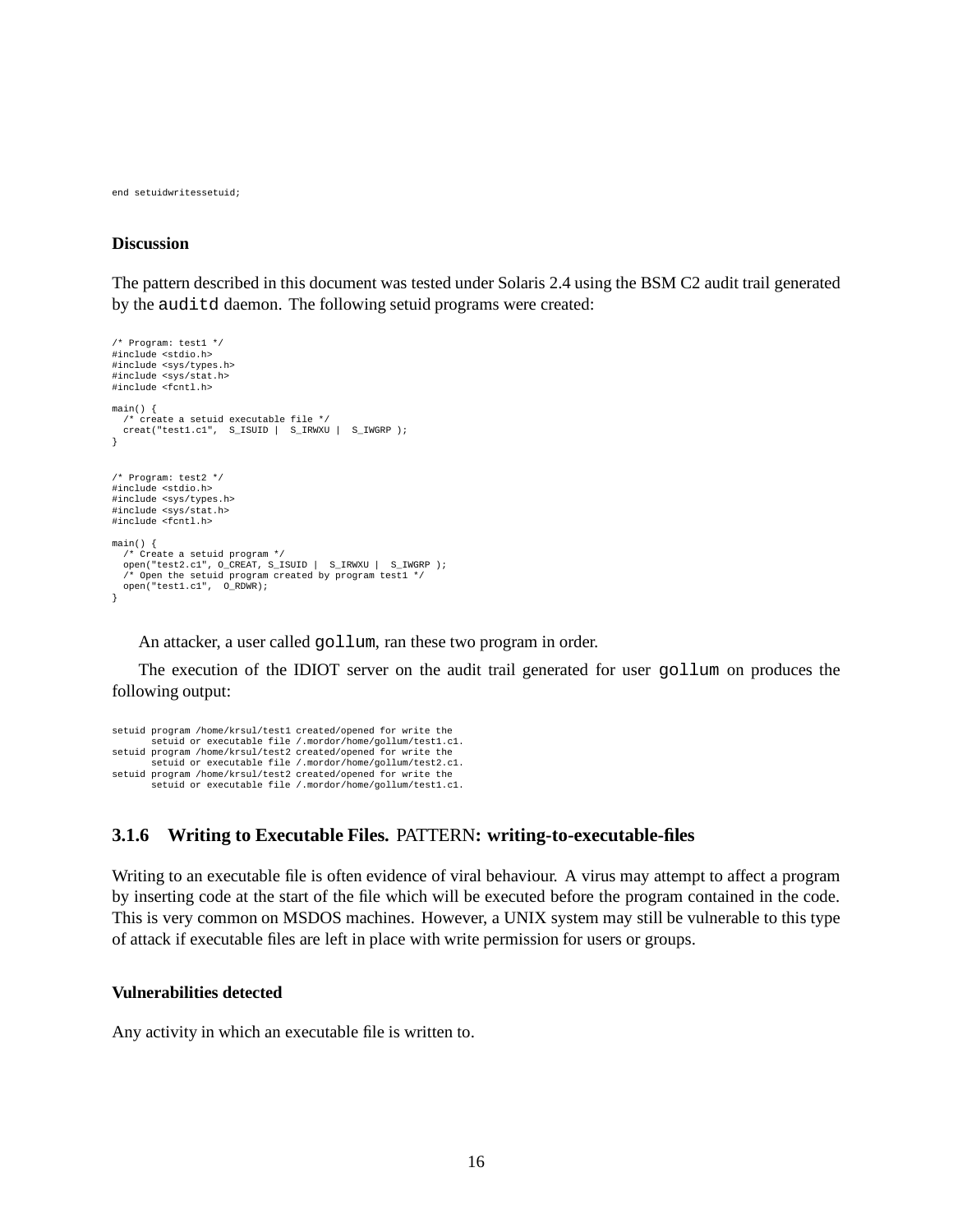#### **Pattern State Machine**

The pattern is very simple. For each process that is EXECed, the pattern detects writes to a file by that process that has the execute permission bits set. If such a write is detected, the pattern has fired. Figure 3.6 shows this.



Figure 3.6: State machine for pattern to detect viral behaviour

#### **Pattern code**

```
/*
* writing-to-executable-files
*
 * Detect programs writing to executable files which may be an
 * indication of viral behaviour
 *
* Mark Crosbie February, 1996
*/
extern int isexec(int);
extern int true_print(str);
pattern virus "Programs writing to executable files (viral behavior)" priority 10
 int PID, EUID; /* pattern local variables. may be initialized. */
 str FILE, PROG;
 state start, after_exec, violation;
/* post action simply reports on attack */
 post_action {
  printf("Program %s running as EUID %d wrote to the executable file %s.\n",
    PROG, EUID, FILE);
  }
  \hspace{0.1mm}/^* There can be >= 1 invariants */
```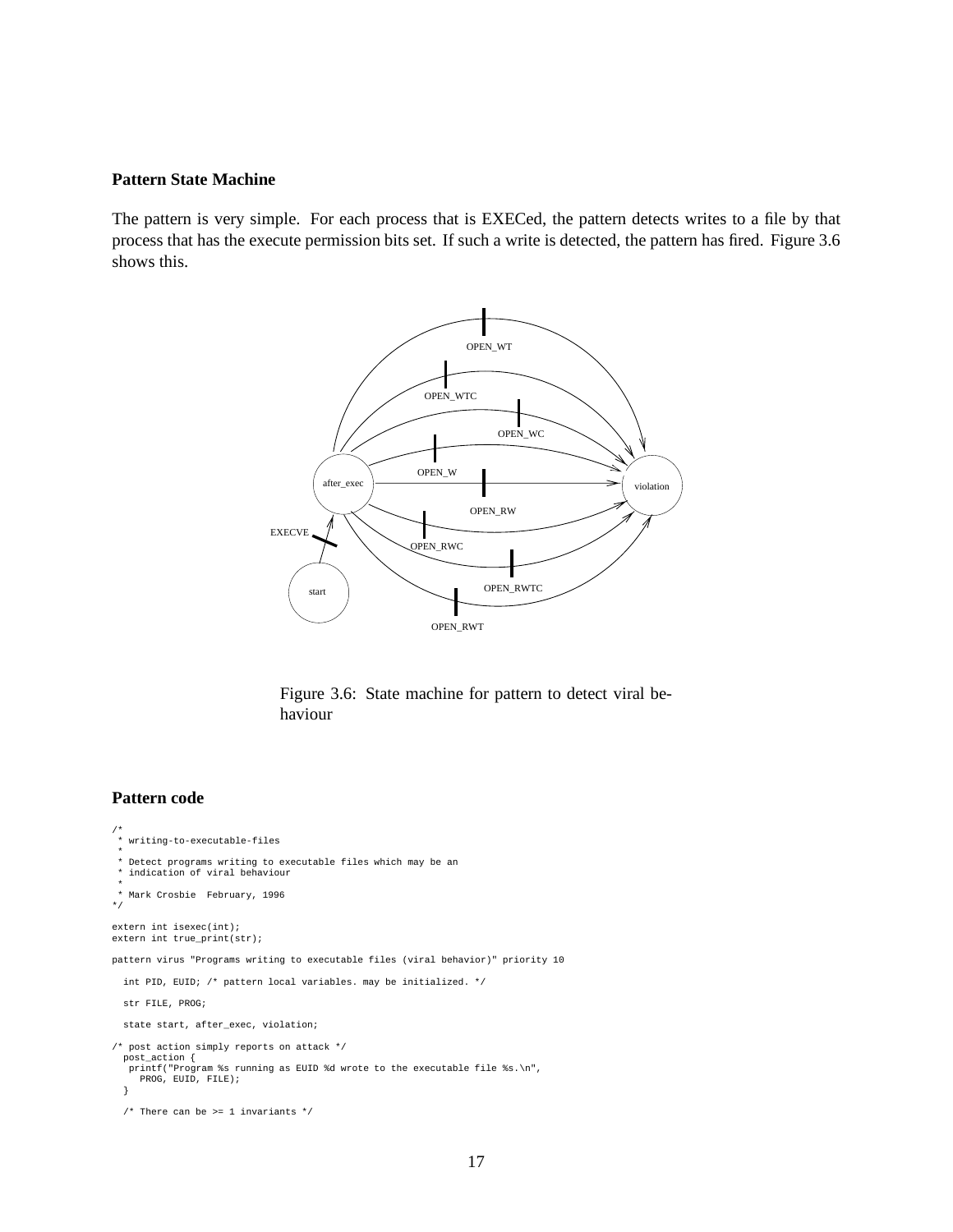```
neg invariant first_inv /* negative invariant */
    state start inv, final;
    trans exit(EXIT)
      <- start_inv;
       \rightarrow final;
       \vert \_ { PID = this[PID]; }
    end exit;
  end first_inv;
  /* pattern description follows */
/* EXECVE is the event type of the transition - executing a process */trans exec(EXECVE)
    <- start;
    -> after_exec;
    \vert { this[ERR] = 0 && PID = this[PID] && PROG = this[PROG] &&
         EUID = this[EUID];end exec;
/* OPEN_RW - open a file for read or write */
  trans mod4(OPEN_RW)
    <- after_exec;
    -> violation;
    \vert { this[ERR] = 0 && PID = this[PID] && FILE = this[OBJ] &&
         isexec(this[OBJ_MODS]); }
  end mod4;
 trans mod5(OPEN_RWC)
    <- after_exec;
    -> violation;
    |_ { this[ERR] = 0 && PID = this[PID] && FILE = this[OBJ] &&
         isexec(this[OBJ_MODS]); }
  end mod5;
  trans mod6(OPEN_RWTC)
    <- after_exec;
    -> violation;
    \vert { this[ERR] = 0 && PID = this[PID] && FILE = this[OBJ] &&
         isexec(this[OBJ_MODS]); }
  end mod6;
 trans mod7(OPEN_RWT)
    <- after_exec;
    -> violation;
    \vert \vert { this[ERR] = 0 && PID = this[PID] && FILE = this[OBJ] &&
         isexec(this[OBJ_MODS]); }
  end mod7;
  trans mod8(OPEN_W)
     <- after_exec;
-> violation;
     |_{this[ERR] = 0 & & /* if this operation succeeded */<br>PID = this[PID] & /* and this PID matches that of the exec */<br>FILE = this[OEJ] & /* remember this filename */<br>isexec(this[OEJ_MODS]); } /* if this file is executable 
 end mod8;
  trans mod9(OPEN_WC)
    <- after_exec;
     -> violation;
    \vert { this[ERR] = 0 && PID = this[PID] && FILE = this[OBJ] &&
         isexec(this[OBJ_MODS]); }
  end mod9;
  trans mod10(OPEN_WTC)
    <- after_exec;
    -> violation;
    |_ { this[ERR] = 0 && PID = this[PID] && FILE = this[OBJ] &&
         isexec(this[OBJ_MODS]); }
  end mod10;
  trans mod11(OPEN_WT)
    <- after_exec;
    -> violation;
     |_ { this[ERR] = 0 && PID = this[PID] && FILE = this[OBJ] &&
isexec(this[OBJ_MODS]); }
  end mod11;
end virus;
```
/\* this invariant kills a token if its corresponding parent exits \*/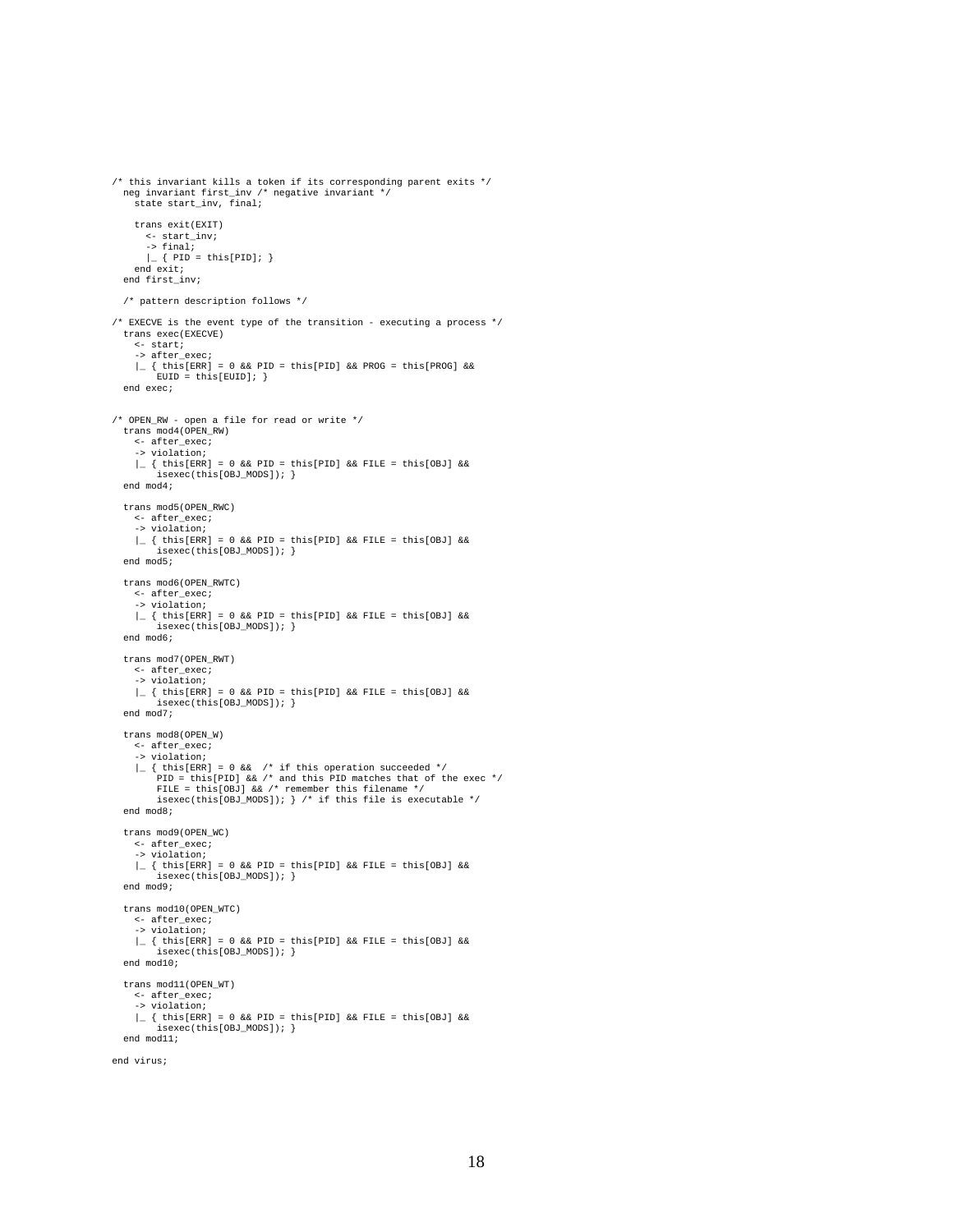The pattern seems complex, but is essentially very simple. The pattern starts by detecting the execution of a new process using the EXECVE transition. From this after exec state, it detects any open calls that could potentially write over a file which has its execute permission bits set. The isexec function is in utilities.C and returns TRUE if a file is executable. This can be computed by information about the opened file stored in the audit trail. The types of open call detected are:

- OPEN\_W open for write.
- OPEN WC open for write and create if not present.
- OPEN WT open for write and truncate to zero size if present.
- OPEN WTC open for write and create and truncate to zero size.
- OPEN\_RW open for read or write.
- OPEN RWC open for read or write and create if not present.
- OPEN RWT open for read or write and truncate to zero length.
- OPEN RWTC open for read or write and create if not present and truncate to zero size.

If any of these occur and the file is executable, we could have potential viral activity on the system. It could also indicate a attempt to install a trojan horse on the system. This would be a version of a program that had similar functionality but installed a malicious piece of code.

#### **Discussion**

The pattern will only detect a process being executed that overwrites executables. A series of shell commands to overwrite an executable won't be detected, because each shell command results in a new process with a new PID. The PID attribute of the tokens won't be unifiable.

Why does this pattern not detect WRITE events? In the Solaris BSM audit trail the write events are subsumed under the OPEN event. So the audit trail for a write looks as follows (output of praudit):

```
header,136,2,open(2) - read,write,,Tue Feb 20 18:53:34 1996, + 846005000 msec
path,/home/mcrosbie/myIDIOT/audit_data/executable
attribute,100711,mcrosbie,mcrosbie,8388638,193085,0
subject,-2,mcrosbie,mcrosbie,mcrosbie,mcrosbie,20085,0,0 0 0.0.0.0
return,success,4
```
The audit trail was gathered with the fw audit mask flag. This gathers data about file writes. The open call is recorded, but the write call is not. The above audit trail corresponds to the following code fragment from exploit-write.c:

```
if( (fd=open("./executable", O_RDWR)) < 0) {
perror(" open: ");
  ext(1);\lambdaprintf("Exploit: writing to executable...\n");
if( write(fd, "abcdef", 6) < 6) {
perror(" write: ");
  exit(1);}
```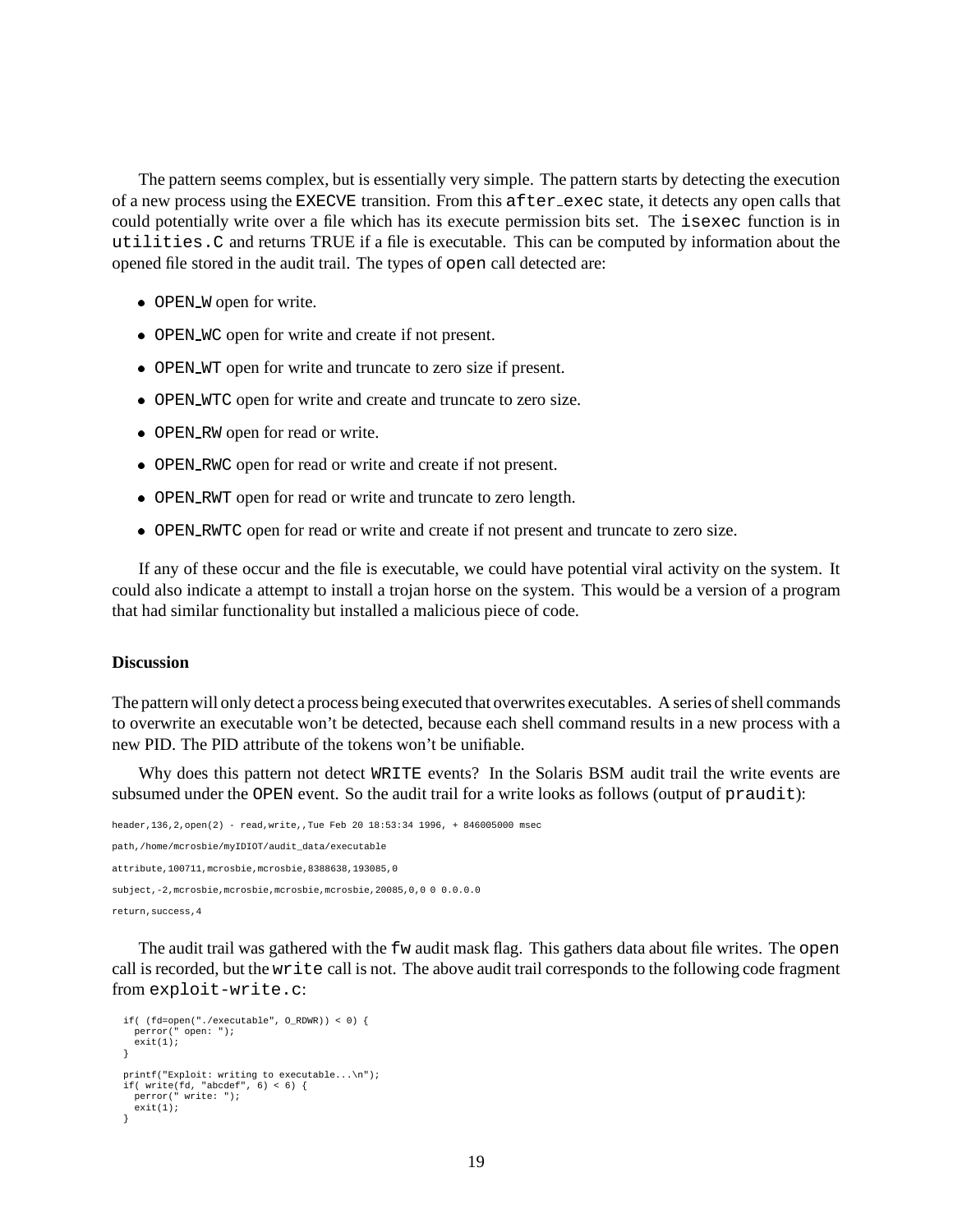Thus, we are forced to detect writes to executable files by detecting the opening of the file, and not the actual write.

This pattern can also be written without the EXECVE transition. In effect it would then check every write on the system to see if it overwrites an executable file.

#### **3.1.7 Writing to nonowned files.** PATTERN**: writing-to-nonowned-files**

Users often create files in their home directories that are world writable. This is often because of a umask setting that does not disable the world write bits. Or, users may be sharing information via world writable files. Either way, this is a potential avenue for attack, as any information can be written into a non-owned file for later retrieval. This may allow an attacker to hide stolen information or plant a trojan horse in another user's directory. In the worst case, an attacker could place  $a++$  into a world-writable . rhosts file owned by another user, leaving that user's account open to abuse.

#### **Pattern State Machine**

The state machine for this pattern is presented in Figure 3.7.



Figure 3.7: State machine for pattern to detect writing to nonowned files

#### **Pattern code**

The code for the pattern is as follows: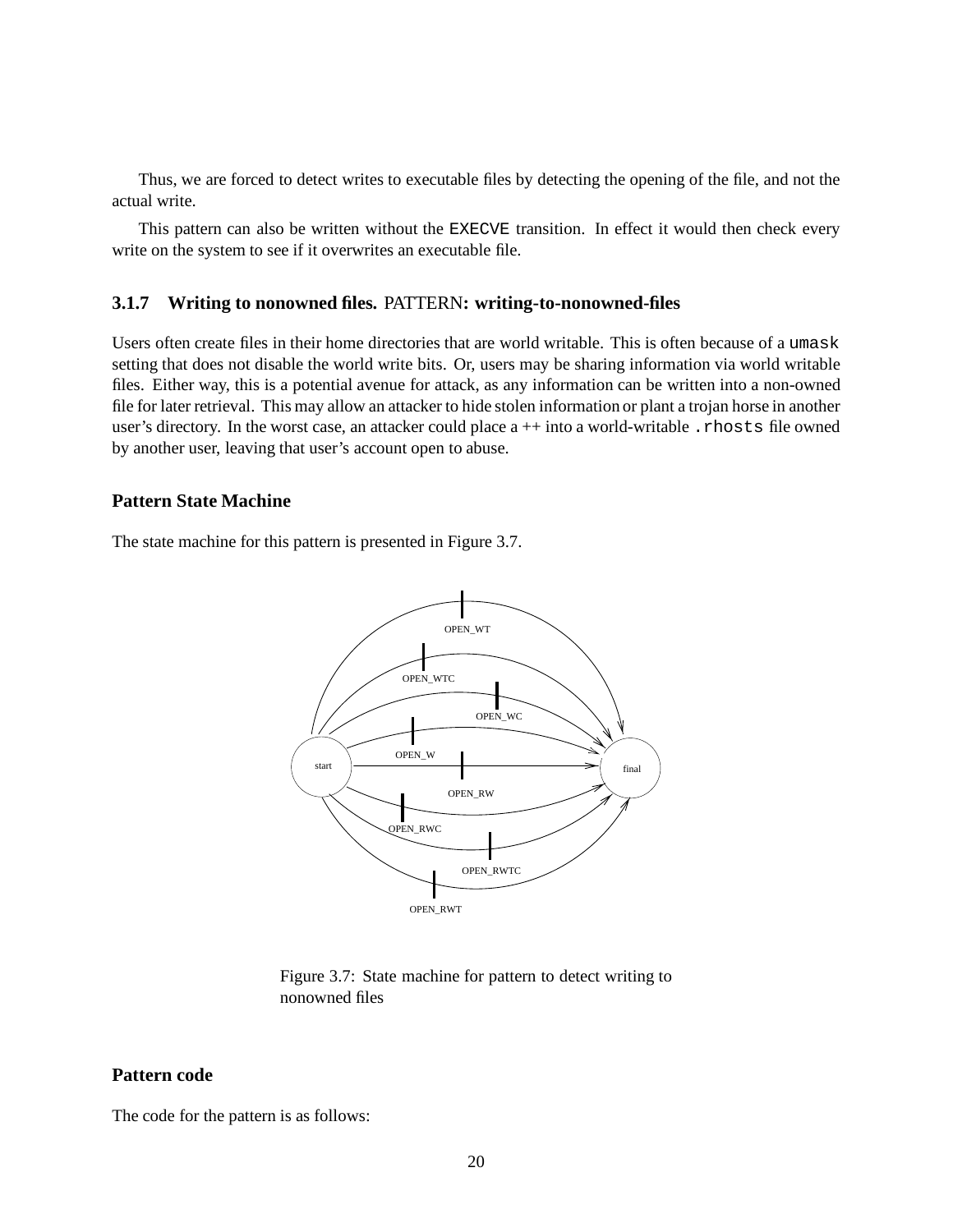```
/*
* writing-to-nonowned-files
 *
* Check a if a process is writing to files which it doesn't
 * own.
 *
* This could indicate potential viral activity
 *
* Mark Crosbie February 1996
*/
extern int true print(str);
pattern unwanted_writes "Writing to nonowned files" priority 7
   nodup state start, final; /* only two states needed */
   int PID, EUID; /* record pertinent information about process */
   str PATH;
   post_action {
printf("Pid %d, user id %d wrote %s, a nonowned file.\n", PID, EUID, PATH);
}
/* for each type of write event recorded in the audit trail, see if
 * the owner of the file and EUID of the process doing the write
* differ. If so, this indicates overwriting a non-owned file.
*/
  trans write1(OPEN_W)
    <- start;
    \rightarrow final;
    \vert { this[ERR] = 0 && /* the action succeeded */
          this[OBJ_OWNER] != this[EUID] && /* ownderships don't match */
          PID = this[PID] && /* remember PID of this process */
EUID = this[EUID] && /* remember EUID of user */
PATH = this[OBJ]; /* remember path to file being overwritten */
  }
end write1;
 trans write2(OPEN_WC)
    <- start;
    - final;
    \vert [ this[ERR] = 0 && this[OBJ_OWNER] != this[EUID] && PID = this[PID] &&
         EUID = this[EUID] && PATH = this[OBJ];
       }
  end write2;
  trans write3(OPEN_WT)
    <- start;
    -> final;
     \vert { this[ERR] = 0 && this[OBJ_OWNER] != this[EUID] && PID = this[PID] && EUID = this[EUID] && PATH = this[OBJ];
  }
end write3;
  trans write4(OPEN_WTC)
    <- start;
     -> final;
    \vert { this[ERR] = 0 && this[OBJ_OWNER] != this[EUID] && PID = this[PID] &&
          EUID = this[EUID] &&&&PATH = this[OBJ];}
end write4;
end unwanted_writes;
```
The pattern looks complex, but is essentially very simple. It detects any writes to a file that has an owner field (OBJ OWNER) that differs from the current effective user ID (EUID). If so, then the pattern reports the write as being suspicious.

#### **Discussion**

This pattern is very simple. If the owner of a file differs from the effective user ID of the process writing to the file, then the post action reports this. Note, see the description for writing-to-executable-files for more details on how the audit trail represents write events.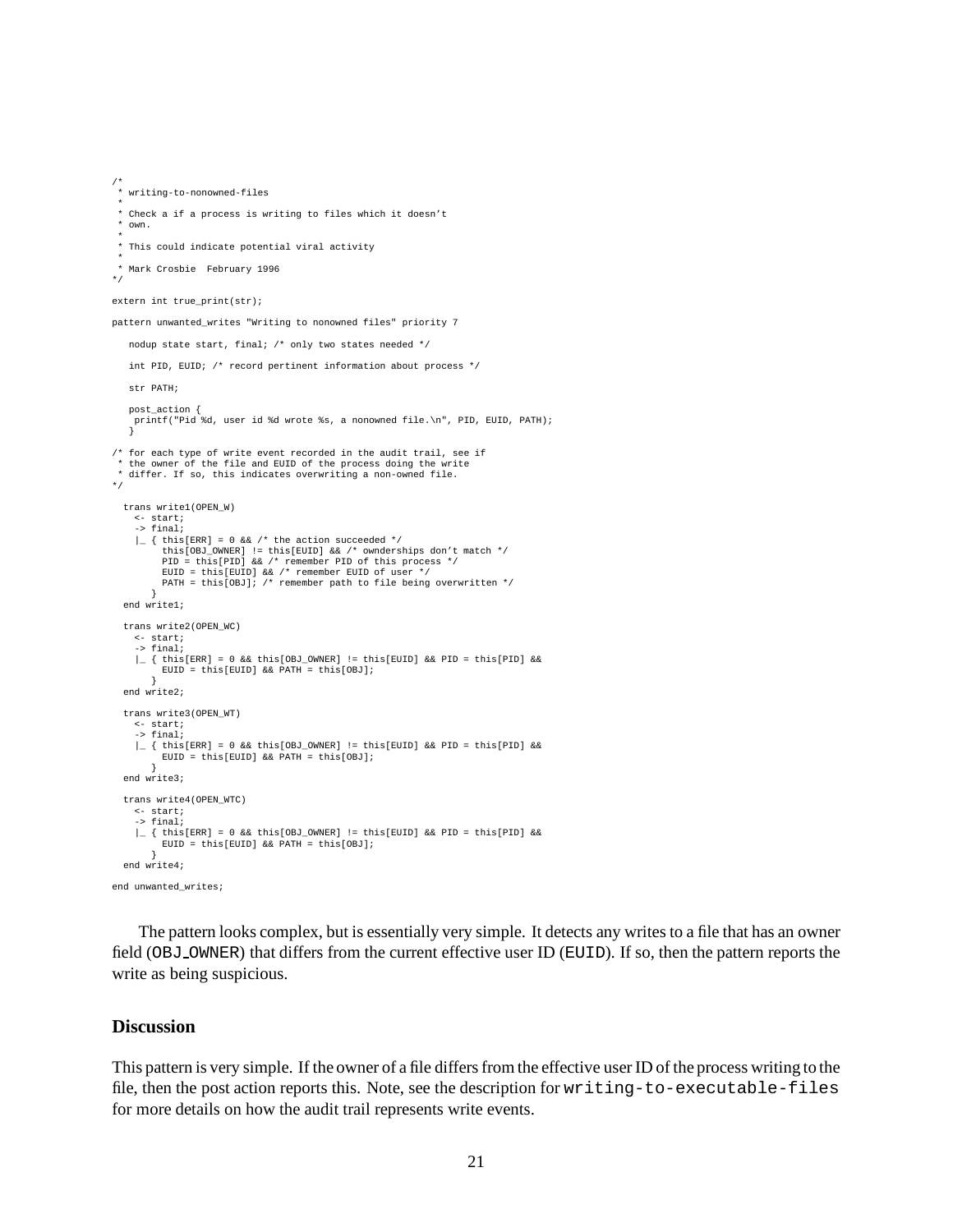## **3.2 Written but untested patterns**

This section describes patterns that are written but untested. These patterns can be tested in the current IDIOT implementation, but they are being shipped "as is" without any testing.

These patterns can be found in the other  $C2$ -patterns directory under the main IDIOT distribution.

#### **3.2.1** PATTERN**: lpd delete files**

This pattern attempted to detect the CERT vulnerability outlined in CERT Advisory CA91:10.a. The lpd line printer daemon can be made to delete files outside of the usual /var/spool directory by exploiting a race condition. The race condition exists between the time the file is copied into the spool directory and the time the file is removed from the directory. By changing the file to a link, it was possible to remove any file on the system (as lpd ran as root).

This pattern cannot be tested on our machines, because our lpd daemon has the fix in place and we cannot replace it without seriously disrupting the local printing environment in COAST.

However, the core transition in the pattern detects a delete (an UNLINK event) occuring with a destination outside of a specified directory tree. It uses the inTree() external function (found in utilities.C to match the file being deleted with the path prefix /usr/spool. If no match is found, then we conclude that lpd is trying to delete a file outside of the print spool directory.

```
trans delete(UNLINK)
  <- after_lpd_exec;
-> after_delete;
  | |this[ERR] = 0 && this[PID] = PID && FILE = this[OBJ] &&
      (inTree("/usr/spool", FILE) = 0);
}
end delete;
```
### **3.2.2** PATTERN**: failed su**

This is a very simple pattern that reports all failed su attempts. Most system consoles also report similar information. The pattern simply looks for SU events in the audit trail that have an err attribute of 1, indicating that they have failed.

#### **3.2.3** PATTERN**: finger**

This pattern attempts to detect the finger program spawning a program other than finger. This was motivated by the Internet worm attack where the stack for the finger daemon was overwritten and caused a new program to be spawned.

This pattern cannot be tested because it hard codes the inode value for the finger daemon fingerd and the finger program finger into the pattern. This will change from site to site, and from system to system. The pattern should be rewritten to allow a more portable specification of the location of the daemon program.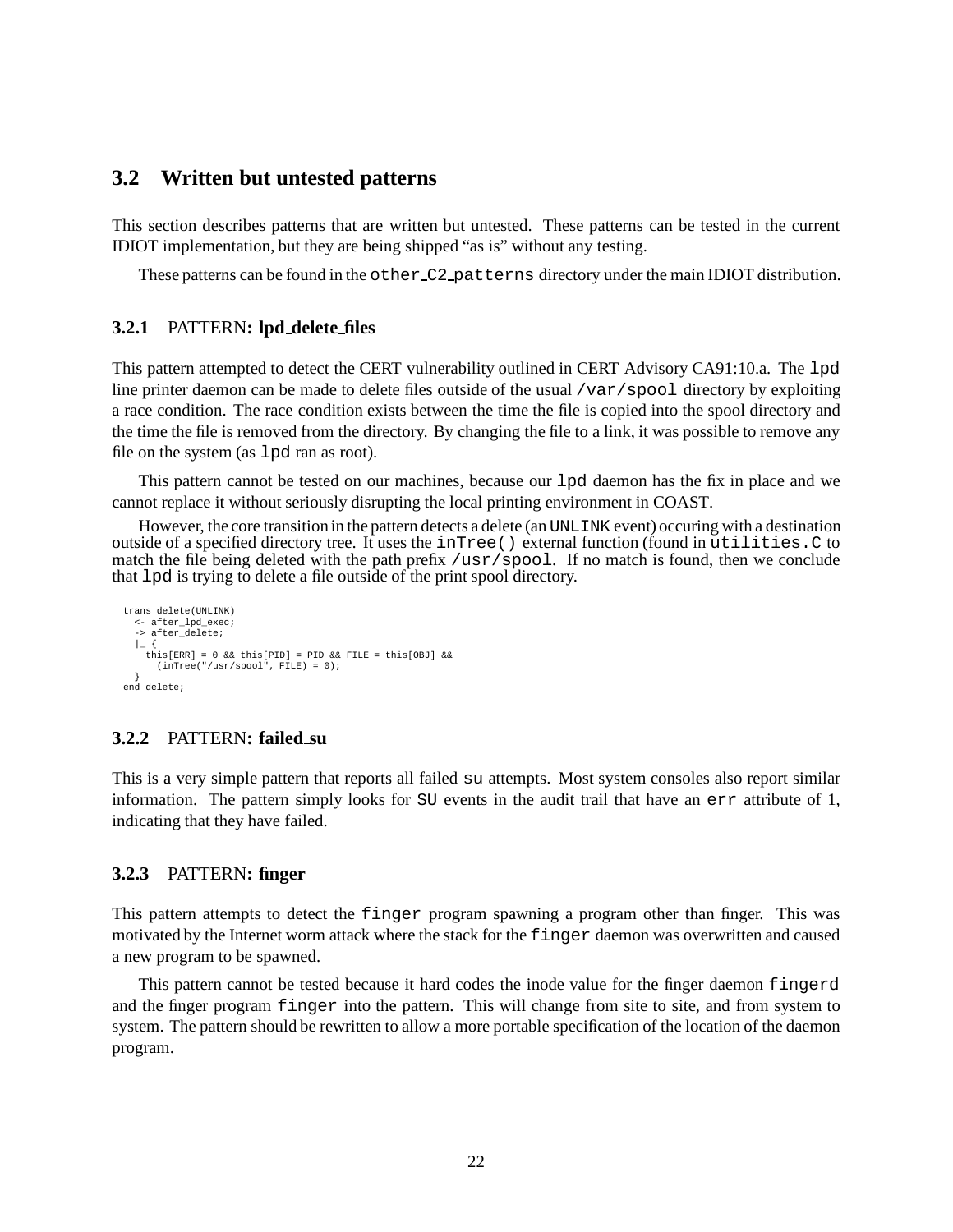#### **3.2.4** PATTERN**: priv-pgm-in-userspace**

This pattern attempts to detect a privileged program executing in user space. It does this using the inUserSpace() external function.

#### **3.2.5** PATTERN**: rcw**

This pattern attempts to verify integrity using Clarke-Wilson triples. More information on this pattern and Clarke-Wilson integrity triples can be found in Section 4.8.9 of the taxonomy.ps file in the doc/IDIOT directory of the distribution.

#### **3.2.6** PATTERN**: shell-script-attack**

Certain classes of attack make a shell execute and pass it strange command line arguments. A favourite attack is to run a shell with a command line argument of  $-i$ . This gives an interactive shell. If, somehow, a root shell can be spawned from a program with the -i option, an intruder has an interactive root shell on the system.

The key to this pattern is this transition:

```
trans exec(EXECVE)
   <- start;
   -> after_exec;
   | {
             this[ERR] = 0 && RUID = this[RUID] && PROG = this[PROG] &&<br>islink(this[PROG]) && shell_script(this[PROG]) &&<br>(Basename(this[PROG]) =~ "^-");
}
end exec;
```
The Basename() external function gets the actual name of the program being executed, with the leading path component stripped off. If this name starts with a - symbol, the pattern indicates that something suspicious has occured.

#### **3.2.7** PATTERN**: tftp**

This pattern attempts to detect the tftp program accessing files outside of the tftpboot/ directory. This could indicate an attacker using the TFTP protocol as an attack vector.

This pattern has too many hardcoded constants to be useful in its current form. It hardcodes the inode numbers for the tftp program into the pattern. This should be changed to a more natural way of specifying the name of the program.

#### **3.2.8** PATTERN**: bin-mail**

This pattern attempts to detect the /bin/mail program writing to a file that has its setid bit on, or is executable. The pattern is very straightforward. The execution of the mail program is checked by the transition on the EXECVE event. This is coded rather awkwardly — it detects the execution of the mail program by looking at the *inode* of the argument to the exec() call. This is very system dependent, and should be fixed.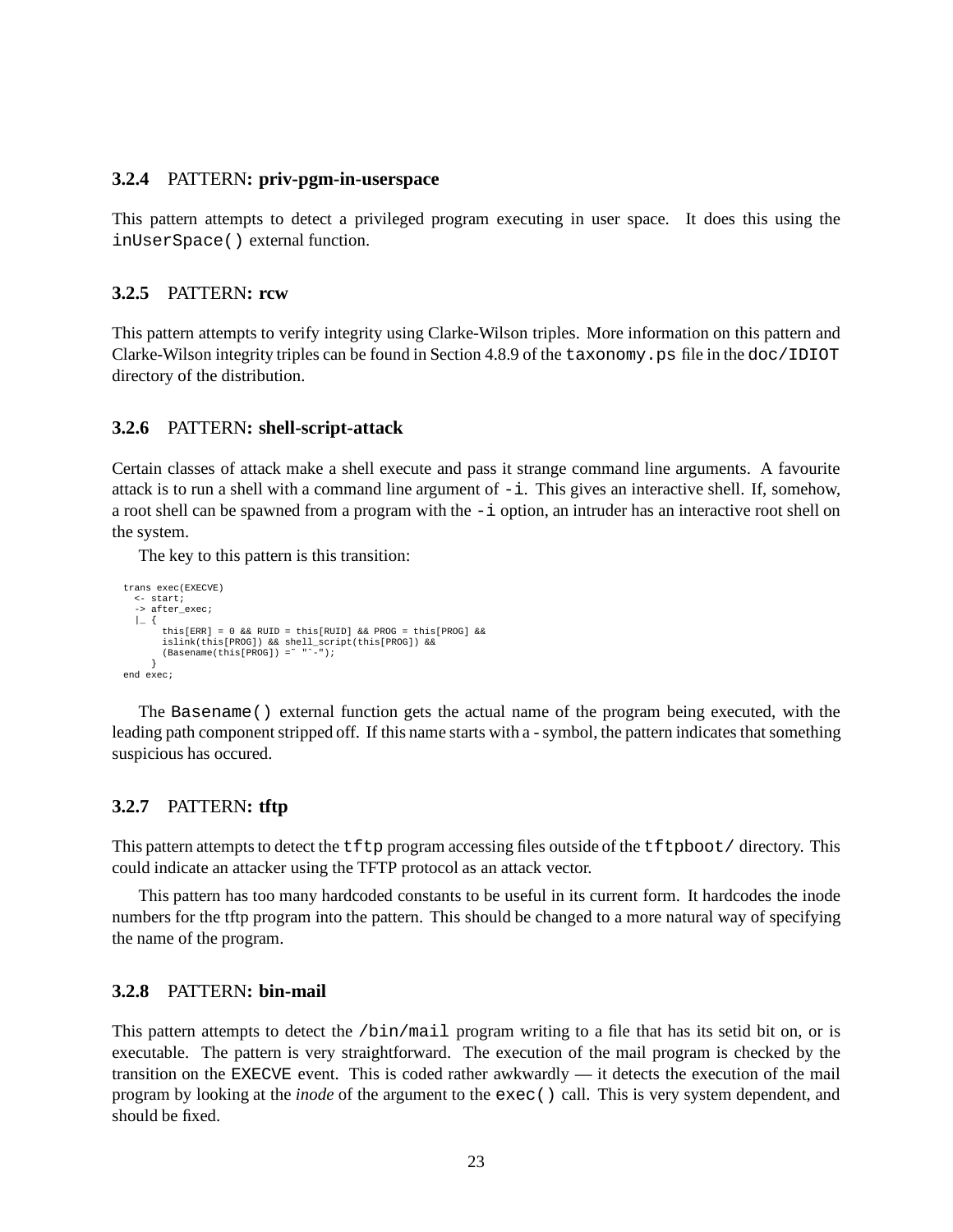It then checks to see if that program opens any files for writing that have their execute bit set (using the isexec() utility function) or have their setid bit set (using the issid() function). In either case, the pattern triggers, indicating that the mail program probably has been subverted.

The invariant deletes any tokens associated with a process when that process exits. Thus, as a mail program runs it generates a token in the machine, and once that program exits, all tokens associated with it are deleted.

#### **3.2.9** PATTERN**: setid-pgms-cant-spawn-shell**

A setuid program is not allowed to spawn a program with the effective user id unchanged. This would allow attackers to subvert (say) the mail program, and make it spawn a shell with an effective user id of root.

This pattern is conceptually simple — if an EXECVE occurs of a shell program and the EUID changes after the call, then trigger the pattern. However, because of a weakness in Sun BSM auditing,this information is not available. Instead, the pattern must monitor on a *per-user* basis — if a user executes a setid program that then spawns a shell with a user id different from the user's, it triggers the pattern. This is less flexible than the generic pattern, but is workable under Sun BSM auditing.

### **3.3 Theoretical patterns**

This section describes theoretical patterns. These patterns cannot be tested in the current IDIOT implementation, and are written for instructive purposes only.

These patterns can be found in the other  $C2$  patterns directory under the main IDIOT distribution.

#### **3.3.1** PATTERN**: access-open-to-same-path-diff-inodes**

The general problem that this pattern tries to detect is that of an attacker to exploit the small window of opportunity that exists between programs checking the validity of the files and the actual opening of the file for writing. If an attacker can slow down the system, by running the program with a very high nice value, for example, he can replace the file that has been validated with another of his choosing.

#### passwd -F **Attack In SunOS**

The passwd command can be directed to treat another file as the password file using the -F option. Before opening this file for writing, and depending on the version of Unix one is using, the passwd program will attempt to determine that the user can indeed read and write to the file by either opening it for read, calling the access system call or calling the stat system call. If after this check has been completed, and before the file is actually opened for writing, the user changes the path name to point to the real system password file, the passwd program will operate on this file assuming it is still working with the original file.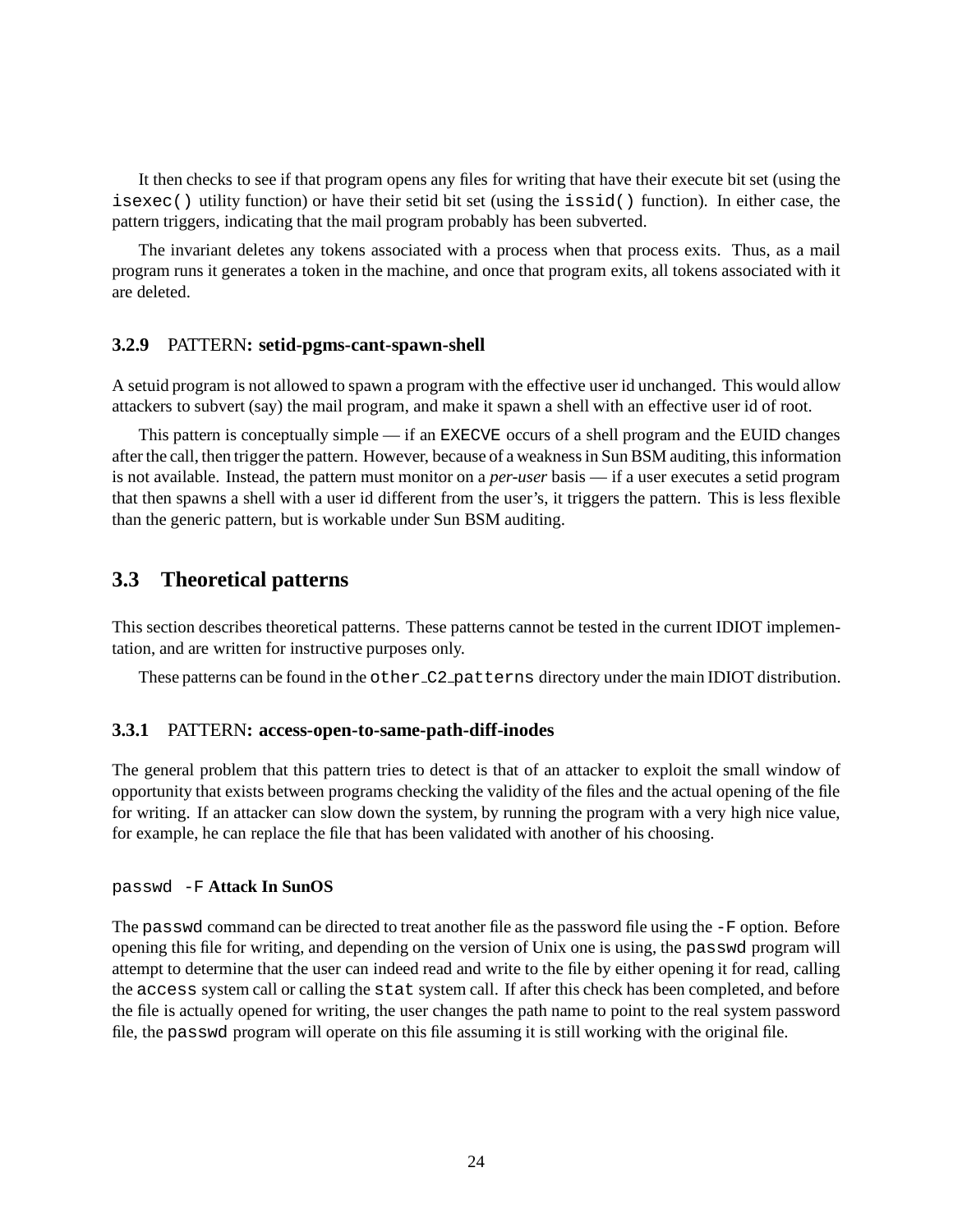#### xterm **Logging Attack**

xterm needs to run as root because it needs to chown the tty it allocates to interact with the user. Logging is a security hole because of the race condition between access check permissions to the logging file and the logging itself. When given the -lf option, xterm creates a file by calling the creat system call and immediately changes the uid and gid of the file to match that of the user running the program and start logging.

The problem appears when a user gives the following sequence of commands:

```
mknod foo p # foo is the FIFO named pipe
xterm -lf foo # creat will open the FIFO and block because there
             # is no process reading the other end of the pipe
mv foo junk
ln -s /etc/passwd foo
cat junk # Now that there is a reader at the other side of the
         # named pipe, the creat system call returns and
         # the next statement executed is the chmod system
         # call that will change the permission of the /etc/passwd
         # file so that the user can add and delete entries.
```
Although more difficult to exploit, the patched version of xterm continues to have a similar problem. The code described above got replaced by:

```
1 if(access(screen->logfile, F_OK) ! = 0) {
    if (errno == ENOENT)
      3 creat_as(screen->uid,screen->gid,screen->logfile,0644);
    61005 return;
6 }
 7
8 if(access(screen->logfile,F_OK) != 0
      || access(screen->logfile, W_OK) != 0)
10 return;
11
12 if((screen->logfd=open(screen->logfile,O_WRONLY|O_APPEND,0644))<0)
13 return;
```
The creat system call was replaced by the creat as routine. This routine forks a child process that changes its permissions to that of the user *before* it attempts to create the file, effectively eliminating the previous race condition. Unfortunately, a race condition, although much harder to exploit, still exists between the access call in line 8 and the open call in line 12. If a user can slow down this program and time things right, after the access call succeeds, the log file can be replaced by a link to the real /etc/passwd file. The xterm process will open the /etc/passwd for writing, and append to it the information that it is supposed to log.

#### **Vulnerabilities detected**

**CA-93:17** xterm Logging Vulnerability.

**8lgm 5/11/1994** The passwd command takes a -F option in SunOS.

#### **Pattern State Machine**

The state machine is shown in Figure 3.8.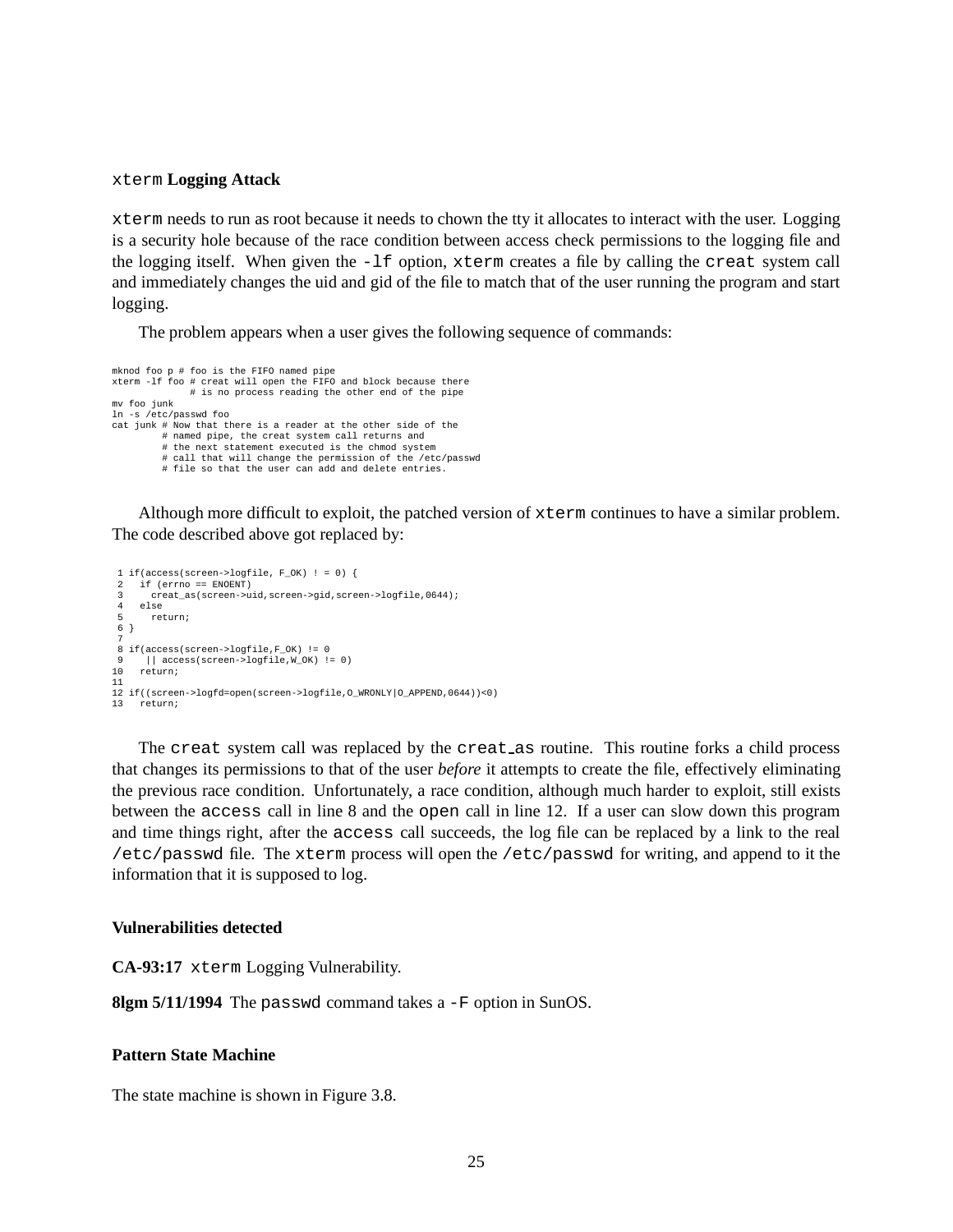

Figure 3.8: Attack state machine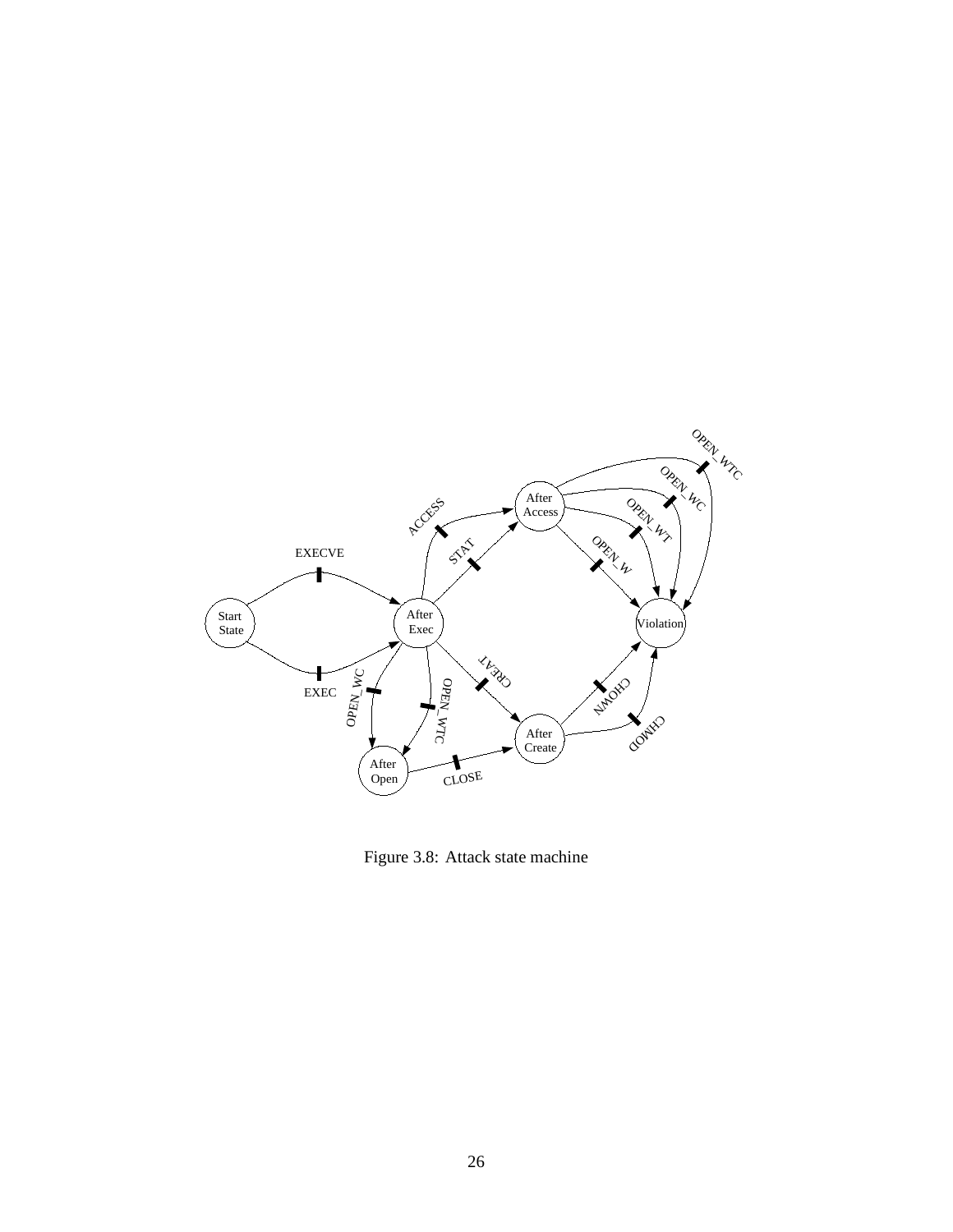#### **Pattern code**

```
/*
* passwd 8lgm advisory, xterm CA-93:17 advisory
 *
* Detects the classic "window-of-opportunity" exploitation. Used in
   passwd program and xterm logging bug.
 *
* Mark Crosbie Nov. 1995
* Ivan Krsul Nov. 1995
 *
*/
extern int inode(str); \ell^* returns the inode for this particular file \ellpattern aotspdi "access-open-to-same-path-diff-inodes" priority 7
  state start;
  nodup state after_access;
  nodup state after_create;
  nodup state after_open;
  state after_exec;
  state violation;
 int PID, INODE, EUID, RUID;
 str FILE, PROG;
  post_action {
printf("Violation\n");
}
 /*
  * this invariant states that the patterns are matched as long as this
 * process is running
  */
neg invariant inv /* negative invariant */
    state start_inv, final_inv;
    trans proc_exit(EXIT)
       <- start_inv;
-> final_inv;
       \vert { this [PID] = PID; }
    end proc_exit;
  end inv;
  /*
   * This transition is taken if the execve does not result in an error and the
    * program executing is setuid root. Well..... not quite. We are testing this
* program but don't want to introduce a vulnerability... or at least not a big
   * one, so we will check for those programs whose efective user id is not the
   * same as the real user id.
  */
trans exec1(EXECVE)
     <- start;
-> after_exec;
     \vert \_ { this[ERR] = 0 && PID = this[PID] && PROG = this[PROG]<br> \& & EUID = this[EUID] && RUID = this[RUID] && EUID != RUID ; }
  end exec1;
  trans exec2(EXEC)
    <- start;
    -> after_exec;
    \vert { this[ERR] = 0 && PID = this[PID] && PROG = this[PROG]
          && EUID = this[EUID] && RUID = this[RUID] && EUID != RUID ; }
  end exec2;
  /*
* This transition is taken when a program creates a file calling the create
   * system call
   */
  trans create(CREAT)
    <- after_exec;<br>-> after create;
     -> after_create;
|_ { this[ERR] = 0 && PID = this[PID] && INODE = this[OBJ_INODE]
&& FILE = this[OBJ]; }
  end create;
  /*
* Programs can also create files by calling the OPEN_WC or OPEN_WTC call and
   * closing them. The next three tansitions are designed to catch this.
   */
  trans opencreate1(OPEN_WC)
    <- after_exec;
    -> after_open;
    \vert { this[ERR] = 0 && PID = this[PID] && INODE = this[OBJ_INODE]
          &\& FILE = this[OBJ]; }
  end opencreate1;
```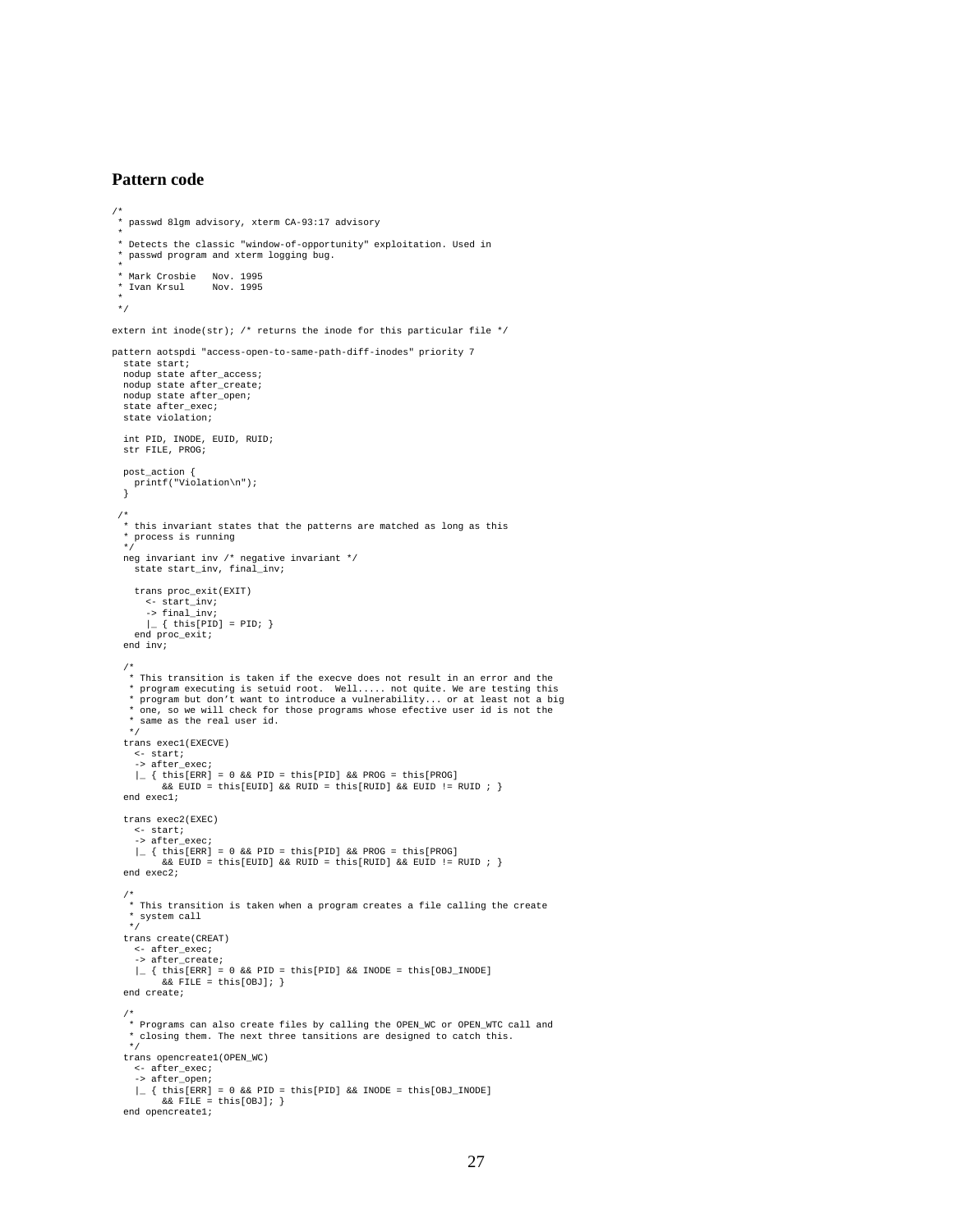trans opencreate2(OPEN\_WC) <- after\_exec; -> after\_open;  $\vert$  { this[ERR] = 0 && PID = this[PID] && INODE = this[OBJ\_INODE]  $&$  FILE = this [OBJ];  $\}$ end opencreate2; trans close(CLOSE) <- after\_open; -> after\_create; |\_ { this[ERR] = 0 && PID = this[PID] && INODE = this[OBJ\_INODE]; } end close; /\* \* After a file has been created, if the same file path was used as a \* parameter to the chown or chmod routine but the inode is different \* then we have a violation! \*/ trans chmod(CHMOD) <- after\_create; -> violation;  $\vert$  { this[ERR] = 0 && PID = this[PID] && INODE != this[OBJ\_INODE] && FILE = this[OBJ]; } end chmod; trans chown(CHOWN) <- after\_create; -> violation;  $\vert$  { this[ERR] = 0 && PID = this[PID] && INODE !=  $this[OBJ\_INODE]$  &&  $FILE = this[OBJ];$ end chown; /\* \* The folling transitions are taken after a successful exec if a file is tested \* for existence with the stat or access call \*/ trans access(ACCESS) <- after\_exec; -> after access;  $\vert$  { this[ERR] = 0 && PID = this[PID] && INODE = this[OBJ\_INODE]  $&\&$  FILE = this[OBJ]; } end access; trans stat(STAT) <- after\_exec; -> after\_access;  $\Box$  { this[ERR] = 0 && PID = this[PID] && INODE = this[OBJ\_INODE]  $\&&$  FILE = this[OBJ]; } end stat; /\* \* If the same file that was opened for read is now opened for write \* and the inode number has changed then we have a problem \*/ trans write1(OPEN\_W) <- after\_access; -> violation; |\_ { this[ERR] = 0 && PID = this[PID] && INODE != this[OBJ\_INODE] && FILE = this[OBJ]; } end write1; trans write2(OPEN\_WC) <- after\_access; -> violation;  $\vert$  { this[ERR] = 0 && PID = this[PID] && INODE != this[OBJ\_INODE]  $&\&$  FILE = this[OBJ]; } end write2; trans write3(OPEN\_WT) <- after\_access; -> violation; |\_ { this[ERR] = 0 && PID = this[PID] && INODE != this[OBJ\_INODE]  $&$  & FILE = this[OBJ]; } end write3; trans write4(OPEN\_WTC) <- after\_access; -> violation; |\_ { this[ERR] = 0 && PID = this[PID] && INODE != this[OBJ\_INODE] && FILE = this[OBJ]; } end write4; end aotspdi;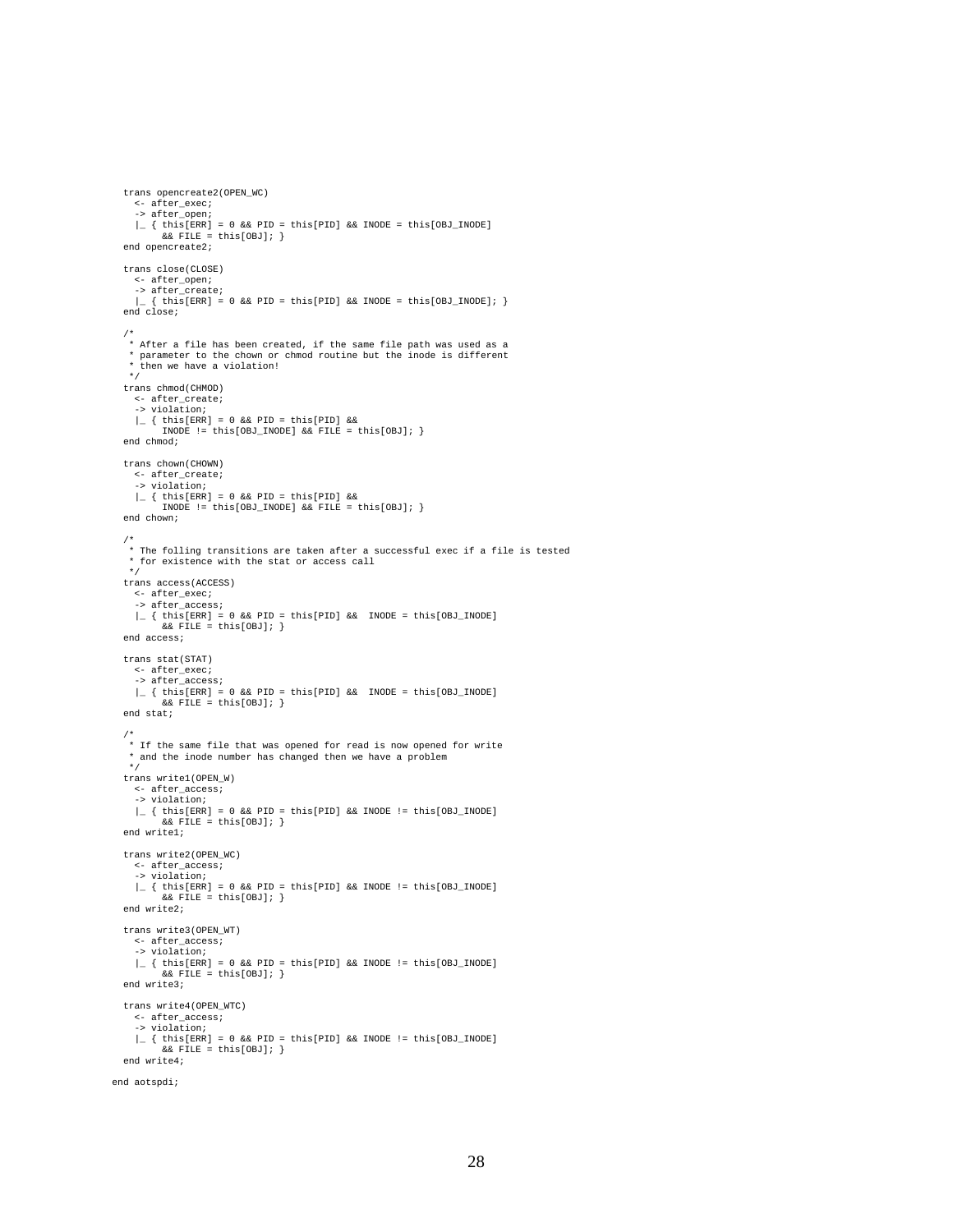#### **Discussion**

This pattern can detect the attack by seeing if the inode for the file has changed. How does this happen? When the file is first opened, it will have an inode given by the destination of the link. If an attacker moves the original file and creates in its place a link that to points to to another file, this inode will change. Thus, by detecting this change in inode value, the attack can be detected.

Unfortunately, this pattern cannot be used as is with the Basic Security Module C2 logging provided by Sun with Solaris 2.4. For this pattern to work, the audit trail would need to provide, at least, the following information:

- 1. execve: ERROR, EUID, RUID, PID, and program name
- 2. creat: ERROR, PID, initial file name, final file name, and inode number
- 3. open: ERROR, PID, initial file name, final filename, and inode number
- 4. close: ERROR, PID, inode, initial file name, and final file name
- 5. chown: ERROR, PID, inode, initial file name, and final file name
- 6. chomod: ERROR, PID, inode, initial file name, and final file name
- 7. access: ERROR, PID, inode, initial file name, and final file name
- 8. stat: ERROR, PID, inode, initial file name, and final file name

The only items that require explanation are the file names. If we have a symboliclink sym1 that points to a file fill then a call to chmod ("sym1", mode) would require an audit trail record that would indicate that the chmod system call was executed on the initial file name sym1 and the final file name fil1. The inode should be the one corresponding to the final name.

The audit trail generated by the Basic Security Module provided with Solaris 2.4 violates the file names requirement. To see why this is important, consider the following fragment of a setuid C program called xtermbug:

```
/* Create a log file called xtermbug.log */
if( creat("xtermbug.log",0) > -1 ) {
/* The permisions of the created file were set to 0x00000. Change them
   to something more reasonable */<br>if( chmod("xtermbug.log",S_IRWXG|S_IRWXO) == -1 ) {<br>fprintf(stderr, "Could not change the permission of file xtermbug.log\n");
}
} else {
  fprintf(stderr, "Could not create log file xtermbug.log\n");
\overline{\mathbf{1}}
```
and an attack script that will exploit the vulnerability described in this document is called xtermbug.exploit:

#!/bin/sh mknod xtermbug.log p xtermbug & sleep 1 mv xtermbug.log junk ln -s /homes/krsul/break\_me xtermbug.log cat junk cat /homes/krsul/break me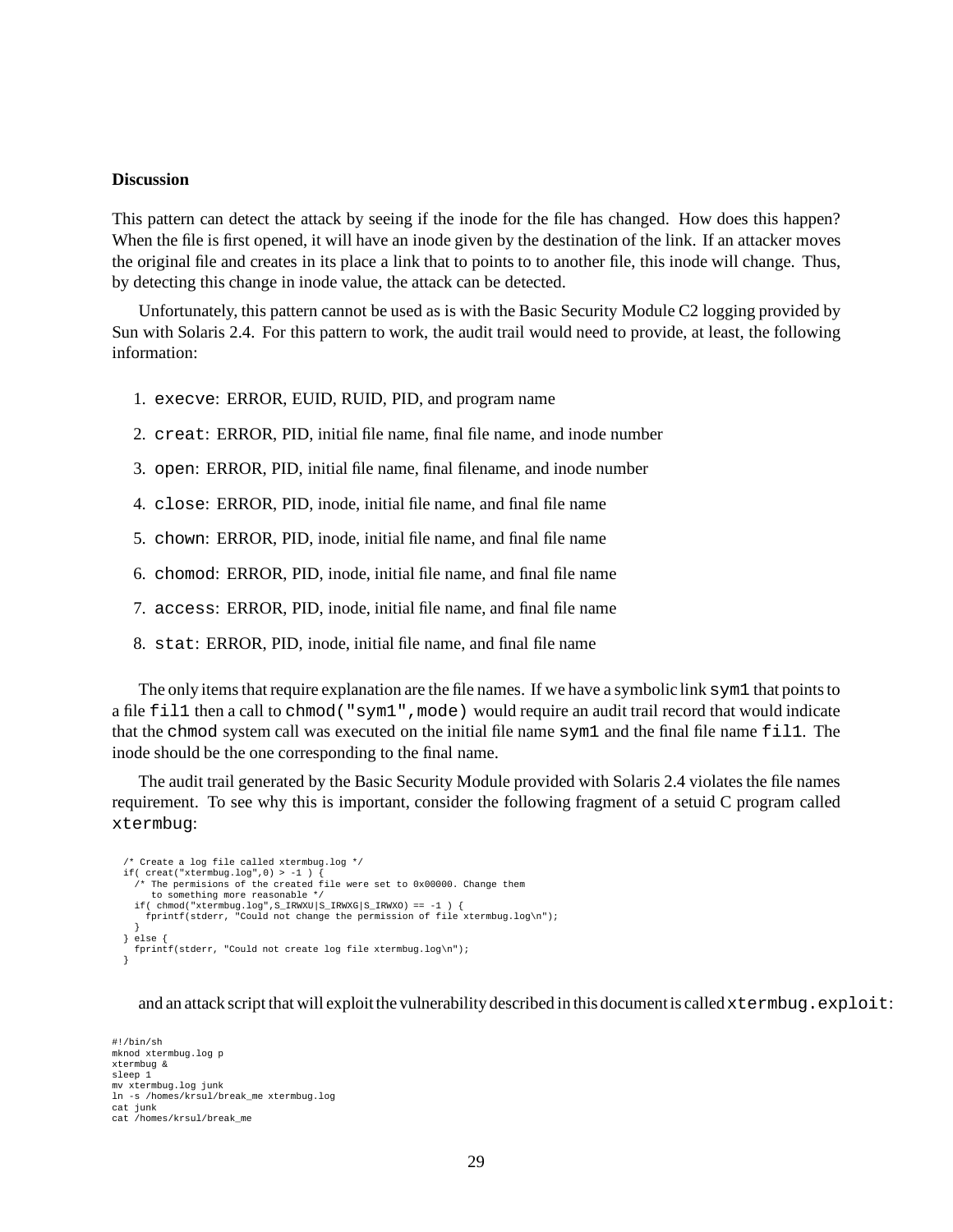This attack can not be detected by the pattern described in this document *if* you are using the Basic Security Module logging in Solaris 2.4. The audit trail generated for this session, reformatted for clarity and brevity, with the attacker called *gollum*, and the victim called *krsul*, is:

```
1 execve(2) - path,/home/gollum/xtermbug.exploit - EUID gollum - RUID gollum<br>2 execue(2) - path /usr/shin/mknod - FUID gollum - FUID gollum
    2 execve(2) - path,/usr/sbin/mknod - EUID gollum - RUID gollum
 3 mknod(2) - argument,2,0x11b6,mode - argument,3,0x0,dev
 4 path,/.mordor/home/gollum/xtermbug.log - EUID gollum - RUID gollum
    chown(2) - argument, 2,0x341, new file uid - argument, 3,0x341, new file gid
 6 path,/.mordor/home/gollum/xtermbug.log - EUID gollum - RUID gollum
 7 execve(2) - path,/homes/krsul/bin/xtermbug - EUID krsul - RUID gollum<br>8 execve(2) - path /usr/bin/sleep - EUID gollum - EUID gollum
 8 execve(2) - path,/usr/bin/sleep - EUID gollum - RUID gollum
9 execve(2) - path,/usr/local/bin/mv - EUID gollum - RUID gollum
10 rename(2) - path,/.mordor/home/gollum/xtermbug.log
11 path,/.mordor/home/gollum/junk - EUID gollum - RUID gollum
12 execve(2) - path,/usr/bin/ln - EUID gollum - RUID gollum
13 symlink(2) - text,/homes/krsul/break_me - path,/.mordor/home/gollum/xtermbug.log<br>14 RUID gollum - RUID gollum
                    14 EUID gollum - RUID gollum
15 execve(2) - path,/usr/bin/cat - EUID gollum - RUID gollum
16 creat(2) - path,/.mordor/home/gollum/xtermbug.log - argument,3,0x2,stropen: flag
17 EUID krsul - RUID gollum<br>18 chmod(2) - argument.2.0x1ff.new file
18 chmod(2) - argument,2,0x1ff,new file mode - path,/homes/krsul/break_me
                  19 EUID krsul - RUID gollum
20 execve(2) - path,/usr/bin/cat - EUID gollum - RUID gollum
```
Notice that in line 20, the audit trail indicates that the chmod(2) system call was made to the file */homes/krsul/break me*. While this is ultimately true, it does little to help detect the exploitation of the vulnerability. The pattern design specifically looks for a chmod or chown to the same file name as the creat but with different inode numbers. The audit trail should mention that the original call was made to file xtermbug.log.

#### **3.3.2** PATTERN**: 3-failed-logins**

This pattern attempts to detect failed login attempts. Specifically, it looks for more than 3 failed login attempts in a 3 minute time period. This could indicate that a password attack is occuring against a user account.

This pattern cannot be tested because IDIOT currently does not support a CLK event. The idea behind a CLK event is to allow timing information to be incorporated into the pattern. Consider the code for the pattern:

```
/* CLK has not been implemented yet */
neg invariant inv
  state start_inv, final_inv;
  trans clk(CLK)
    <- start;
    \Rightarrow final;
  |_ { this[TIME] - time > 180; }
end clk;
end inv;
/* pattern description follows */
trans fail1(LOGIN)
  <- start;
  -> after_fail1;
  | | |this[ERR] = 1 && ruid = this[RUID] && time = this[TIME];
}
end fail1;
trans fail2(LOGIN)
  <- after_fail1;
  -> after_fail2;
  | {
       this[ERR] = 1 && ruid = this[RUID];
}
end fail2;
trans fail3(LOGIN)
```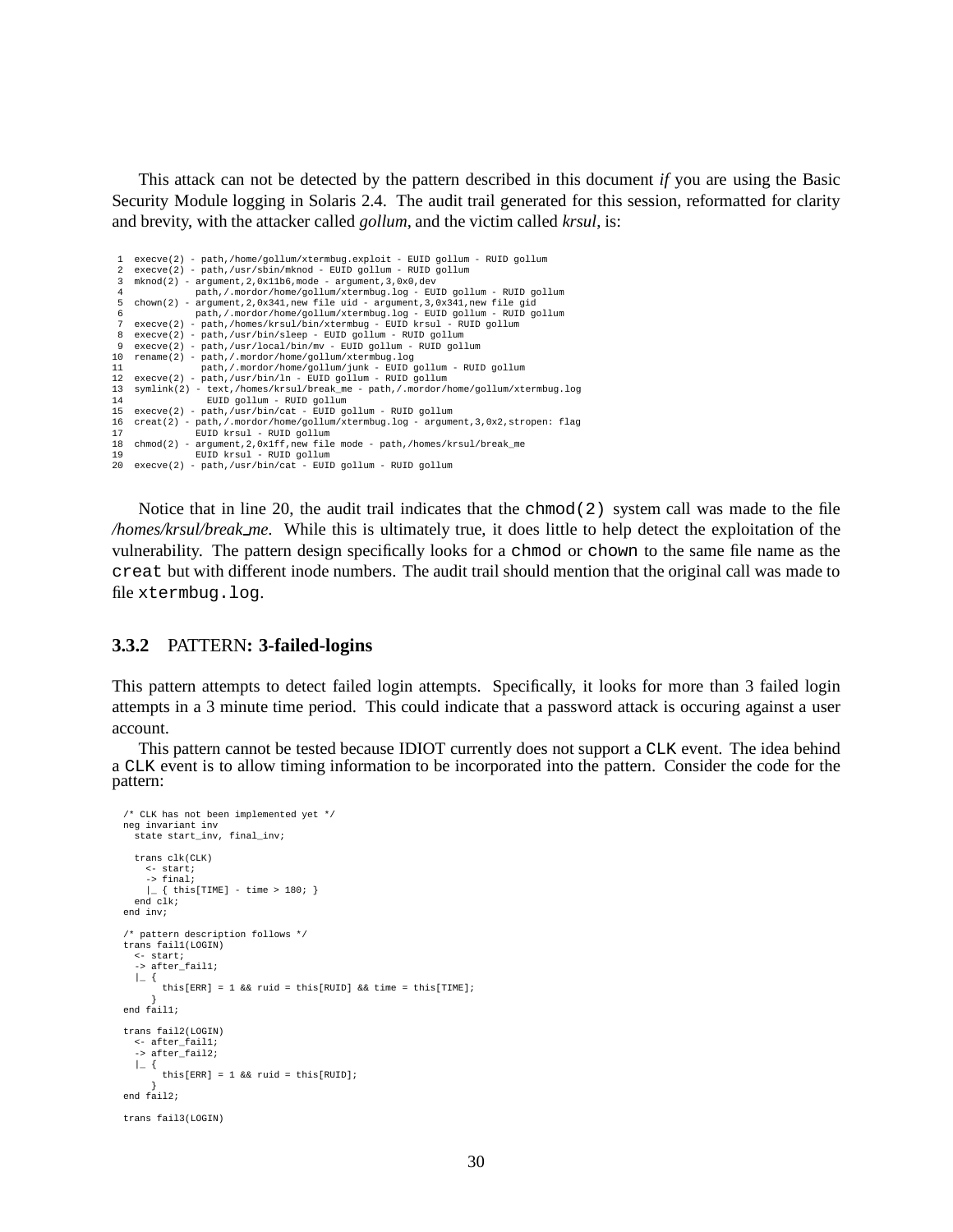```
<- after_fail2;
 -> after_fail3;
 |_{-} {
      this[ERR] = 1 && ruid = this[RUID] && this[TIME] - time < 180i}
end fail3;
```
The first failed login attempt sets the time attribute of the token. This is taken from the timestamp information in the audit trail. The third failed login attempt can use this to make a transition if less than 180 seconds (3 minutes) has passed. The CLK event occurs at predicatable time intervals (say every second). It is used in the invariant to delete any tokens that have been in the state machine for longer than 3 minutes.

The CLK event should to simple to add to IDIOT and would provide great flexibility in writing patterns to detect failed login, network access and other object creation attempts.

#### **3.3.3** PATTERN**: dir browser**

This pattern detects a user browsing through directories. It does this by counting the number of changedirectory events in the audit trail. Normally a user executes a few chdir commands in a session, but an abnormally high number of these commands could indicate someone browsing where they shouldn't be.

This pattern cannot be tested because it uses the CLK event as described in the previous section. However, it illustrates a useful way of detecting if someone is browsing through sensitive directories. It uses the *inode* of a shell process to identify which process to monitor — most users browse using their shell. It then counts the number of CHDIR (change directory) events in the audit trail. If this count exceeds a threshold, it triggers the pattern.

#### **3.3.4** PATTERN**: le**

This pattern tests to see if an ethernet device was put into promiscuous mode. In the words of the comments to the pattern:

```
Establishing a hardlink to /dev/le and opening the hardlink is not
possible because hard links cannot be established across devices. Don't
know how to test for promiscuity yet.
```
This pattern may not be possible to implement at all, but is included as an example.

### **3.3.5** PATTERN**: port walk**

This pattern attempts to detect a port walk attempt. It uses accept events in the audit trail to detect an intruder connecting to ports across the machine in an attempt to see what services are running. It cannot be tested or implemented as IDIOT does not support the accept event yet. If it were extended to handle such events, then a wide variety of network attack patterns could be detected. See the section on limitations of auditing for more information.

#### **3.3.6** PATTERN**: dont-follow-sym-links**

This pattern attempts to detect a setuid root program following a symbolic link. This a potential vulnerability as an attacker could replace the link with a link to another file, and subvert the operation of the setuid root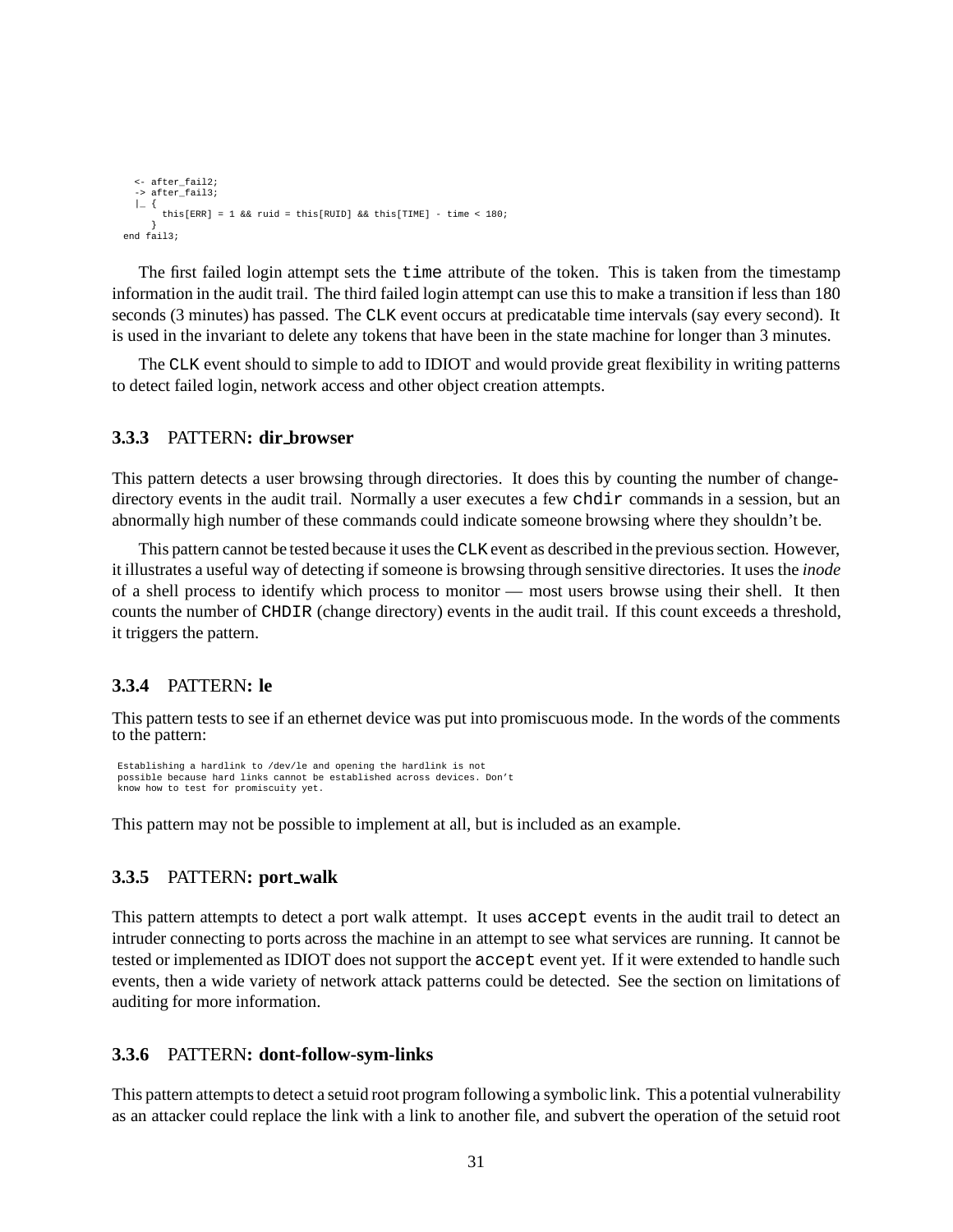#### program.

This pattern contains a subtle flaw. Consider the following code snippet:

```
trans open5(OPEN_R)
  <- start;
  -> after_open;
  \vert { this[ERR] = 0 && this[EUID] = 0 && islink(this[OBJ]) &&
       FILE = this[OBJ] && PID = this[PID]; }end open5;
```
This code detects if a file was opened for reading by a process running with root prvileges. It uses the islink() call to test whether the file was a link. This is a mistake — the state of the file system may have changed between when the audit data was generated and the pattern is being run. This is explained in the section on External declarations in the technical documentation.

This pattern is an example of how *not* to use external functions to carry out computations. External functions should *never* query system state that may change between when the audit trail was generated and when the pattern is run.

#### **3.3.7** PATTERN**: timing-attack**

This pattern also uses the CLK event, but to detect a race condition attack where a file is unlinked and relinked to a new destination before being accessed. This is a classic "time-to-check-to-time-to-use" attack.

The first transition records the time that shell script starts to execute a program pointed to by a link. The next transition is taken when the same file is unlinked within 1 second. The final transition is taken if that same file is relinked to a different location within 1 millisecond. This triggers the pattern — an attacker is attempting to relink a setuid link to point at a file he/she wishes to gain access to.

The invariant in this pattern deletes any tokens that have been in the state machine for longer than 5 seconds. As the CLK event is not implemented, this invariant won't compile under the current version of IDIOT.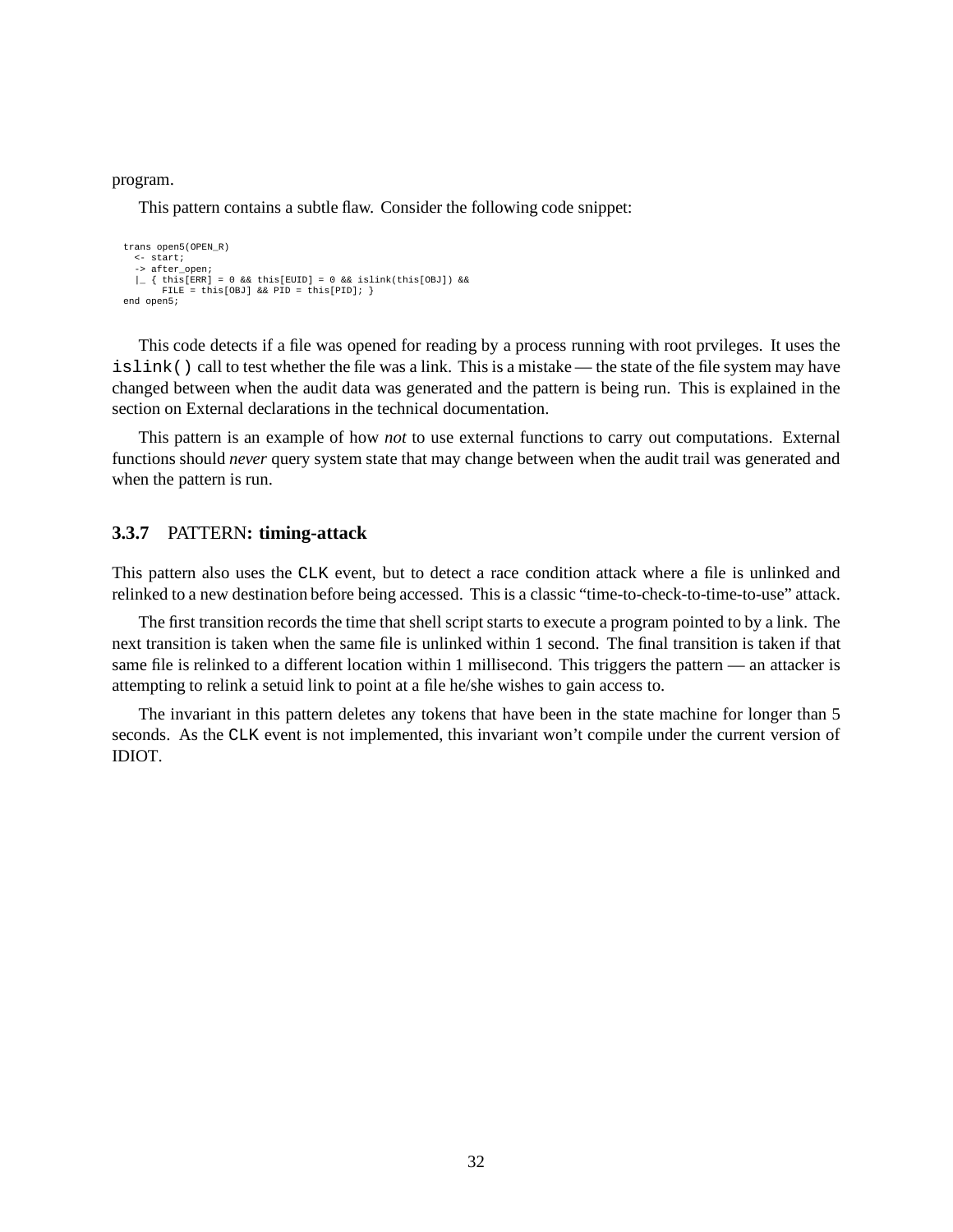## **Chapter 4**

## **Users Guide**

## **4.1 The C2 appl Application**

Testing a pattern is a straightforward procedure. It involves compiling the pattern, linking the pattern into a program that can process the pattern and running the pattern with an audit trail. In IDIOT the three steps are performed using the same program: C2 appl.

The patterns can be stored in arbitrary directories. The example shown here assumes that the pattern is stored in a directory called  $$IDIOT$_HOME/C2$ -patterns. Note that the descriptions of these patterns are normally not located in this directory.

To compile a pattern run the C2\_appl application and type the command "parse <pattern name>". The following figure is an example of compiling a pattern from the C2\_appl application:

```
$ cd $IDIOT_HOME
 $ ./C2_appl
 tini> parse C2_patterns/setuid-writes-setuid
tini> parse C2_patterns/setuid-writes-setuid
----------------------------------------
Inside stmt reduced expr: printf("...\n")
----------------------------------------
Pushing state "start_inv" into the invariant
Pushing state "final" into the invariant
The states in this invariant are 2, which are:
start_inv
final
----------------------------------------
Inside stmt reduced expr: unified_tok->assign_PID(eve->PID())
----------------------------------------
Parsing invariant transition exit
.
.
<some states deleted>
.
.
Parsing transition mod11
----------------------------------------
Inside stmt reduced expr: ((((eve->ERR() == 0) &&
unified tok->assign PID(eve->PID())) &&
unified_tok->assign_FILE(eve->OBJ())) &&
((isexec(eve->OBJ_MODS()) == 1) ||
(issid(eve->OBJ_MODS()) == 1)))
----------------------------------------
```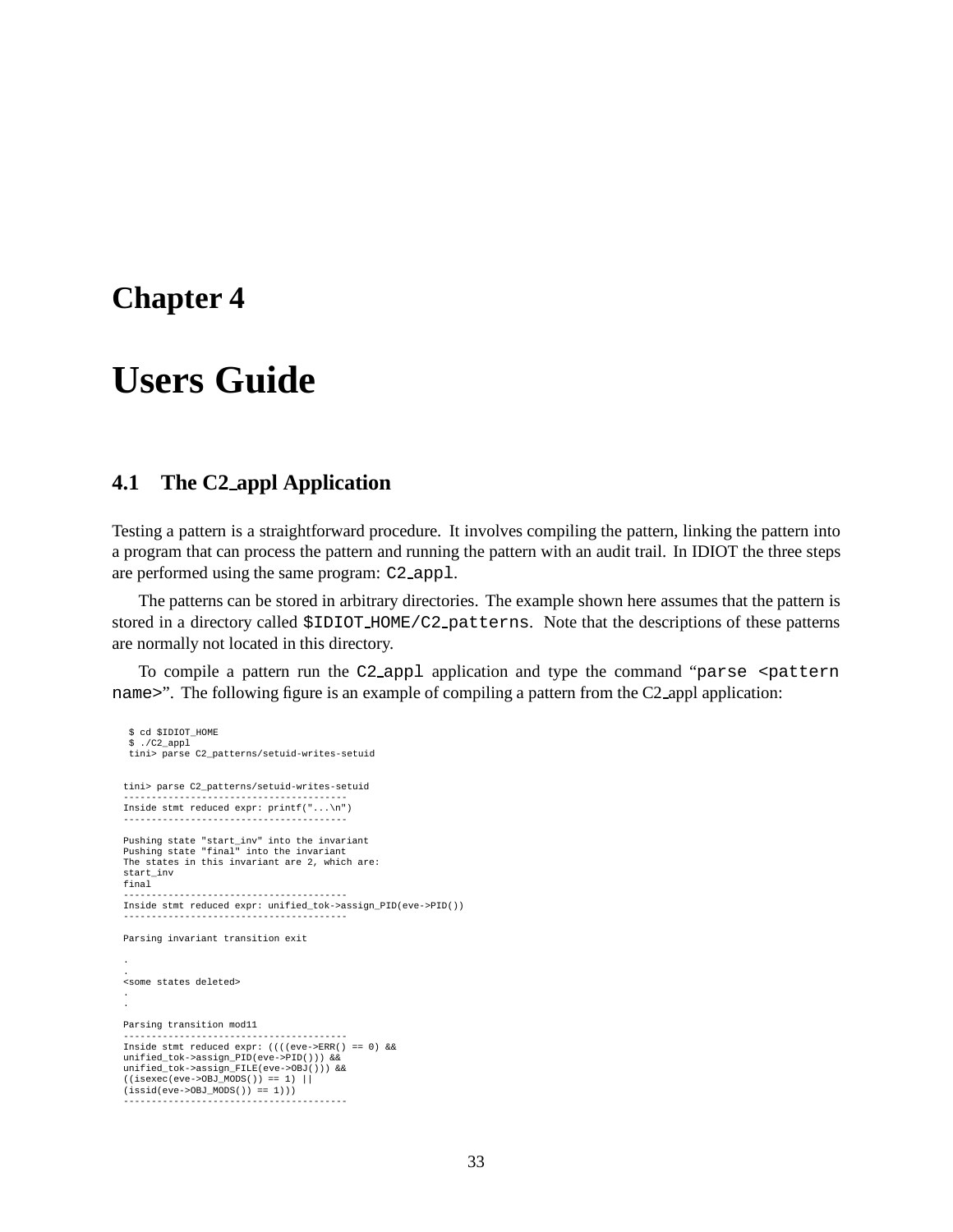Parsing transition mod12

------------------------------------------------ -> exec  $\prec$  $after$  exec  $\longrightarrow$  mod3, mod4.... <- exec violation  $\leq$  mod3, mod4.... ------------------------------------------------ CC -pic -G -g -o setuidwritessetuid.so setuidwritessetuid.C . . <some warnings deleted> . . 11 Warning(s) detected. Done compiling setuidwritessetuid.C Inside create pattern. Instantiated new pattern instance for setuidwritessetuid tini>

After compilation of the pattern you should be able to see the C++ and relocatable files produced in the \$IDIOT HOME directory. The files generated will have the name that was indicated in the first line of the pattern description. For example, in the following pattern the name given to the pattern is setuidwritessetuid and hence the resultant files will be setuidwritessetuid.C and setuidwritessetuid.so.

```
pattern setuidwritessetuid "setuid writes to a setuid file" priority 10
int PID;
str FILE;
str PROGNAME;
state start, after_exec, violation;
.
.
<portion of the pattern deleted>
.
.
trans mod12(OPEN_RC)
  <- after_exec;
  -> violation;
   \vert { this[ERR] = 0 && PID = this[PID] && FILE = this[OBJ] &&<br>(isexec(this[OBJ_MODS]) = 1 || issid(this[OBJ_MODS]) = 1); }
end mod12;
end setuidwritessetuid;
```
After you have compiled the pattern you must link it to the C2<sub>-appl</sub> program by issuing the "dlink" <pattern name>" command. Note that the pattern needs to be compiled only once and can be linked many times in many different runs. In the following example the pattern compiled earlier in this section is linked in a different session.

```
$ cd $IDIOT_HOME
                    # where are we?
/homes/gollum/IDIOT
$./C2app1tini> dlink /homes/gollum/IDIOT/setuidwritessetuid.so
Inside create pattern.
tini>
```
Running the pattern on an audit trail involves giving the "run <audit trail file>" command. The following figure shows an example of running a pattern on a C2 audit trail.

```
$ cd $IDIOT_HOME
```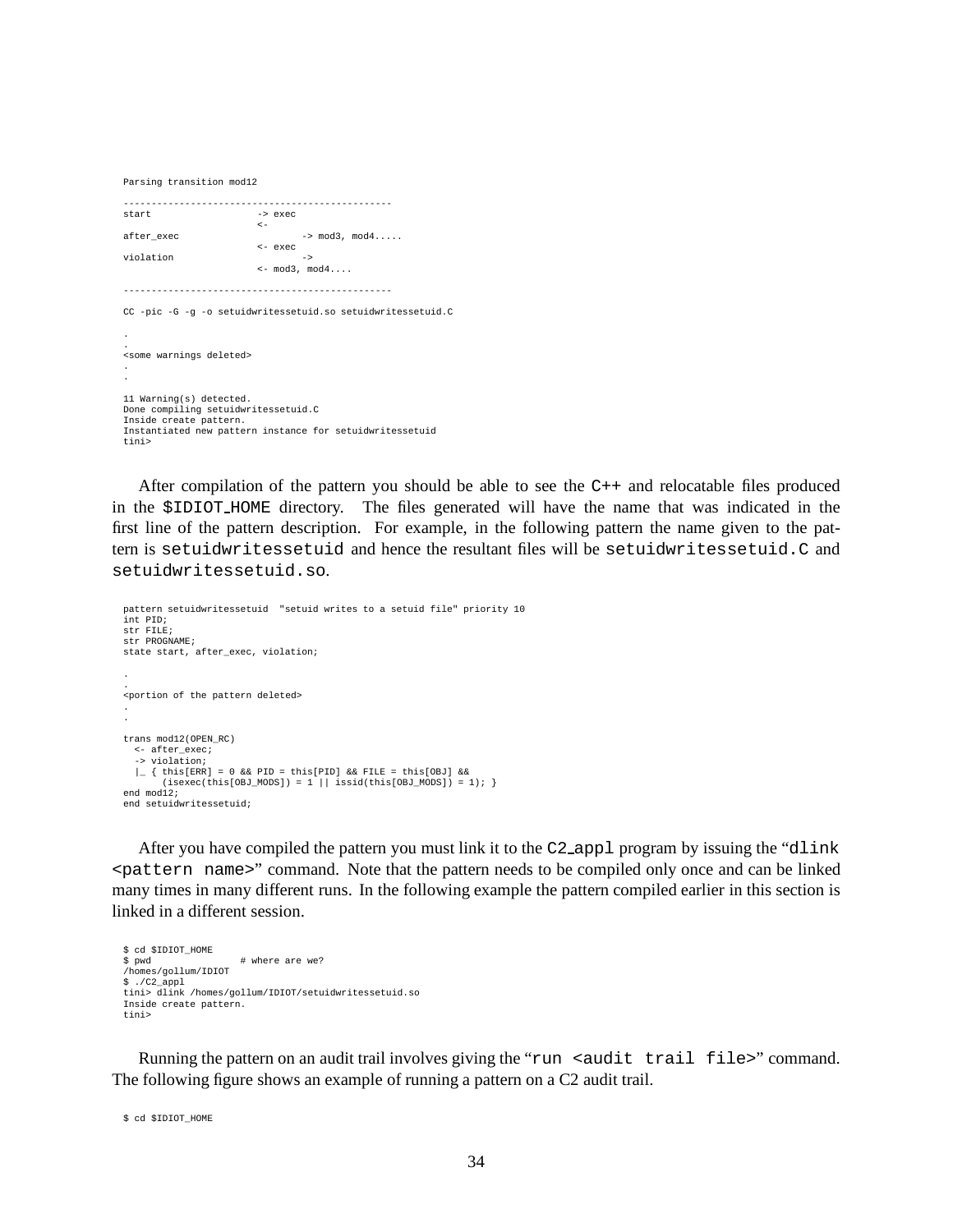```
$ pwd # where are we?
/homes/gollum/IDIOT
$ ls -l /homes/gollum/trails/writes-setuid.audit_trail
-rw-rw---- 1 gollum 15496 Dec 2 16:34 trails/setuid-writes-setuid.audit_trail
$ ./C2_appl
tini> dlink /homes/gollum/IDIOT/setuidwritessetuid.so
Inside create pattern.
tini> run /homes/gollum/trails/writes-setuid.audit_trail
Showaudit: will execute the following command:
   tail +0 trails/setuid-writes-setuid.audit_trail | praudit -r |
setuid program /home/gollum/vulner/test1 created/opened for write \
    the setuid or executable file /.mordor/home/gollum/test1.c1.
setuid program /home/gollum/vulner/test2 created/opened for write \
    the setuid or executable file /.mordor/home/gollum/test2.c1.
setuid program /home/gollum/vulner/test2 created/opened for write
the setuid or executable file /.mordor/home/gollum/test1.c1.
Showaudit: No of dropped events = 56
tini>
```
You can turn on debugging on the C2\_server that C2\_app1 application runs by issuing the command "server debug 1". The following figure illustrates turning on debugging.

```
$ cd $IDIOT_HOME
                          # where are we?
/homes/gollum/IDIOT
$ ls -l /homes/gollum/trails/writes-setuid.audit_trail
v -rw-rw---- 1 gollum 15496 Dec 2 16:34 trails/setuid-writes-setuid.audit_trail<br>-rw-rw---- 1 gollum 15496 Dec 2 16:34 trails/setuid-writes-setuid.audit_trail<br>$ ./C2 appl
  ./C2_appl
tini> dlink /homes/gollum/IDIOT/setuidwritessetuid.so
Inside create pattern.
tini> server debug 1
tini> run /homes/gollum/trails/writes-setuid.audit_trail
Showaudit: will execute the following command:
   tail +0 trails/setuid-writes-setuid.audit_trail | praudit -r |
FORK, TIME(817581176),RUID(833)........ OBJ_INO = 0
CLOSE, TIME(817581177),RUID(833)........ OBJ_INO = 0
CLOSE, TIME(817581177),RUID(833)........ OBJ_INO = 0
.
.
<debug information deleted>
.
.
setuid program /home/gollum/vulner/test1 created/opened for write \
    the setuid or executable file /.mordor/home/gollum/test1.c1.
CLOSE, TIME(817581179),RUID(833).............. OBJ_INO = 4113
CLOSE, TIME(817581179),RUID(833).............. OBJ_INO = 4113
EXIT, TIME(817581179),RUID(833)............... ERR(0),RET(0)
Showaudit: No of dropped events = 56
tini>
```
## **4.2 Writing IDIOT Patterns**

This section will take a step-by-step approach to writing a pattern. Along the way, each element of a pattern will be described. This will enable you to read an IDIOT pattern and understand what it is doing, and to write your own patterns.

As an example, we will use the other C2 patterns/lpr copy files pattern. We will explain each part of the pattern as it is developed.

#### **4.2.1 Basic structure of a pattern**

A pattern consists of four key components:

1. A *name* for the pattern — lpr copy files in our case. The name is found just after the pattern keyword.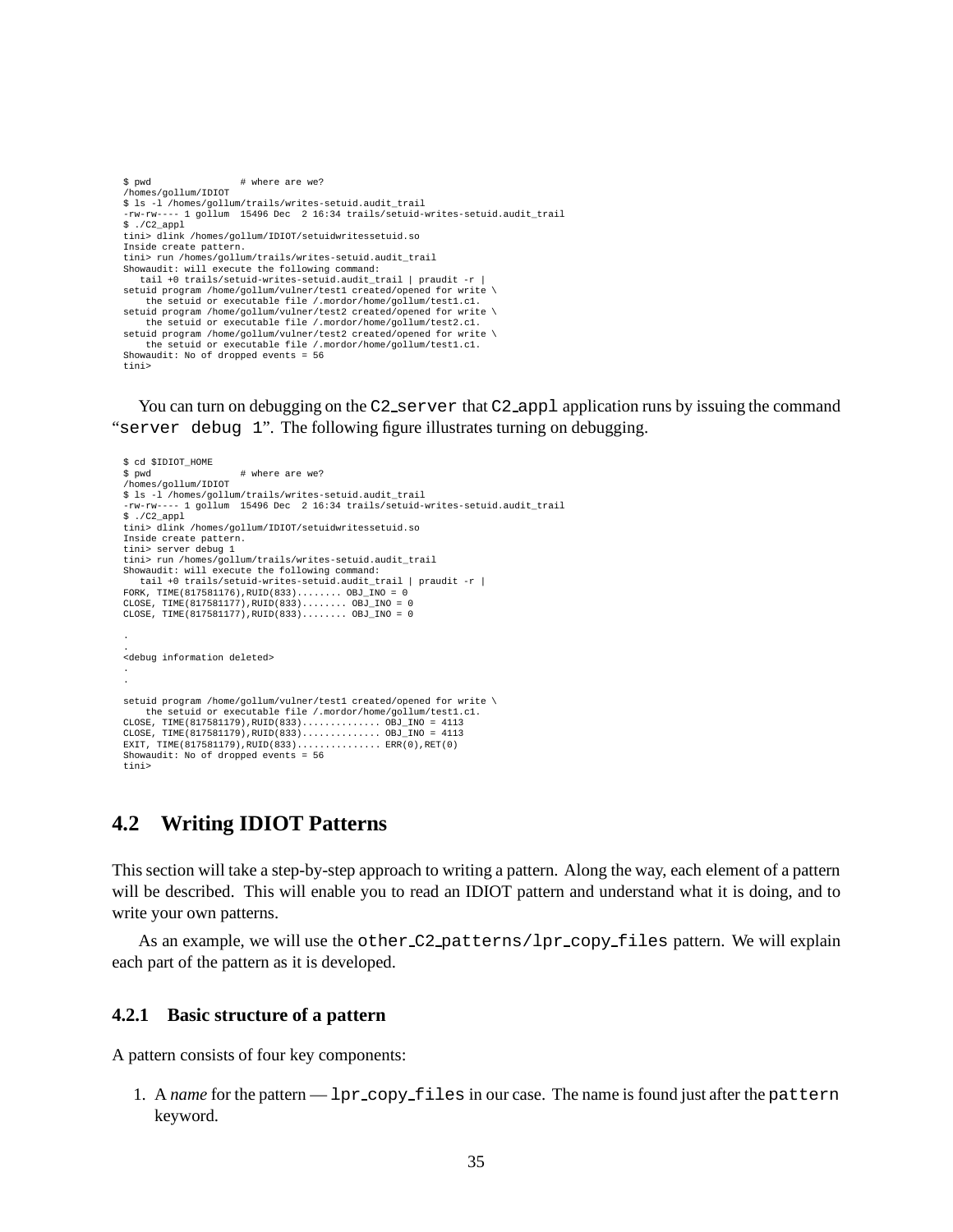2. A *post action* which is executed when the pattern is matched.

3. An *invariant* which specifies when tokens are to be deleted.

4. A set of *transitions* between states, with associated guard expressions.

Of these, the post action and invariant are optional. A pattern without a post action doesn't make much sense as it won't be able to report to the outside world. A pattern need not have an invariant if it does not need to delete tokens.

The general structure for a pattern is as follows:

```
<external declarations>
pattern <pattern name> ["optional comment"] priority <priority value>
   <state declarations>
   <token color declarations>
   [post_action { <post action code> }]
   [neg invariant <invariant name> /* optional invariant */
          <invariant state declarations>
          trans <transition name>(<event>)
            <- <transition from state name>;
             -> <transition to state name>;
           |_ { <guard expression>;}
end <transition name>;
   end <invariant name>; ]
   /* actual pattern transitions start here */
   trans <transition 1 name>(<event>)
     <- <transition from state name>;
     -> <transition to state name>;
   |_ { <guard expression>;}
end <transition 1 name>;
   trans <transition 2 name>(<event>)
     <- <transition from state name>;
     -> <transition to state name>;
     |_ { <guard expression>;}
   end <transition 2 name>;
   ...
end <pattern name>;
```
There can be more than one invariant. Each invariant is given a unique name. An invariant is specified like a real pattern — it can have multiple states.

The external declarations refer to functions that will be used to perform computations in the pattern. They are covered in detail in Section 5.2.

The pattern name follows the pattern keyword. This must agree with the name at the end of the pattern following the end keyword. This will be the name of the pattern C++ code generated when this pattern is parsed. So in our case, lpr copy files will generate lpr copy files.C which will be compiled to  $1pr_{\text{copy_{\text{files}}}}$ .so. Note, the pattern name and the name of the file containing the pattern do not have to agree. The pattern name is what is used.

#### **4.2.2 State declarations**

The state declarations section is where the states of the pattern are listed. This is similar to declaring a variable — the state keyword specifies that the variable names following it are actually states in the IDIOT pattern. For example,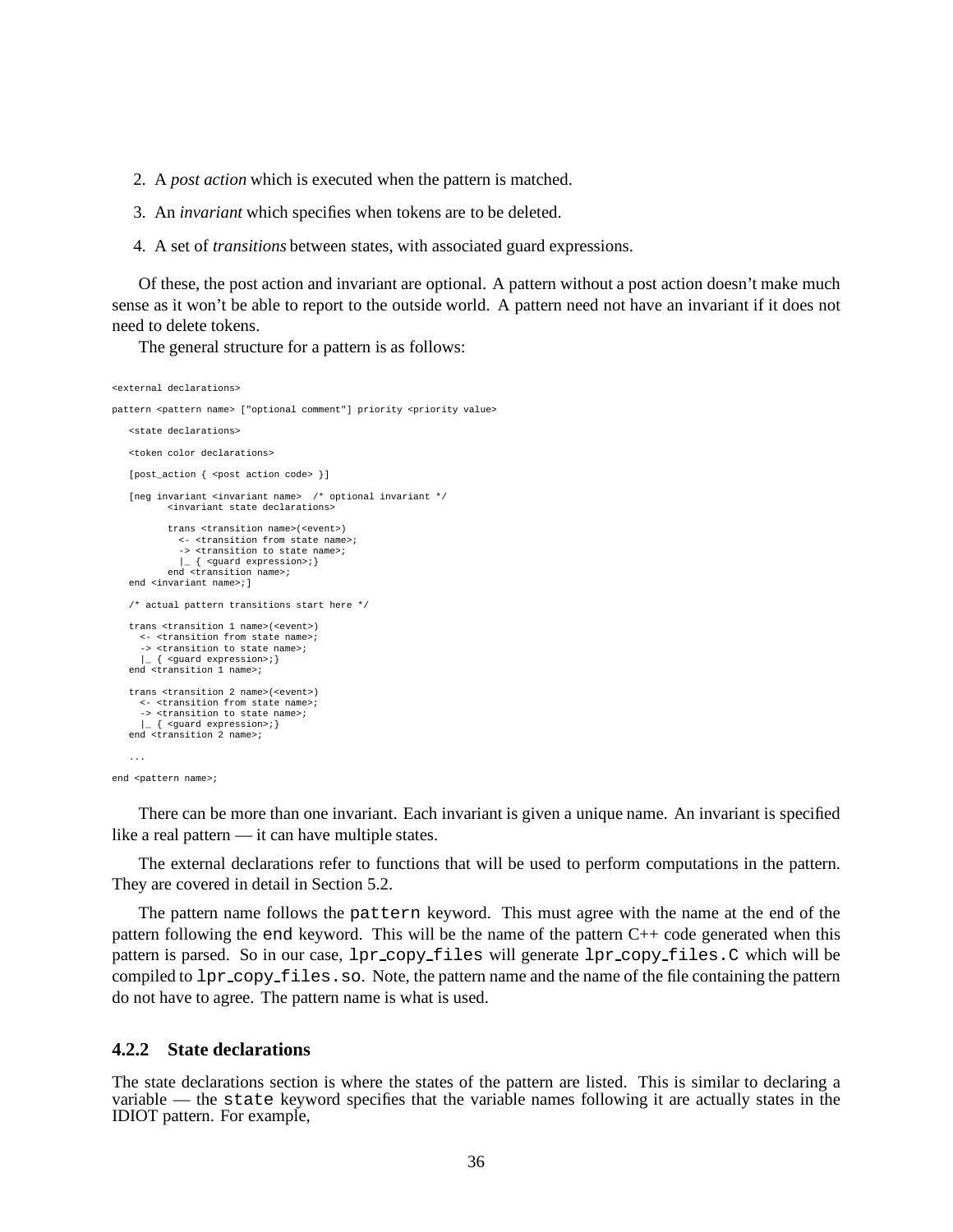state start, after lpr\_exec, after\_lpr\_copy;

specifies three states — the start state, and two other named states. These names are used in the transition section to specify what transitions connect what states. Note, the start state does not have to be explicitly denoted as such — when the transitions are parsed, the start state is deduced.

States can be declared nodup. This means that tokens will *not* be duplicated when they move from that state. Typically, a token which satisfies a guard will be duplicated into the state after the guard, leaving a token behind. A nodup state means that the token moves into the new state, and no token remains in the source state. The start state cannot be nodup'd. To declare a state nodup do:

nodup state this\_is\_a\_nodup\_state;

#### **4.2.3 Token color declarations**

Tokens have bindings associated with them that can carry values along as the token moves through the machine. For example, in our pattern, we might want to record the user id of the person who executed the lpr command and the process id of the command itself. We declare two variables to store these values: RUID and PID:

int RUID, PID;

These variables can now be used in the guard expressions. Once assigned to, they will store a value that is bound to that token as it moves through the state machine — consider them as "local variables" to a token. Each token will have a unique pair of these variables as every execution of the lpr command will have a unique PID assigned to it.

How are these variables set and used? We will discuss this when we describe transitions.

#### **4.2.4 The post action**

The post action code is executed when the pattern is matched. It is usually used to inform the system operator that a potential intrusion has occurred, or it could take active steps to halt the intrusion (such as shutting down the system). The post action code is normal C code, and it can reference any of the local variables declared in the pattern.

#### **4.2.5 The invariant**

Every time a pattern is evaluated, the invariant is also evaluated. This controls the deletion of tokens from the machine. Why is this necessary? Consider our example pattern again. Every time the lpr program is executed, a token will move from the start state to the after lpr exec state. But this invocation of lpr may be completely innocent. Thus that token will remain in the after lpr exec state. Over time, tokens will accumulate in the machine increasing processing time and causing memory overflow. Thus we need a mechanism to delete tokens that are no longer necessary.

For every token that is placed in the start state of the main pattern, a token is placed in the start state of the invariant state machine. Events drive the tokens through both the main pattern and the invariant pattern. If a token reaches the final state in the invariant state machine, the corresponding token, and *all* its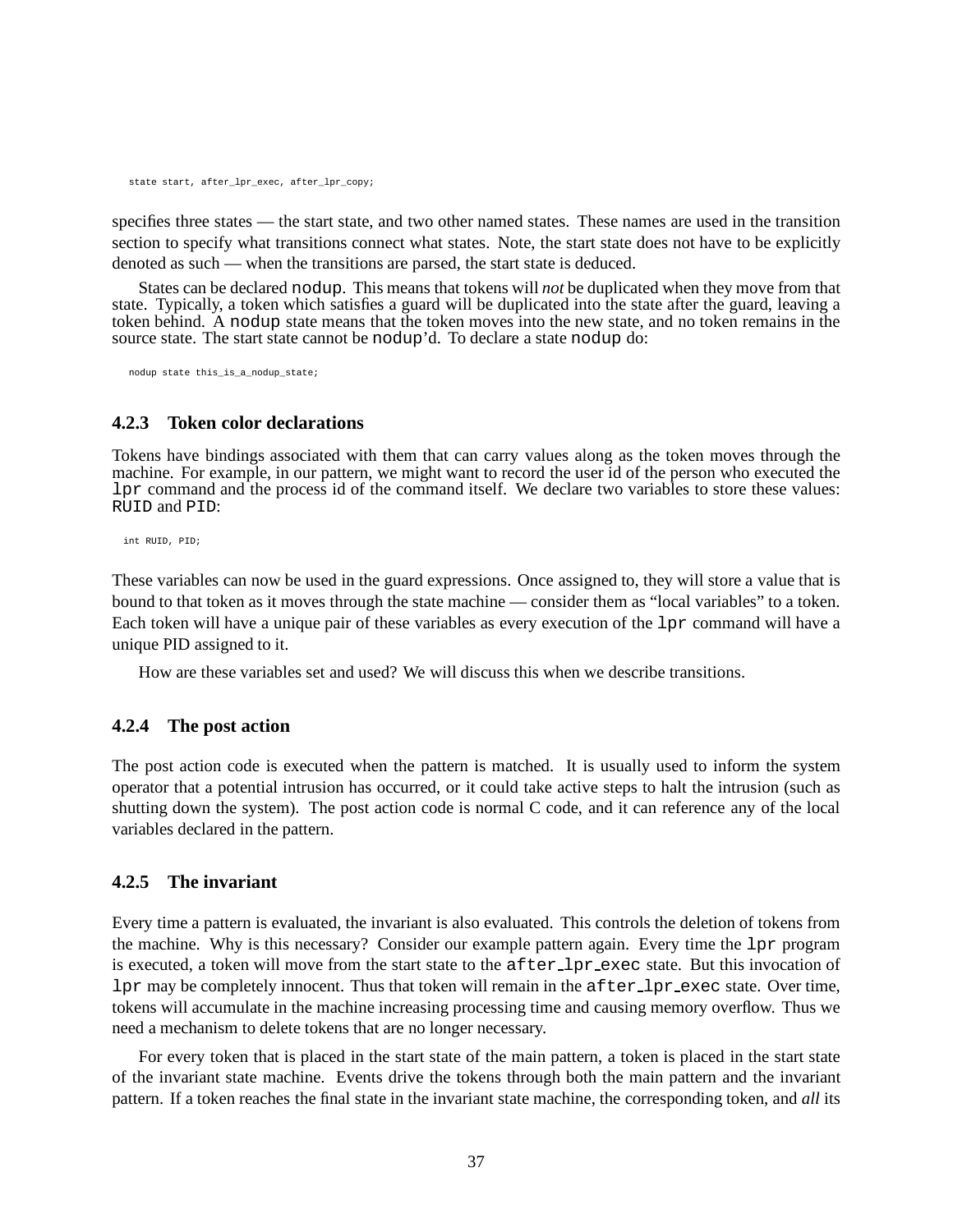descendents, are deleted from the main pattern state machine. To do this, IDIOT maintains a link between tokens in the main pattern machine and those in the invariant machine. This deletion happens automatically.

An invariant is specified using the same syntax as a normal pattern transition. In our example, there are only two states to the invariant machine, with one transition between them. The following code shows the invariant:

```
neg invariant first_inv /* negative invariant */
   state start inv, final;
    trans exit(EXIT)
      <- start_inv;
      -> final;
      \vert \_ { PID = this[PID]; }
   end exit;
  end first_inv;
```
The transition is named exit and it leads from state start inv to state final. These states are declared prior to the transition specification. This transition is taken when an EXIT event occurs in the audit trail — when a process has exited. The PID attribute is available in this event, and it gives the process id of the exiting process. Our invariant guard states that any token whose PID color matches the PID attribute from this event will be deleted. In simple terms, all tokens created by this process will have the same PID value. When the same process exits, we will delete all these tokens using this invariant. The guard expression in the  $\vert \cdot \vert$ ... section will be explained in Section 4.2.7.

This is a very common invariant. A lot of patterns will delete tokens associated with a process once that process exits. Another common invariant is deleting tokens that no longer can form part of an intrusion attempt. For example, in the other C2 patterns/3-failed-logins pattern, the invariant deletes any tokens that have been in the system for longer than 3 minutes. This pattern looks for 3 failed login attempts within the space of 3 minutes, so keeping tokens around for any longer is pointless.

```
neg invariant inv
  state start_inv, final_inv;
  trans clk(CLK)
    <- start_inv;
    -> final_inv;
    \left\{\right. { this [TIME] - time > 180; }
  end clk;
end inv;
```
The CLK event has not been implemented yet.

#### **4.2.6 Unification - binding values to tokens**

Before we can discuss transitions and guards, the concept of *unification* must be discussed. IDIOT uses unification to test guard expressions. An expression is unifiable if the value on the left hand side and that on the right of the = sign can be combined. The reader is refered to standard textbooks on this topic: [Set89] for example. Simply put, an expression of the form  $x = y$  is unifiable if x and y both have the same value. If one of  $x$  or  $y$  does not have a value bound to it, it assumes the value of the other variable. This allows *assignment* to occur, without requiring unique assignment and equality operators.

#### **4.2.7 Pattern transitions**

After the invariant comes a list of the transitions. There is no special order to each transition, as IDIOT computes the placement of the states based on the transition specifications. Each transition is contained within a trans ... end block.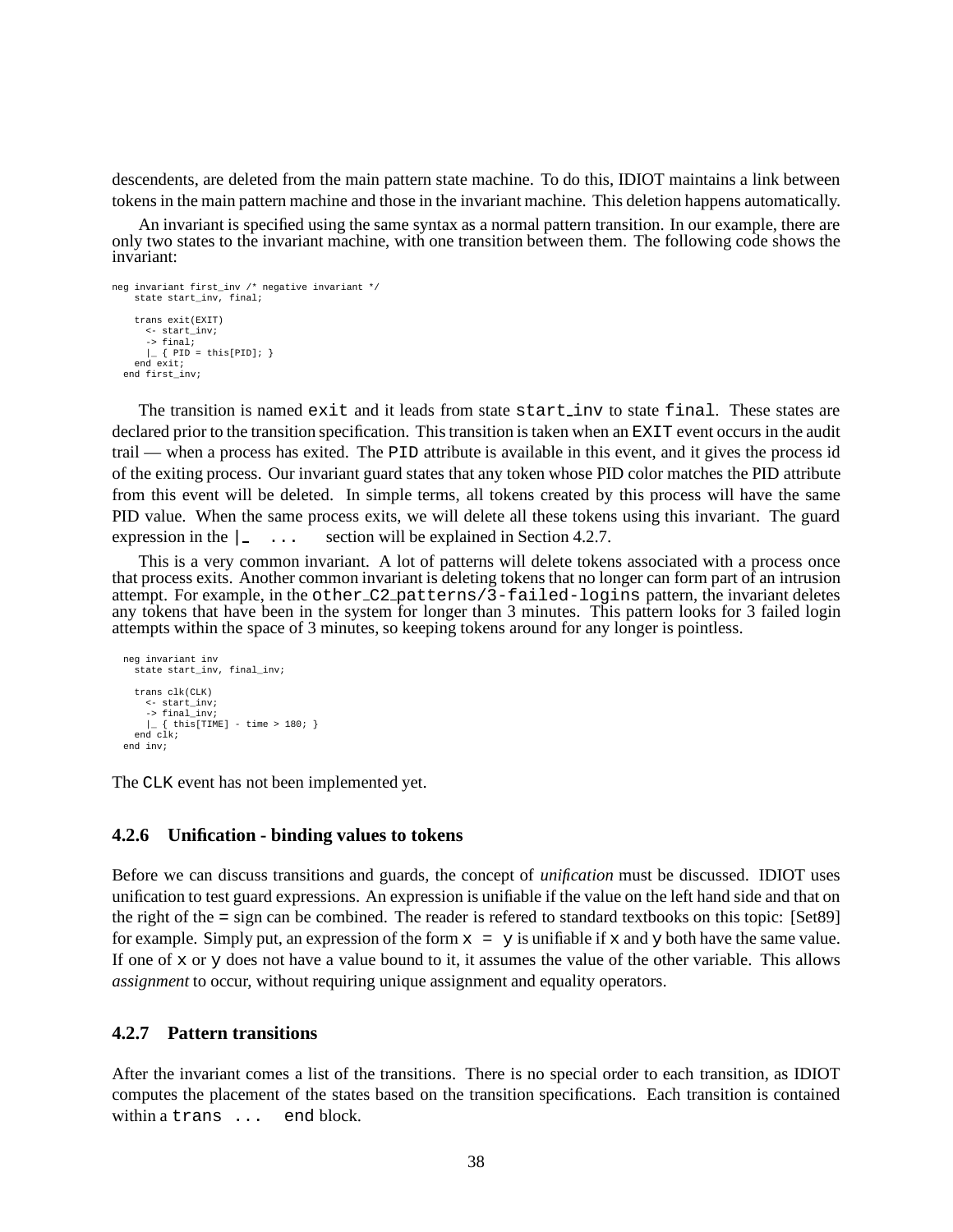A transition is associated with a particular audit event. In our example pattern, the two transitions are associated with EXECVE and CREAT respectively. A transition will only be taken if its corresponding event occurs, and its guard is satisfied.

A guard is a boolean expression that must be satisfied before a token can transit a guard. The boolean expressions in IDIOT are expressed in a C-like syntax. They are evaluated left-to-right with short circuit evaluation. This means that if a component of the guard causes the whole guard to evaluate to false, evaluation halts. Most guards are specified in *conjunctive normal form* — a conjunction of clauses. Conjunction is specified using the AND operator, which is  $\&&\&\infty$  in C (and IDIOT).

The guard for the transition exec\_lpr looks as follows:

```
| {
       this[ERR] = 0 && PID = this[PID] && PROG = this[PROG] &&
RUID = this[RUID] &&
      (\text{strument}(".*lpr", \text{this}[\text{PROG}]) = 1) \&\text{this}[\text{EUID}] = 0;}
```
This guard is composed of six clauses each separated by a  $&&\textcircled{a}$  operator. The full guard is only true if each of the clauses are individually true. If any clause evaluates to false, the value of the conjunction of these clauses is false, so evaluation halts and the guard evaluates to false.

The first clause checks the ERR attribute of the event. This is a very common test, and can be seen in just about every guard. If ERR is 0 the event occurred successfully, if it is 1 the event failed for some reason. So if we had this[ERR] = 1 in the clause, we would be testing for *failed* EXECVE events. In the clause, this refers to the attributes of the current event.

The second clause extracts the PID attribute from the audit record, and *binds* it to the current token. This now becomes a local variable available to all other guards in other transitions. Effectively, we have tagged this token with the process id of the process that caused the token to enter the state machine.

The third clause does the same but for the name of the program which is stored in the PROG attribute of the EXECVE event. This is the full pathname of the executable associate with this event. Again, we bind this to a token color (i.e. a local variable to the token) called PROG.

Similarly, the fourth clause extracts the real user id of the process that caused with audit event and binds it to the token color RUID. This will be used later in the post action to identify which user attempted to copy over a file. This is a common occurrence in patterns — some identification information is extracted from the events and bound to a token color. This information is usually process id, user id or file name information. This can be used to pinpoint who attempted an intrusion, and what they were using or trying to access.

These bindings are actually used in the second transition. The guard for the second transition looks as follows:

```
| {
    this[ERR] = 0 && this[PID] = PID && FILE = this[OBJ] &&
(inTree("ˆ/var/spool/", this[OBJ]) = 0);
}
```
The == operator is not used in IDIOT. Instead, the = operator is used to *unify* the values on the left and right of the operator.

Notice how the order of the terms around the = sign is reversed. We are now unifying in the opposite direction. Each clause will evaluate to true if the value of the specified attribute from this audit event matches the corresponding color for the token. IDIOT will match the PID attribute for this event with the PID color for every token in the after lpr exec state. This color was bound in the first transition.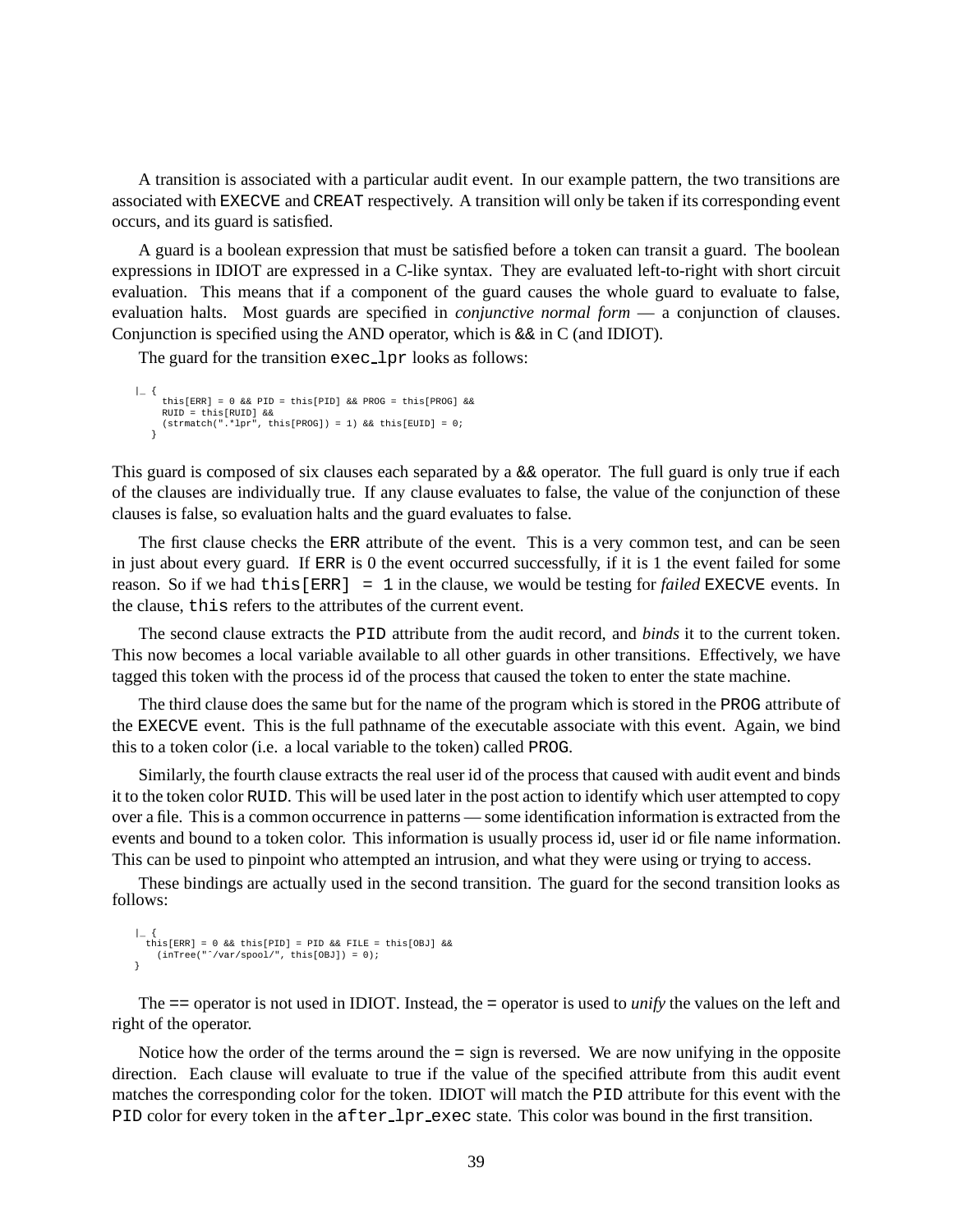This enables us to tie audit records together that belong to the same process. If another process called the creat() system call, there would be a CREAT event in the audit trail — but the PID field would *not* match the token's PID field. Only the process that first introduced the token into the state machine will match the PID field.

We then bind the file name in the OBJ attribute of the event to the token color FILE. This is used in the post action to identify which file is the target of the attack.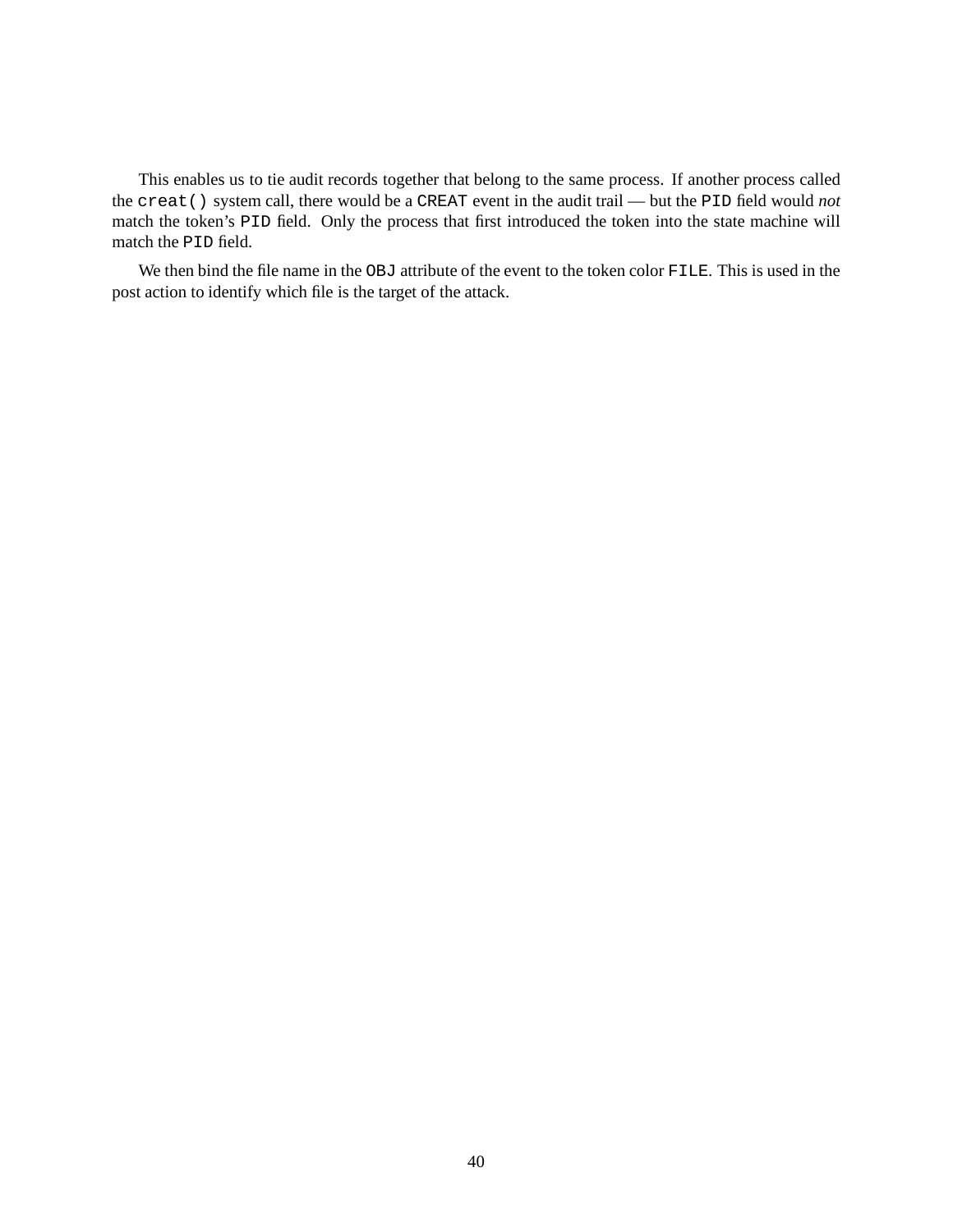## **Chapter 5**

# **Technical Details**

## **5.1 How** IDIOT **works**

As with most sizable projects, IDIOT consists of a fairly complex file structure. Determining how the components of the program integrate and work together can be a challenging task. This section is presented as an overview of the structure of IDIOT, discussing its major components and how they cooperate to form an intrusion detection system.

IDIOT consists primarily of four components: the audit trail, showaudit.pl, the C2 Server, and the pattern descriptions. Of these four, both the audit trail and showaudit.pl are machine dependent, while the C2 Server and patterns are portable. A fifth component, C2 appl, provides an interactive user interface to IDIOT; this is also portable.

#### **5.1.1 Audit Trail**

While technically quite separate from IDIOT, the audit trail is obviously an extremely important part of this intrusion detection system. Without an audit trail, there would be no record of activities against which patterns could be matched, and this system would be rather useless. Currently IDIOT has only been used with Solaris 2.4 and the Sun BSM audit trail. However, the system design should work equally well with virtually any other OS and audit trail. Difficulties arise from the fact that, while most operating systems provide some manner of audit trail, they each have a different format. This leads to portability problems. IDIOT deals with this problem by working with a canonical form of the audit trail, rather than the raw audit trail itself.

#### **5.1.2** showaudit.pl

showaudit.pl is IDIOT's solution to handling different audit trail formats. The current showaudit.pl is simply a PERL script that converts a Sun BSM audit trail into the canonical format necessary for IDIOT. If IDIOT is moved onto a new platform, only showaudit.pl need be rewritten to accomodate the new audit trail format. Similarly, if IDIOT were to be expanded on an existing system to examine more detailed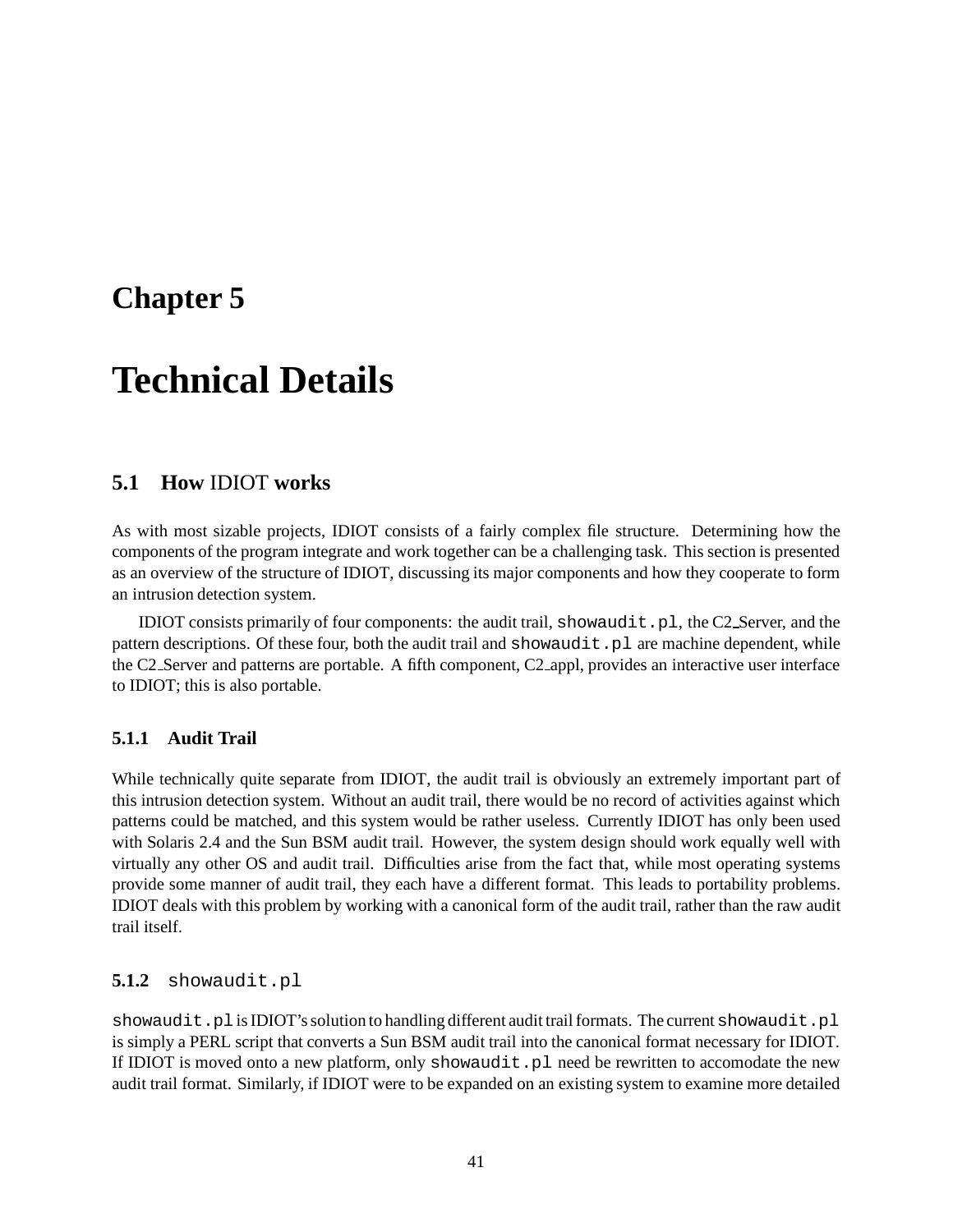information from the audit trail, showaudit.pl would need to be extended to include the new information in the canonical audit trail.

showaudit.pl accepts either raw binary input files or ASCII files generated using the praudit command. It can be run from the C2 appl interpreter (discussed later) to parse audit files, or it can be run manually to view an audit trail in canonical form. By utilizing command-line options, the audit trail can be printed either with or without symbolic names for events.

As the inner workings of showaudit.pl are discussed in Section 5.3, we will not go into any more detail here.

#### **5.1.3 C2 Server**

The C2 Server is the core of IDIOT. It is actually a C++ class, an instance of which is instantiated to perform the intrusion detection. An object of type C2 Server has several methods associated with it; the most interesting of those are listed here:

```
int run praudit(char *audit file) — primary method, described below
C2 Pattern *parse file(char *patternfile) — parse an IDIOT pattern file
C2 Pattern *dllink file(char *file) — dynamically link a compiled pattern description
   into the server object
```
As shown above,  $run\_praudit()$  simply takes the name of the audit file as input.  $run\_praudit()$ calls showaudit.pl to transform the audit trail information into canonical form. Then it goes into a loop, reading one audit event at a time from the transformed audit file. If run against a static audit trail, this loop continues until it reaches end-of-file. Otherwise, run praudit only exits upon encountering some kind of failure.

For each event, run praudit () steps through the list of patterns which are requesting events. For each of these patterns, it executes the method PatProc(), passing the current event as a parameter. PatProc() is a method for each pattern, and thus knows the current state of matching for that pattern. It takes the current event and performs the operations that should result from the occurrence of that event. These include operations such as token unification and transition firing.

#### **5.1.4 Patterns**

Finally, of course, the patterns play a major role in the workings of IDIOT. Patterns are written in a language that describes a known method of attack as a set of states and transitions between them. As indicated above, transitions are based on audit trail records, or events.

To be used by IDIOT, patterns must translated into C++, compiled into shared objects, and linked into the C2 Server object. This can all be done at startup time, or patterns may be added to the server dynamically.

Figure 5.1 depicts the basic component structure of IDIOT.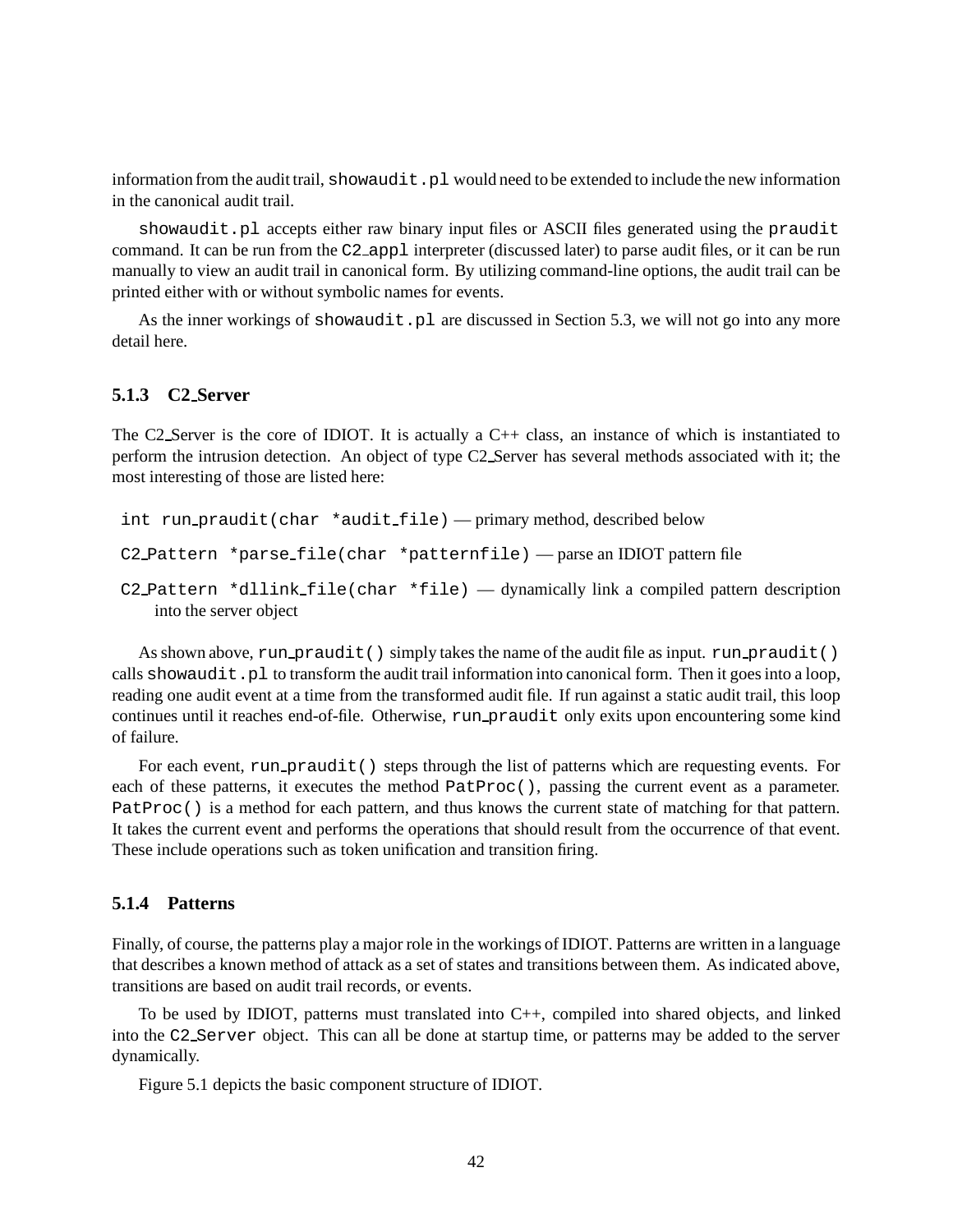

Figure 5.1: Structure of IDIOT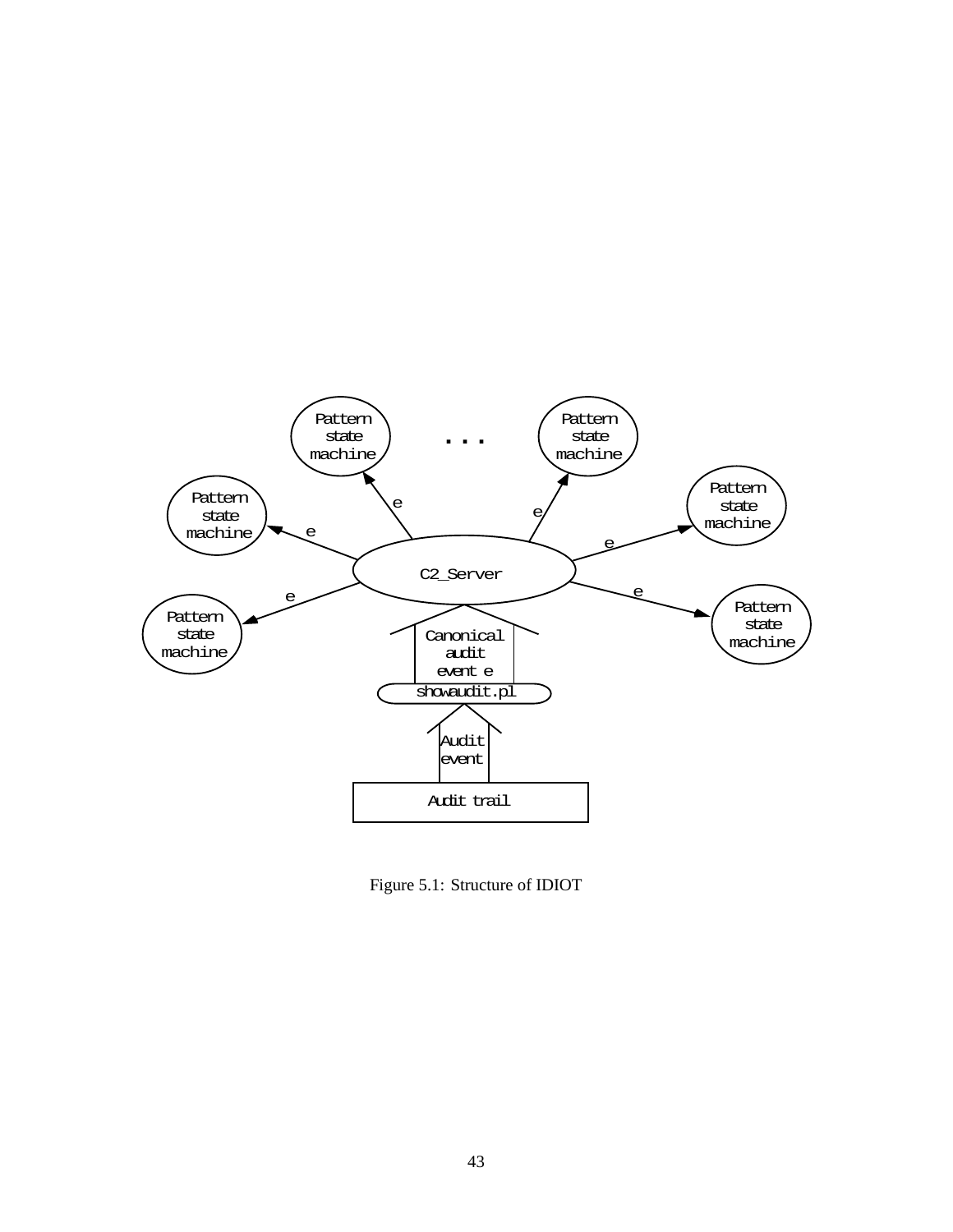#### **5.1.5 C2 appl**

C2 appl provides an interactive interface into IDIOT. It allows the user to compile patterns, dynamically link pattern objects and instantiate server objects, as well as several other related activities. Listed below are some of the major commands available:

**parse** — parse a pattern file

**dlink** — dynamically link a compiled pattern into the server

**server** — perform operations on the server (set infile to binary or ascii, exercise patterns, change debug level, or print the server queue)

**debug** — debug a pattern description

```
run — initiates run praudit, described above
```
**time** — display time accumulated in C2 appl

### **5.2 Refering to external functions**

External utility functions are used to compute results that cannot be expressed in IDIOT pattern form. For example, the pattern lpd delete files checks to see if a file is being deleted outside of a specific directory tree. A function called inTree will check to see if a given filename is below a specified directory point. It returns TRUE if this is so.

How can this be incorporated into an IDIOT pattern? The following example shows how:

```
extern int inTree(str, str);
pattern lpd_delete_files "lpd deletes files not under spool dir" priority 7
 state start, after_lpd_exec, after_delete;
 str PROG, FILE;
 .......
   | | |this[ERR] = 0 && this[PID] = PID && FILE = this[OBJ] &&
       (inTree("/usr/spool", FILE) = 0);
   }
 .......
```
The function inTree is declared external to the pattern. The declaration states that it takes two string arguments, and returns an integer. When the function is used, we pass two string arguments: /usr/spool and the token attribute FILE.

The extern keyword behaves similarly to C, but there are slight differences. The external declaration is parsed by IDIOT to see if it matches an internal type. If we examine the actual declaration for inTree, we see it takes two strings as arguments, which is declared in utilities. C as:

```
int inTree(char *dir, char *file);
```
However, this will cause an error in IDIOT. Instead, the built in string type is used: str. IDIOT will parse this and emit C++ code as follows: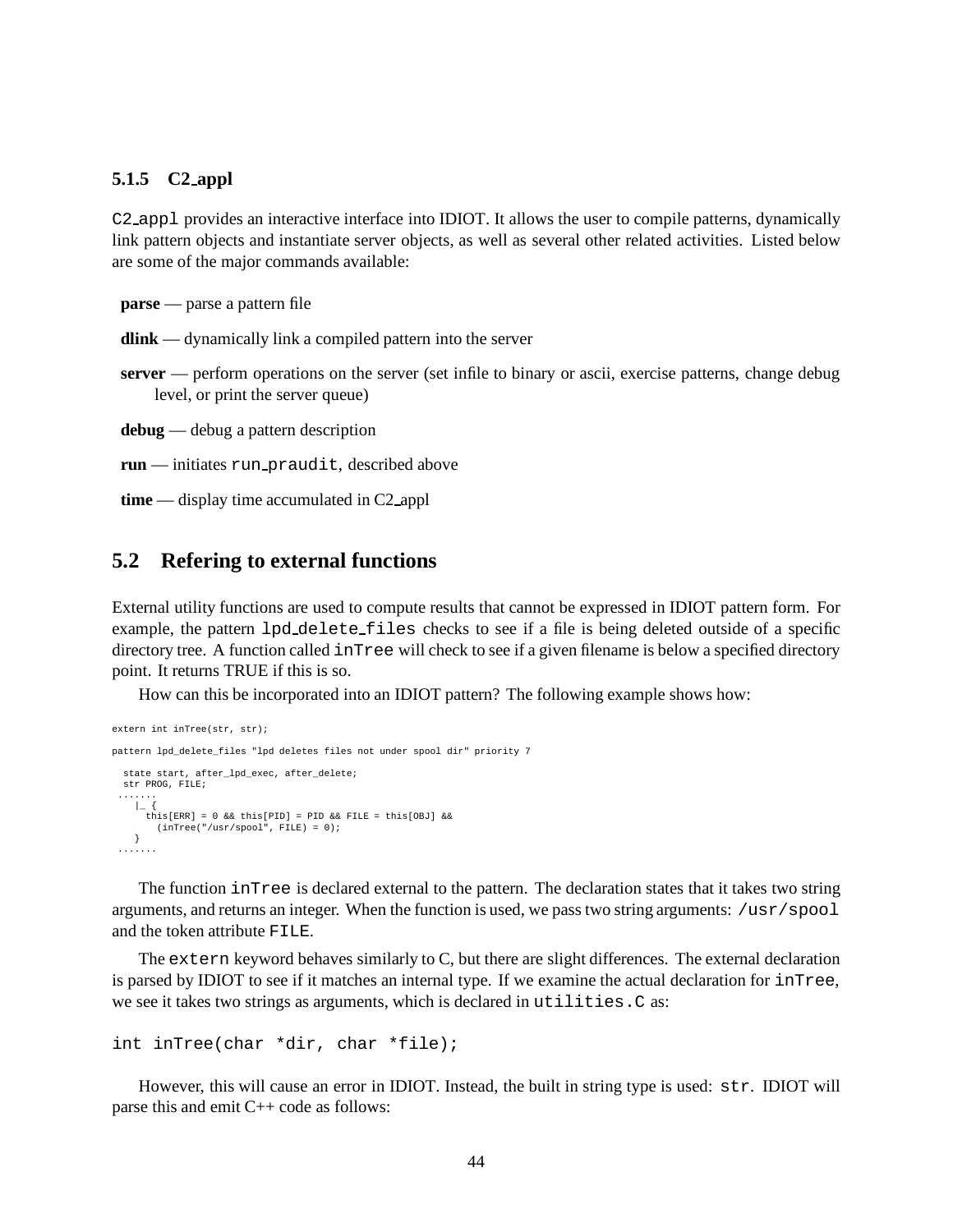extern int inTree(Str, Str);

This uses the inbuilt string class which is then translated into a RWCString.

The allowable parameter types for external declarations are as follows:

- 1. int Integer type equivalent to C int.
- 2. bool Boolean type equivalent to  $C$  int.
- 3. str String type equivalent to C char  $*$ .

**NOTE** it is important that any external C function be used to compute data that will not change over time! For example, if an external function was written which computed the number of users on the system, an IDIOT pattern which was parsing an audit trail and called that function would probably get a different result every time it was run.

This problem occurs because IDIOT patterns get *all* their information about the system from the audit trail. If an external function computes a value that changes over time (such as number of processes, average system load, disk utilization) then the values being returned by the external function are not what they would have been at the time the audit trail was generated. Instead, they will reflect the system state when the pattern is run, which may be *completely* different from the state when the audit file was generated.

For example, see the pattern other C2 patterns/dont-follow-sym-links. This pattern uses a function islink() to see whether a specified file is a symbolic link. However, the state of the file system may have changed between the time when the audit data was generated and the time the pattern is run.

In all the patterns provided with IDIOT, the utility functions perform computations that cannot be easily done in a pattern specification. For example, a pattern can check to see if a file name exists in a specified path component (this is a string match — it does not check the state of the file system). Or it can see if a file permission mask has the execute bit set (a simple bit-wise computation).

## **5.3 Audit trail canonicalization**

A problem faced by any intrusion detection system is portability — every vendor and system has its own unique audit trail format. Indeed, this format often changes across OS families from the same vendor (SunOS vs. Solaris, for example). A well designed intrusion detection system should be able to accomadate multiple audit trail formats with little modification.

#### **5.3.1 The role of** showaudit.pl

IDIOT achieves this platform independence by spliting the intrusion detection engine into two parts: a **front end** tool that reads a system-dependent audit trail and generates a platform independent intermediate form and a **back end** that performs the pattern matching. The showaudit.pl script is a PERL [WS92] script that converts a Sun BSM audit trail [Sun] into a canonical audit format that IDIOT can handle. The back end pattern matching engine will take this canonical form and run the patterns against it. If the IDIOT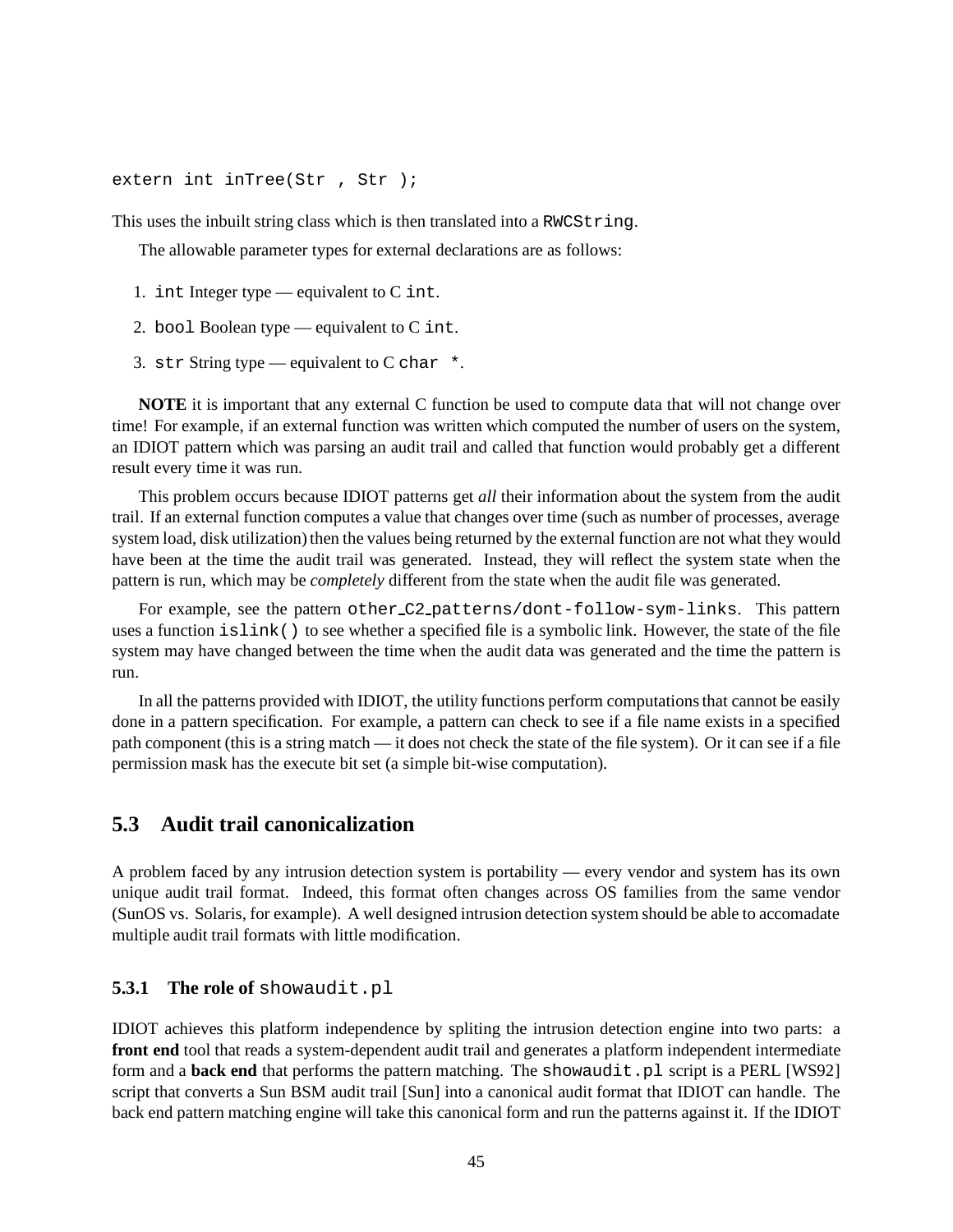system is ported to a new system with a different audit trail format, only the showaudit. pl script has to be rewritten. Similarly, if IDIOT is expanded on an existing system to monitor more detailed information from the audit trail, the showaudit.pl script has to be extended to include this new information in the canonical audit trail.

The showaudit.pl script can accept either raw binary input files or ASCII files generated using the praudit command. Typically, showaudit is run from the C2 appl interpreter to parse audit files when running IDIOT patterns. However, it can also be run manually to view an audit file in canonical form. The script will run the praudit script to preprocess the audit trail. If the  $-r$  option is given, the audit trail is printed in *raw* format — no symbolic names for events are printed. The praudit command runs faster in raw mode. By default, the script prints symbolic names for events.

As an example, the output when the script is run with the audit trail for writing-to-executable-files is:

```
execve Tue Feb 20 18:53:34 1996 mcrosbie mcrosbie mcrosbie mcrosbie -2
0 20085 failure: No such file or directory -1 + ARRAY(0xfd564) 0
execve Tue Feb 20 18:53:34 1996 mcrosbie mcrosbie mcrosbie mcrosbie -2
0 20085 failure: No such file or directory -1 + ARRAY(0xfd594) 0
execve Tue Feb 20 18:53:34 1996 mcrosbie mcrosbie mcrosbie mcrosbie -2
0 20085 success 0 + ARRAY(0xfd534) 193080
open - read mcrosbie mcrosbie mcrosbie mcrosbie -2 0 20085 success 4
+ ARRAY(0xfd54c) 193085
exit Tue Feb 20 18:53:34 1996 mcrosbie mcrosbie mcrosbie mcrosbie -2 0
20085 success 0
fork Tue Feb 20 18:53:41 1996 root root root root -2 0 10116 success 0
...
```
As can be seen, the script prints a symbolic name for events — for example, execve is the execve  $()$ system call used to overlay a process with an executable image. Parameters to the system call are displayed after each event name. Identification information for the user calling the command is also printed. In this case, the user id, effective user id, group id and effective group id is printed. This is described in more detail in the Sun BSM audit trail documentation. In contrast, the raw output from showaudit.pl  $-$ r looks as follows (for the same audit trail):

```
23 824860414 727 727 727 727 -2 0 20085 2 -1 +
/.ector-2/p19/X11R6/sun4-sos5/exploit 0
23 824860414 727 727 727 727 -2 0 20085 2 -1 +
/.ector-2/p17/hotjava-1.0a3/exploit 0
23 824860414 727 727 727 727 -2 0 2008500+
/home/mcrosbie/myIDIOT/audit_data/exploit 193080
80 824860414 727 727 727 727 -2 0 2008504+
/home/mcrosbie/myIDIOT/audit_data/executable 727 0100711 193085
1 824860414 727 727 727 727 -2 0 2008500+
2 824860421 0 0 0 0 -2 0 10116 0 0 +
...
```
The same information is encoded in the raw format as the ASCII format, but the symbolic names are replaced by their corresponding integer codes from the audit trail. For example, the last line shows a user and group id line of  $0 \t 0 \t 0$  which corresponds to the root user and group id.

#### **5.3.2 Operation of** showaudit.pl

The script takes three command line arguments:  $-i$  controls what type of audit file format showaudit expects. -i ascii processes ASCII audit trails and -i binary processes binary audit trails. -f makes it follow the audit trail as it is generated.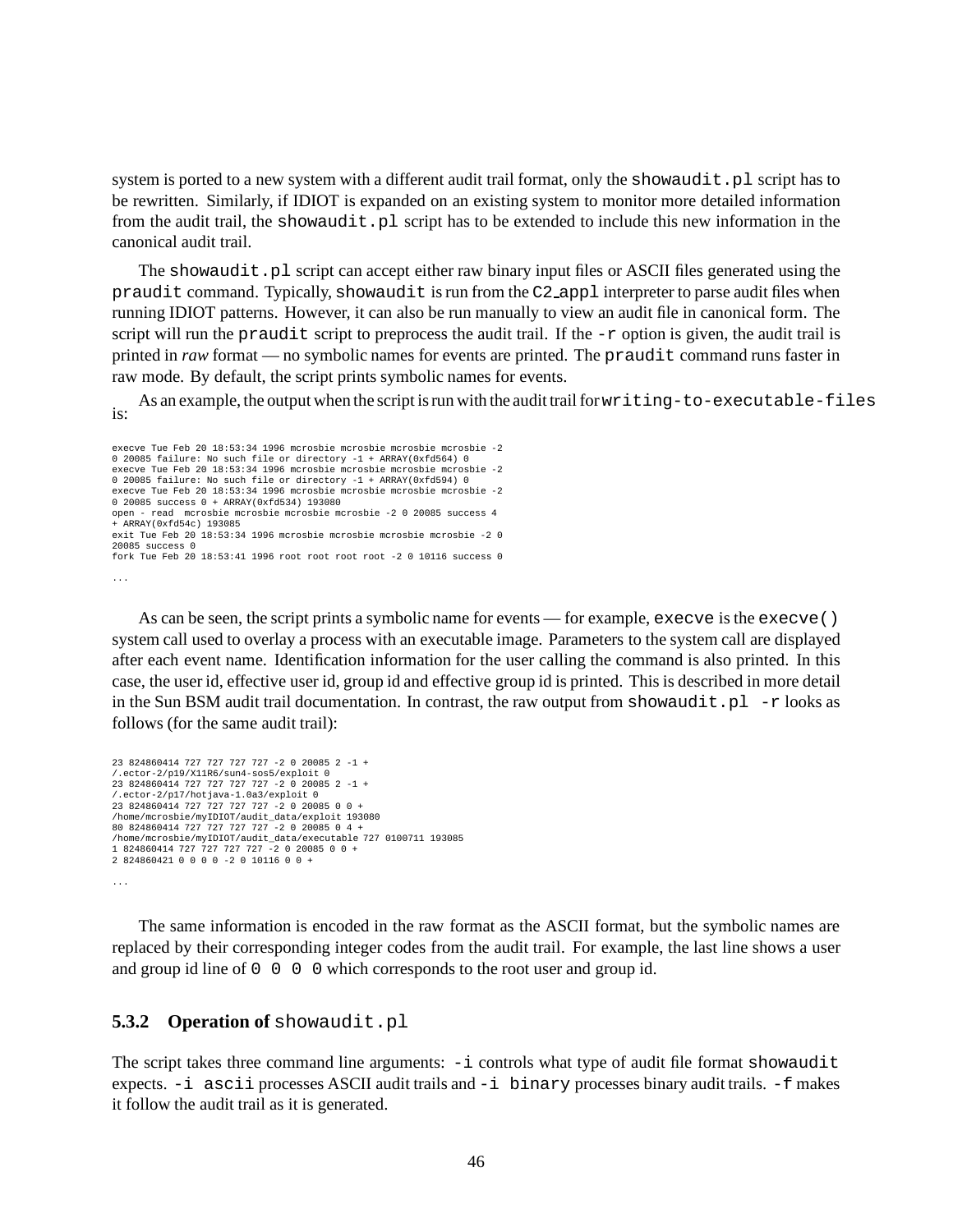The script starts by opening a pipe to a command to parse the raw, kernel generated audit file. This is usually a tail -f of the output of praudit run on the command-line supplied audit filename. The audit file is then parsed record by record by the showaudit script and each record is printed in canonical form to stdout. When showaudit is used from within C2<sub>-app1</sub>, this output is redirected into the C2<sub>-Server</sub> to drive the IDIOT patterns.

An audit trail is composed of a series of records each of which is a sequence of tokens. Figure 5.2 shows a typical audit record layout. These tokens contain information such as the time the audit record was generated, the event it represents and user IDs associated with the audit event. Before the actual event token is decoded, the surrounding header and informational tokens must be decoded. showaudit processes each type of token as described below, and then it generates output for the actual audit event in the audit record.



Figure 5.2: Layout of a typical audit record

The script must handle binary and ASCII input formats so the  $Sopt-r$  flag is checked while parsing audit record tokens. If the flag is true, the numeric value associated with an event is tested, of not, an ASCII string can be tested. For example, the file token gives the pathname to the next audit file. It's numeric event number is 17, and its ASCII string representation is "file". The code to determine whether the current record is a file record looks as follows:

```
if (($opt_r && $_[0] == 17) || (!$opt_r && $_[0] eq "file")) #file
trailer, (event 17) {
    my ($next_file_pat, $cnt, @files, $next_audit_file, $dirname);<br>if(@_ < 4 || $_[3] !~ /.*(1995\d+)\..*/) {<br>print "No of dropped events = $dropped_events", "\n";
      exit 0;
}
```
showaudit handles the following types of audit tokens:

**File token** — a file token indicates that the current audit trail has ended and it points to where the next audit file can be found. showaudit will parse this token and extract the file name for the new audit file and make three attempts to open the new audit file. If it cannot open it after 3 attempts, it gives up and exits. Furthermore, a file token must mark the *start* of a new audit file — if showaudit does not find a file token, it complains that the audit file is invalid and gives up.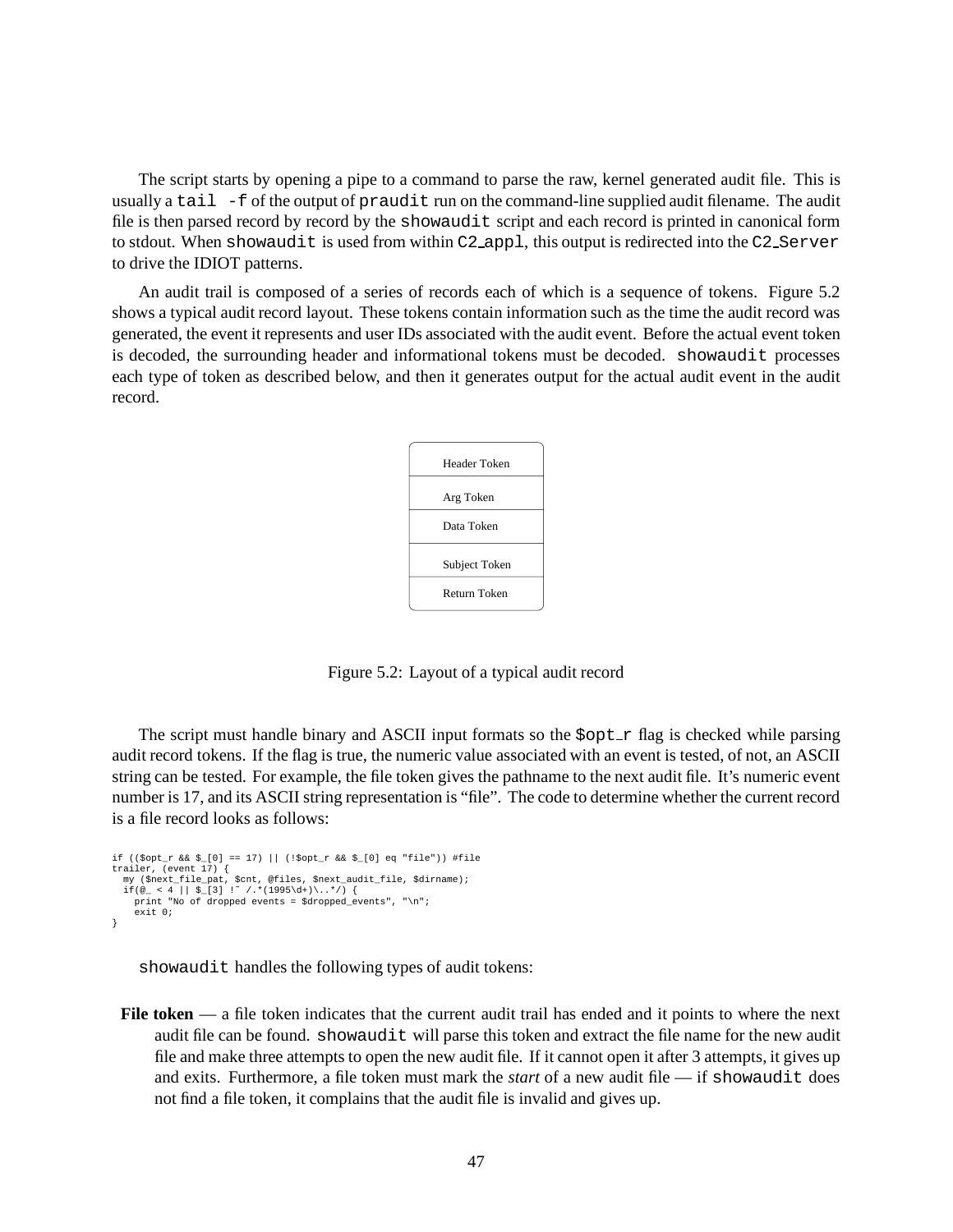- **Header token** a header token marks the begining of an audit record. A corresponding trailer token marks the end of the audit record. The header token encodes the length of the audit record, the event type the record encodes and a timestamp for when the audit record was generated. showaudit extracts the type of the audit event and the timestamp from the header token. It then starts to parse the remaining tokens in the audit record.
- **Path token** a path token contains access path information for an object (typically a file). The pathname is encoded as a length field and an arbitrary length character string. showaudit stores the pathname component. There can be multiple path tokens if a link is being followed.
- **Attribute token** an attribute token contains information from the file's i-node entry. This includes the user and group id of the file's owner, the file system the file resides on, the inode for the file and the device id for the file system device. showaudit extracts this information.
- **Argument token** an argument token contains system call argument information. showaudit extracts the argument values. Note, there can be multiple argument tokens — one for each argument to a system call.
- **Subject token** a subject token describes a subject (i.e. a process). The fields of interest to showaudit are the real and effective user and group id's, the process id of the process that generated the audit event, and an audit session id.
- **Socket token** this records information about a an Internet socket. showaudit extracts the type, local port and address and remote port and address information from the token.
- **Return token** this stores the return value of a system call and the returned error code for the system call (the errno value in UNIX). showaudit extracts both these fields.

**Text token** — this contains an artibrary text string which is extracted.

Once the header and informational tokens have been processed, showaudit has enough information to start generating a canonical form for the audit record. It calls the print C2 record routine to print out the audit record in canonical form. This routine does not handle every audit event — a variable dropped events records how many events were ignored from the audit trail. For each audit event type, it calls print base C2 record to print the basic information about the audit record. This routine prints the user and group id's, audit session id, process id and the return value and error number from the system call.

Then the print\_C2\_record prints information about certain audit events. This uses the information stored while parsing the tokens. For example, the code to print a chmod () event looks as follows:

```
C2_10:
   print_base_C2_record();
    #chmod has 3 args, path, inode & the newmods on the file, in type 0x....
$arg{"path"} = ["<>"] if ! exists $arg{"path"};
print " ", $arg{"path"}[0];
    if (exists $arg{"obj"})
{ print " ", $arg{"obj"}{"inode"}; }
   else
        { print " 0"; }
    print " ", $arg{"args"}[0];
print "\n"; return;
```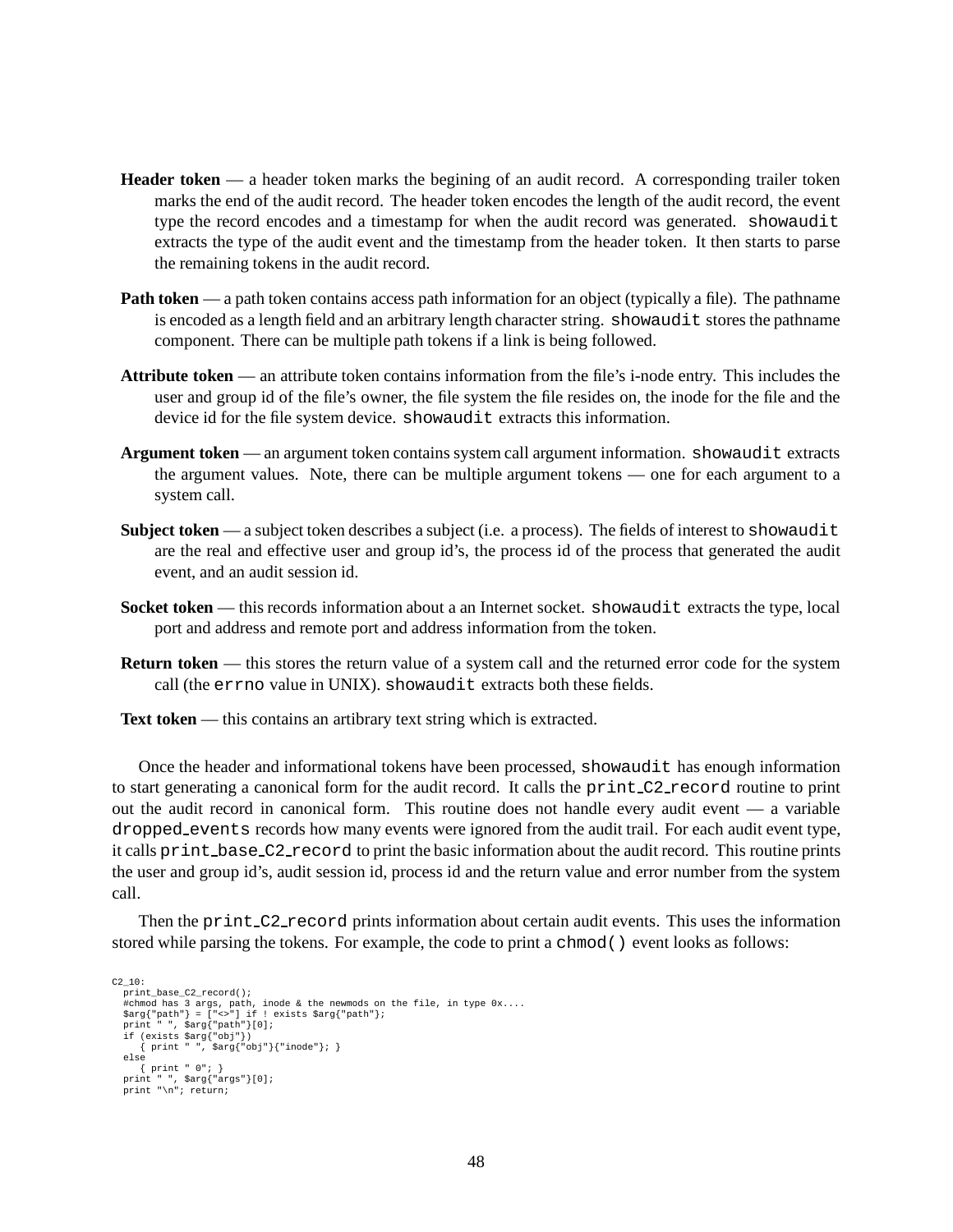The C2<sub>-10</sub> is the branch of the case statement that handles this audit record type. The path and inode information was stored earlier in the associative array arg when the tokens were being parsed. These fields are now accessed and printed out, separated by spaces.

## **5.4 Adding new audit events to IDIOT**

IDIOT does not handle all audit events in the Sun BSM trail. It is possible to enhance IDIOT to extract information about audit events and provide extra information to patterns. Before attempting to modify IDIOT to add new events you should read all the documentation shipped with IDIOT and (for Solaris machines) the Audit Record Description section of the BSM answerbook.

There are three components of the IDIOT system that must be modified to handle a new audit record. 1) The showaudit. pl script must parse the audit trail and extract the relevant information out of the audit record tokens; 2) The C2 Server module must know how to interpret the data and generate the correct class; 3) The C2\_Server::parse method defined in pat.y must add the event names to the parsing symbol table.

To add a new event (or add attributes to an existing event) edit the showaudit.pl file and remove the event you are going to add from the dropped events list (if it's there) and add the event to the appropriate group. Events are grouped together according to the information they print. All events print the base record. Groups of events print additional information. The event number can be extracted from the  $/etc/security/audit$ , For example, the link system call is event number 5. The entry in the audit\_event file for link is:

5:AUE\_LINK:link(2):fc

Then edit the C2 events. h file and add the code for your event (or the attribute you added). As in showaudit.pl, events are grouped into classes of similar events. A GENERIC event in this file is only a class definition that encompasses many events. For example, the class "C2Event\_GENERIC\_EXEC" represents all execute events that have the same format. The individual instances are defined by the lines:

```
typedef C2Event_GENERIC_EXEC C2Event_EXEC;
typedef C2Event_GENERIC_EXEC
```
Similarly, the class "C2Event GENERIC" represents all the audit events that share the same format but are not a logical group (similar to execs). From the declaration:

| typedef C2Event GENERIC | C2Event CLOSE;  |
|-------------------------|-----------------|
| typedef C2Event GENERIC | C2Event ACCESS; |
| typedef C2Event GENERIC | C2Event CHDIR;  |
| typedef C2Event GENERIC | C2Event FORK;   |
| typedef C2Event GENERIC | C2Event LSTAT;  |
| typedef C2Event GENERIC | C2Event STAT;   |
| typedef C2Event GENERIC | C2Event UNLINK; |
| typedef C2Event GENERIC | C2Event VFORK;  |

we gather that the events CLOSE, ACCESS, CHDIR, FORK, LSTAT, STAT, UNLINK, and VFORK have been grouped together by the showaudit.pl.

Finally, edit the pat. y file and search for the C2\_Server::parse method. It should resemble: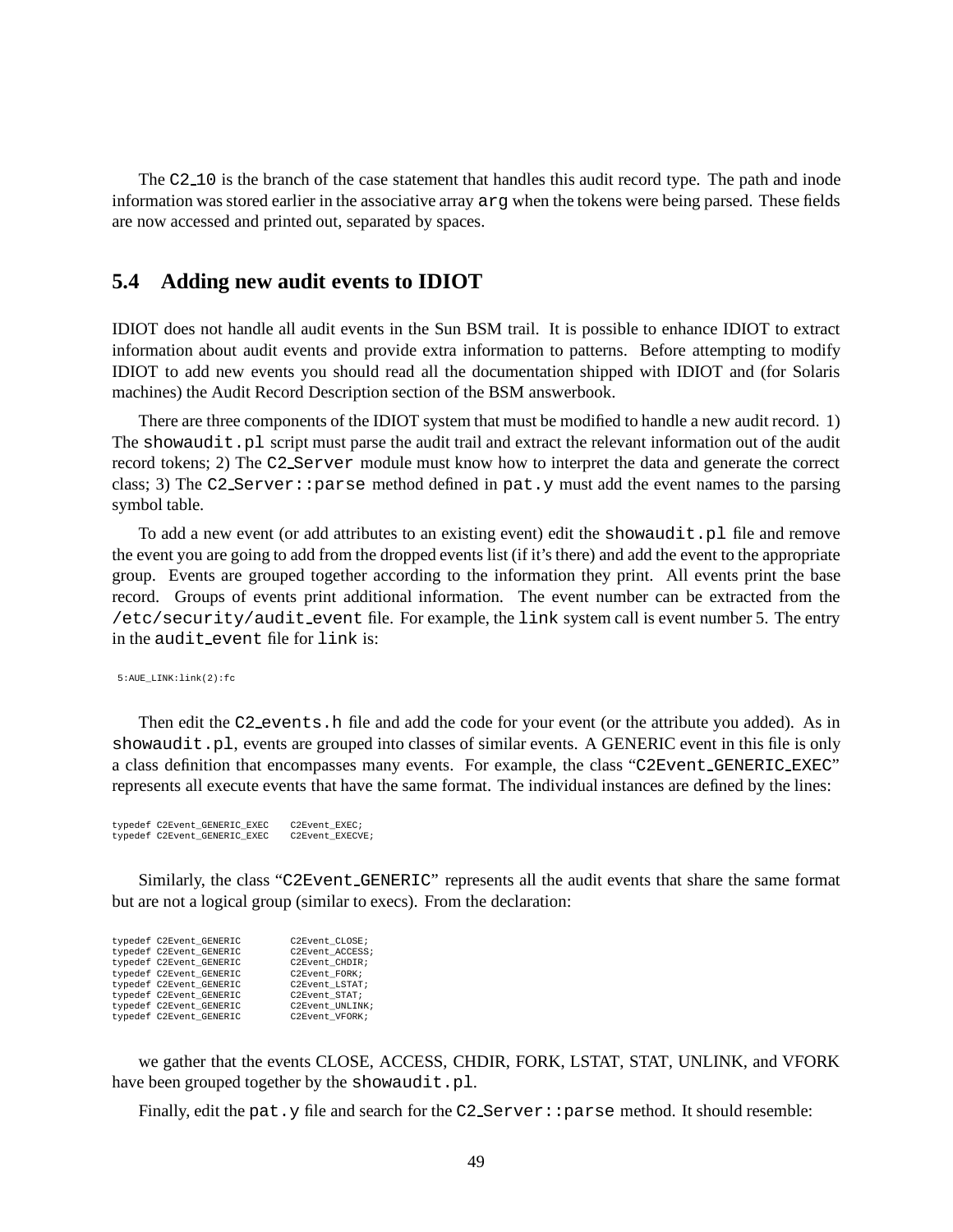```
int C2_Server::parse(char *pat)
{
   static int pushed_event_decls = 0;
    if(!pushed_event_decls)
    {
       server_evName2Type = C2_evName2Type;
       szApplname = "C2";
       symtab.pushlevel();
        symtab.push(new sym_tab_entry("ACCESS", -1, symtyp_event, symattr_none, NULL));<br>symtab.push(new sym_tab_entry("CHMOD", -1, symtyp_event, symattr_none, NULL));<br>/* Lots of lines deleted..... */<br>symtab.push(new sym_tab_entry(
       pushed_event_decls = 1;
    }
    /* Some more code deleted */
}
```
Add another line to this routine to push the name of the event you are defining.

## **5.4.1 Events Supported in Shipped Version**

The following tables have a list of the events that can be used in IDIOT patterns with the system as shipped.

| Events: EXEC, EXECVE |                                                                 |
|----------------------|-----------------------------------------------------------------|
| Attributes:          | TIME (time_t), RUID (uid_t), EUID (uid_t), RGID (uid_t),        |
|                      | EGID (uid_t), AUID (uid_t), SID (uid_t), PID (int),             |
|                      | ERR (int), RETVAL (int), PROG (const char *), PROG_INODE (int), |
|                      | OBJ_MODS (int)                                                  |
| Description:         | TIME: Time the event took place                                 |
|                      | RUID: Real user ID                                              |
|                      | EUID: Effective user ID                                         |
|                      | RGID: Real group ID                                             |
|                      | EGID: Effective group ID                                        |
|                      | AUID: User audit ID                                             |
|                      | SID: Session ID                                                 |
|                      | PID: Process ID                                                 |
|                      | ERR: Return status of system call                               |
|                      | RETVAL: Process return value                                    |
|                      | PROG: Name of program executed                                  |
|                      | PROG INODE: Program inode number                                |
|                      | OBJ_MODS: Permissions of program executed                       |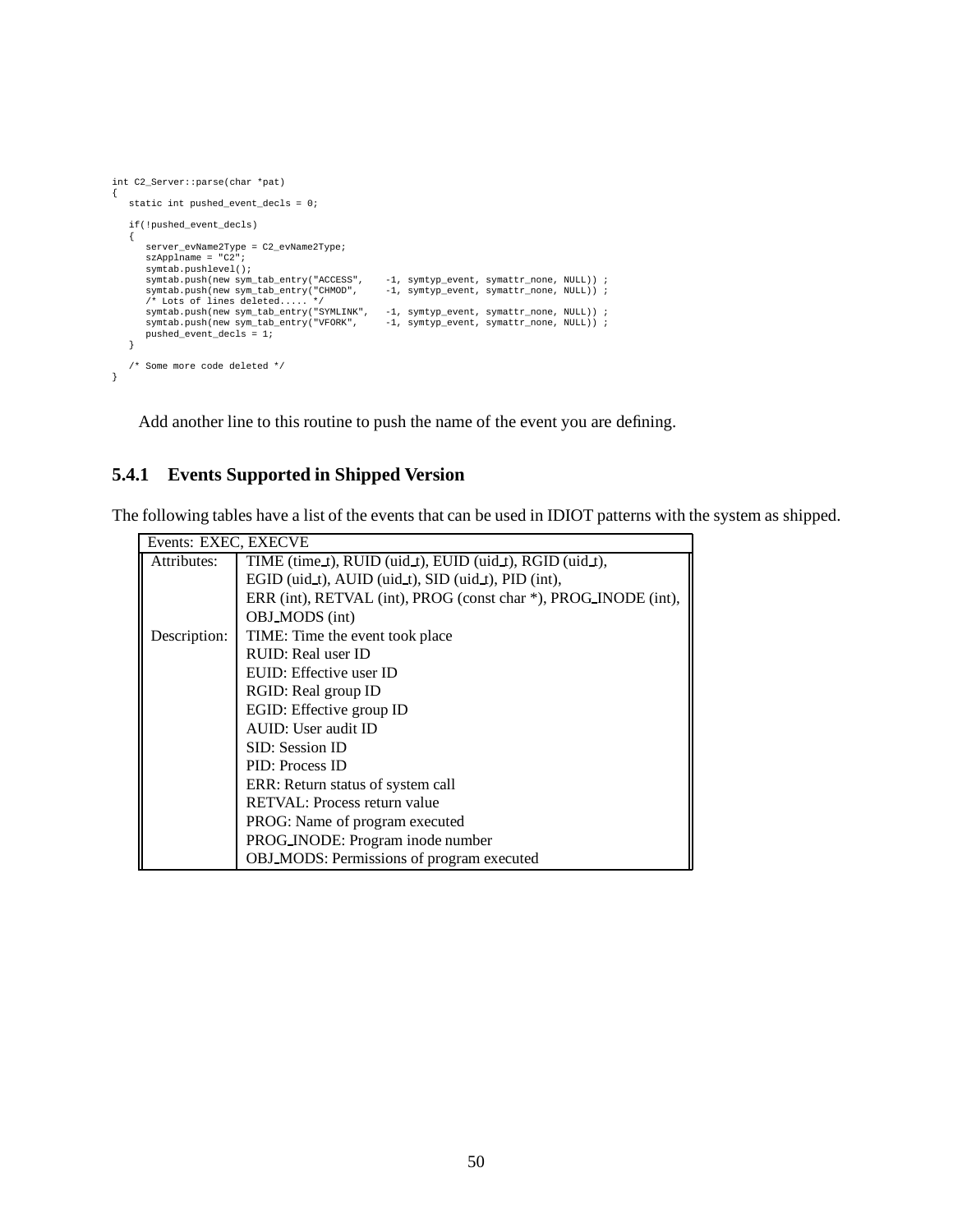| Events: LINK, SYMLINK |                                                          |  |
|-----------------------|----------------------------------------------------------|--|
| Attributes:           | TIME (time_t), RUID (uid_t), EUID (uid_t), RGID (uid_t), |  |
|                       | EGID (uid_t), AUID (uid_t), SID (uid_t), PID (int),      |  |
|                       | ERR (int), RETVAL (int), OLDPATH (const char *),         |  |
|                       | NEWPATH (const char *)                                   |  |
| Description:          | TIME: Time the event took place                          |  |
|                       | RUID: Real user ID                                       |  |
|                       | EUID: Effective user ID                                  |  |
|                       | RGID: Real group ID                                      |  |
|                       | EGID: Effective group ID                                 |  |
|                       | AUID: User audit ID                                      |  |
|                       | SID: Session ID                                          |  |
|                       | PID: Process ID                                          |  |
|                       | ERR: Return status of system call                        |  |
|                       | RETVAL: Process return value                             |  |
|                       | OLDPATH: Pathname of the object linking to               |  |
|                       | NEWPATH: Pathname of new object                          |  |
| $F$ vante: MKNOD      |                                                          |  |

| EVEILS: MININULL |                                                                      |
|------------------|----------------------------------------------------------------------|
| Attributes:      | TIME (time $t$ ), RUID (uid $t$ ), EUID (uid $t$ ), RGID (uid $t$ ), |
|                  | EGID (uid_t), AUID (uid_t), SID (uid_t), PID (int),                  |
|                  | ERR (int), RETVAL (int), OBJ (const char *), DEV_MODE (int)          |
| Description:     | TIME: Time the event took place                                      |
|                  | RUID: Real user ID                                                   |
|                  | EUID: Effective user ID                                              |
|                  | RGID: Real group ID                                                  |
|                  | EGID: Effective group ID                                             |
|                  | AUID: User audit ID                                                  |
|                  | SID: Session ID                                                      |
|                  | PID: Process ID                                                      |
|                  | ERR: Return status of system call                                    |
|                  | <b>RETVAL:</b> Process return value                                  |
|                  | OBJ: Name of special file                                            |
|                  | DEV_MODE: Permissions of the special file                            |

Events: LOGIN, SU, EXIT

| Events: LOGIN, SU, EXIT |                                                                    |  |
|-------------------------|--------------------------------------------------------------------|--|
| Attributes:             | TIME (time_t), RUID (uid_t), EUID (uid_t), RGID (uid_t),           |  |
|                         | EGID (uid $\pm$ ), AUID (uid $\pm$ ), SID (uid $\pm$ ), PID (int), |  |
|                         | ERR (int), RETVAL (int)                                            |  |
| Description:            | TIME: Time the event took place                                    |  |
|                         | RUID: Real user ID                                                 |  |
|                         | EUID: Effective user ID                                            |  |
|                         | RGID: Real group ID                                                |  |
|                         | EGID: Effective group ID                                           |  |
|                         | AUID: User audit ID                                                |  |
|                         | SID: Session ID                                                    |  |
|                         | PID: Process ID                                                    |  |
|                         | ERR: Return status of system call                                  |  |
|                         | <b>RETVAL:</b> Process return value                                |  |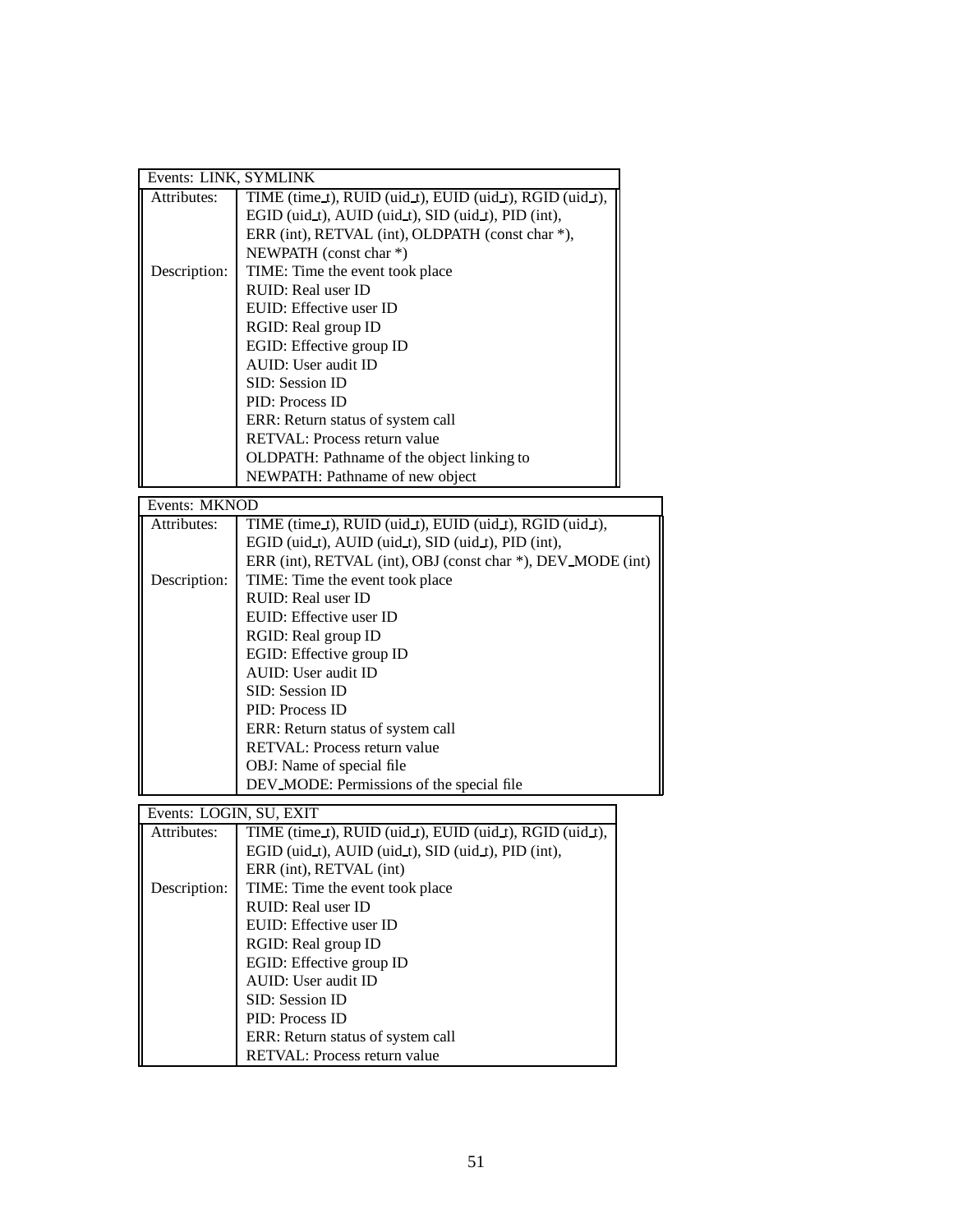| Events: OPEN_R, OPEN_RC, OPEN_RT, OPEN_RTC, OPEN_RW, |                                                               |  |
|------------------------------------------------------|---------------------------------------------------------------|--|
| OPEN_RWC, OPEN_RWT, OPEN_RWTC, OPEN_W, OPEN_WC,      |                                                               |  |
| OPEN WT, OPEN WTC                                    |                                                               |  |
| Attributes:                                          | TIME (time_t), RUID (uid_t), EUID (uid_t), RGID (uid_t),      |  |
|                                                      | EGID (uid_t), AUID (uid_t), SID (uid_t), PID (int),           |  |
|                                                      | ERR (int), RETVAL (int), OBJ (const char *), OBJ_INODE (int), |  |
|                                                      | OBJ_MODS (int), OBJ_OWNER (int)                               |  |
| Description:                                         | TIME: Time the event took place                               |  |
|                                                      | RUID: Real user ID                                            |  |
|                                                      | EUID: Effective user ID                                       |  |
|                                                      | RGID: Real group ID                                           |  |
|                                                      | EGID: Effective group ID                                      |  |
|                                                      | AUID: User audit ID                                           |  |
|                                                      | SID: Session ID                                               |  |
|                                                      | PID: Process ID                                               |  |
|                                                      | ERR: Return status of system call                             |  |
|                                                      | RETVAL: Process return value                                  |  |
|                                                      | OBJ: Name of file being opened                                |  |
|                                                      | OBJ_INODE: Inode number of file opened                        |  |
|                                                      | OBJ_MODS: Permissions on file opened                          |  |
|                                                      | OBJ_OWNER: User ID of file owner                              |  |
|                                                      |                                                               |  |
|                                                      |                                                               |  |
|                                                      | Events: ACCESS, CHDIR, CLOSE, FORK, LSTAT, STAT,              |  |
| UNLINK, VFORK<br>Attributes:                         | TIME (time_t), RUID (uid_t), EUID (uid_t), RGID (uid_t),      |  |
|                                                      | EGID (uid_t), AUID (uid_t), SID (uid_t), PID (int),           |  |
|                                                      | ERR (int), RETVAL (int), OBJ (const char *), OBJ_INODE (int)  |  |
| Description:                                         | TIME: Time the event took place                               |  |
|                                                      | RUID: Real user ID                                            |  |
|                                                      | EUID: Effective user ID                                       |  |
|                                                      | RGID: Real group ID                                           |  |
|                                                      | EGID: Effective group ID                                      |  |
|                                                      | AUID: User audit ID                                           |  |
|                                                      | SID: Session ID                                               |  |
|                                                      | PID: Process ID                                               |  |
|                                                      | ERR: Return status of system call                             |  |
|                                                      | RETVAL: Process return value                                  |  |
|                                                      | OBJ: Name of file being opened                                |  |
|                                                      | OBJ_INODE: Inode number of file opened                        |  |
|                                                      | OBJ_MODS: Permissions on file opened                          |  |
|                                                      | OBJ_OWNER: User ID of file owner                              |  |
|                                                      | OBJ: Name of object<br>OBJ_INODE: Inode of object             |  |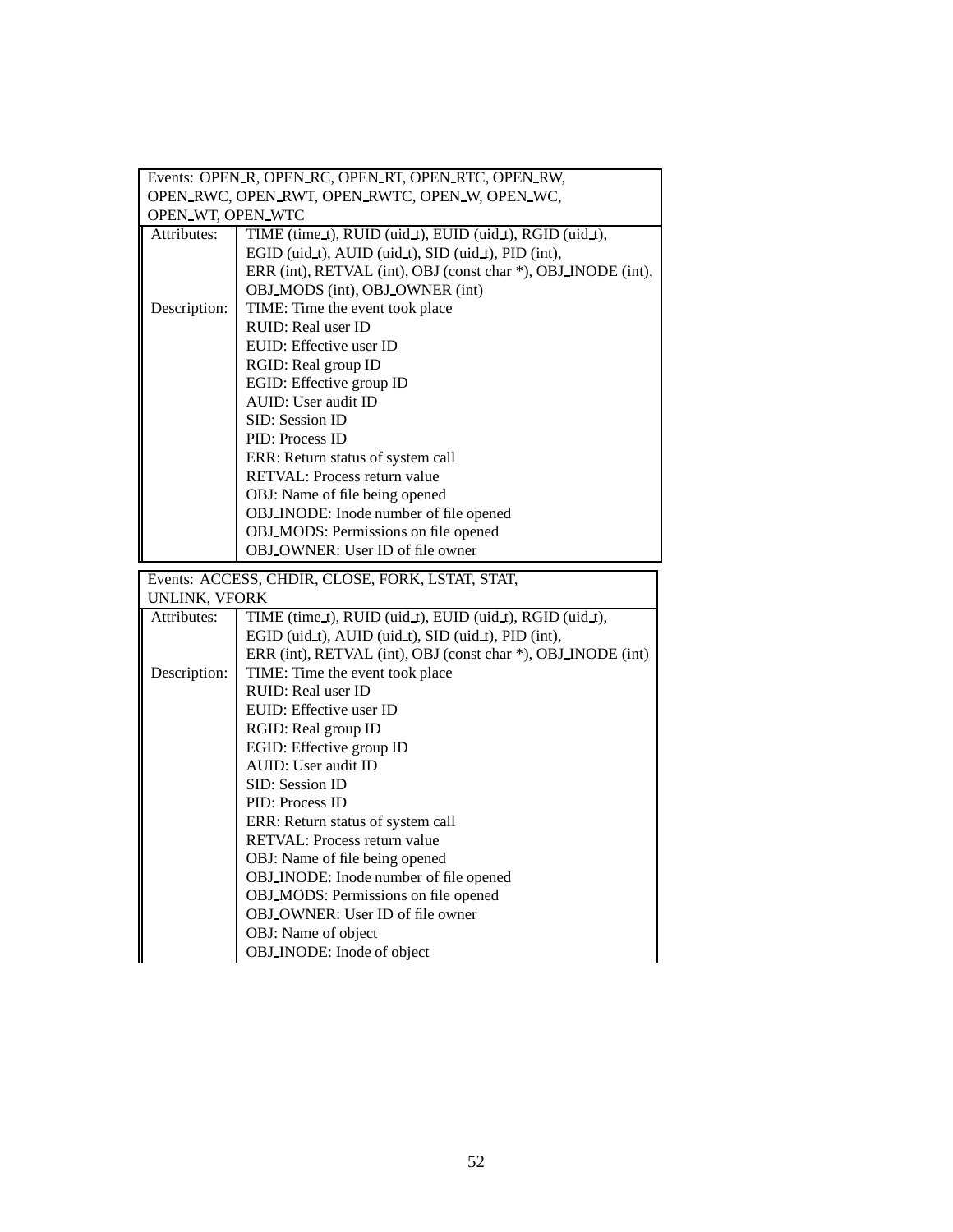| Events: CREAT |                                                                              |
|---------------|------------------------------------------------------------------------------|
| Attributes:   | TIME (time_t), RUID (uid_t), EUID (uid_t), RGID (uid_t),                     |
|               | EGID (uid_t), AUID (uid_t), SID (uid_t), PID (int),                          |
|               | ERR (int), RETVAL (int), OBJ (const char *), OBJ_INODE (int),                |
|               | OBJ_MODS (int)                                                               |
| Description:  | TIME: Time the event took place                                              |
|               | RUID: Real user ID                                                           |
|               | EUID: Effective user ID                                                      |
|               | RGID: Real group ID                                                          |
|               | EGID: Effective group ID                                                     |
|               | AUID: User audit ID                                                          |
|               | SID: Session ID                                                              |
|               | PID: Process ID                                                              |
|               | ERR: Return status of system call                                            |
|               | RETVAL: Process return value                                                 |
|               | OBJ: Name of file being opened                                               |
|               | OBJ_INODE: Inode number of file opened                                       |
|               | OBJ_MODS: Permissions on file opened                                         |
|               | OBJ_OWNER: User ID of file owner                                             |
|               | OBJ: Name of file created                                                    |
|               | <b>OBJ_INODE:</b> Inode of file created                                      |
|               | OBJ_MODS: Permissions of file created                                        |
|               |                                                                              |
|               |                                                                              |
| Events: CHMOD |                                                                              |
| Attributes:   | TIME (time_t), RUID (uid_t), EUID (uid_t), RGID (uid_t),                     |
|               | EGID (uid_t), AUID (uid_t), SID (uid_t), PID (int),                          |
|               | ERR (int), RETVAL (int), OBJ (const char *), OBJ_INODE (int),                |
|               | NEW_MODS (int)                                                               |
| Description:  | TIME: Time the event took place                                              |
|               | RUID: Real user ID                                                           |
|               | EUID: Effective user ID                                                      |
|               | RGID: Real group ID                                                          |
|               | EGID: Effective group ID                                                     |
|               | AUID: User audit ID                                                          |
|               | SID: Session ID                                                              |
|               | PID: Process ID                                                              |
|               | ERR: Return status of system call                                            |
|               | RETVAL: Process return value                                                 |
|               | OBJ: Name of file being opened                                               |
|               | OBJ_INODE: Inode number of file opened                                       |
|               | OBJ_MODS: Permissions on file opened                                         |
|               | OBJ_OWNER: User ID of file owner                                             |
|               | OBJ: Name of file for which the permissions are being changed                |
|               | OBJ_INODE: Inode of file being changed<br>NEW_MODS: New permissions for file |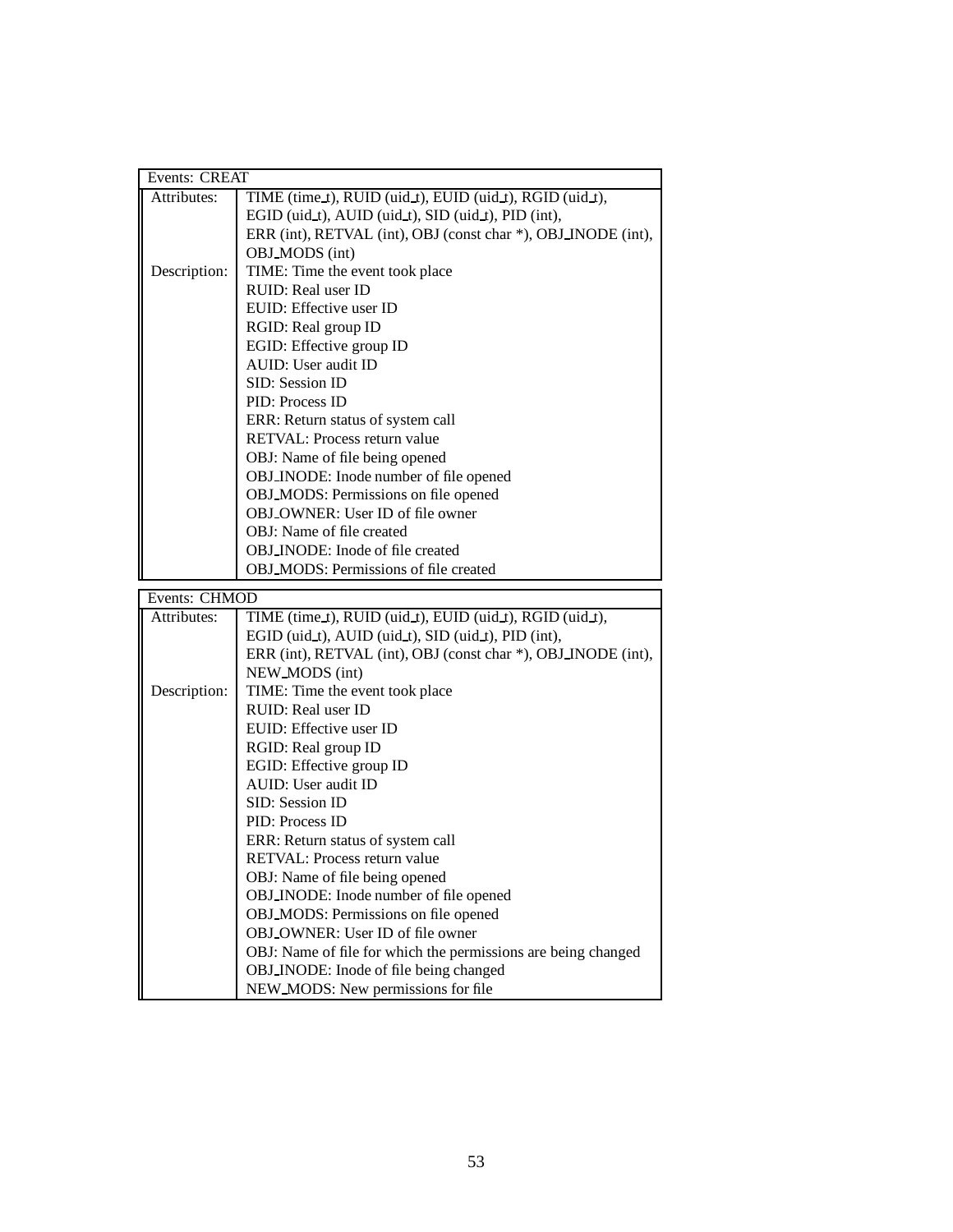| Events: CHOWN |                                                               |
|---------------|---------------------------------------------------------------|
| Attributes:   | TIME (time_t), RUID (uid_t), EUID (uid_t), RGID (uid_t),      |
|               | EGID (uid_t), AUID (uid_t), SID (uid_t), PID (int),           |
|               | ERR (int), RETVAL (int), OBJ (const char *), OBJ_INODE (int), |
|               | OBJ_NEWUID (int), OBJ_NEWGID (int)                            |
| Description:  | TIME: Time the event took place                               |
|               | RUID: Real user ID                                            |
|               | EUID: Effective user ID                                       |
|               | RGID: Real group ID                                           |
|               | EGID: Effective group ID                                      |
|               | AUID: User audit ID                                           |
|               | SID: Session ID                                               |
|               | PID: Process ID                                               |
|               | ERR: Return status of system call                             |
|               | <b>RETVAL:</b> Process return value                           |
|               | OBJ: Name of file being opened                                |
|               | OBJ_INODE: Inode number of file opened                        |
|               | OBJ_MODS: Permissions on file opened                          |
|               | OBJ_OWNER: User ID of file owner                              |
|               | OBJ: Name of file for which the ownership is being changed    |
|               | OBJ_INODE: Inode of file being changed                        |
|               | <b>OBJ_NEWUID:</b> New user id for file                       |
|               | OBJ_NEWGID: New group id for file                             |

## **5.5 A sample** IDIOT **program**

jig.C was written as an example of how to run IDIOT non-interactively. It instantiates a C2 Server object, sets the desired debug level, loads the specified patterns, and attempts to match all patterns against the specified audit trail.

Following is the usage summary for jig.C:

```
Usage: jig [options] <auditfile> <patternfile>+\n
   Options:
       -d n -- Set debug level to n (defaults to 0 if option not given)<br>-1 -- Link in precompiled patterns (patterns parsed by default
                -- Link in precompiled patterns (patterns parsed by default)
                     - Pattern files on command line should be *.so versions
```
As can be seen, the current defaults are to generate no debugging information and to parse all patterns. For most cases, it would likely be preferable to have  $\exists \exists g \in C$  link precompiled patterns by default. This would be a minor change within the code.

It should be noted that jig.C was written as an example program and assumes some degree of experience on the part of the user. No error-checking is performed on the command-line arguments; they are assumed to be accurate and complete.

## **5.6 Debugging**

The original debugging options for IDIOT were quite simple: debugging was either on or off, and the only debugging information that could be automatically generated came from the server. Pattern debugging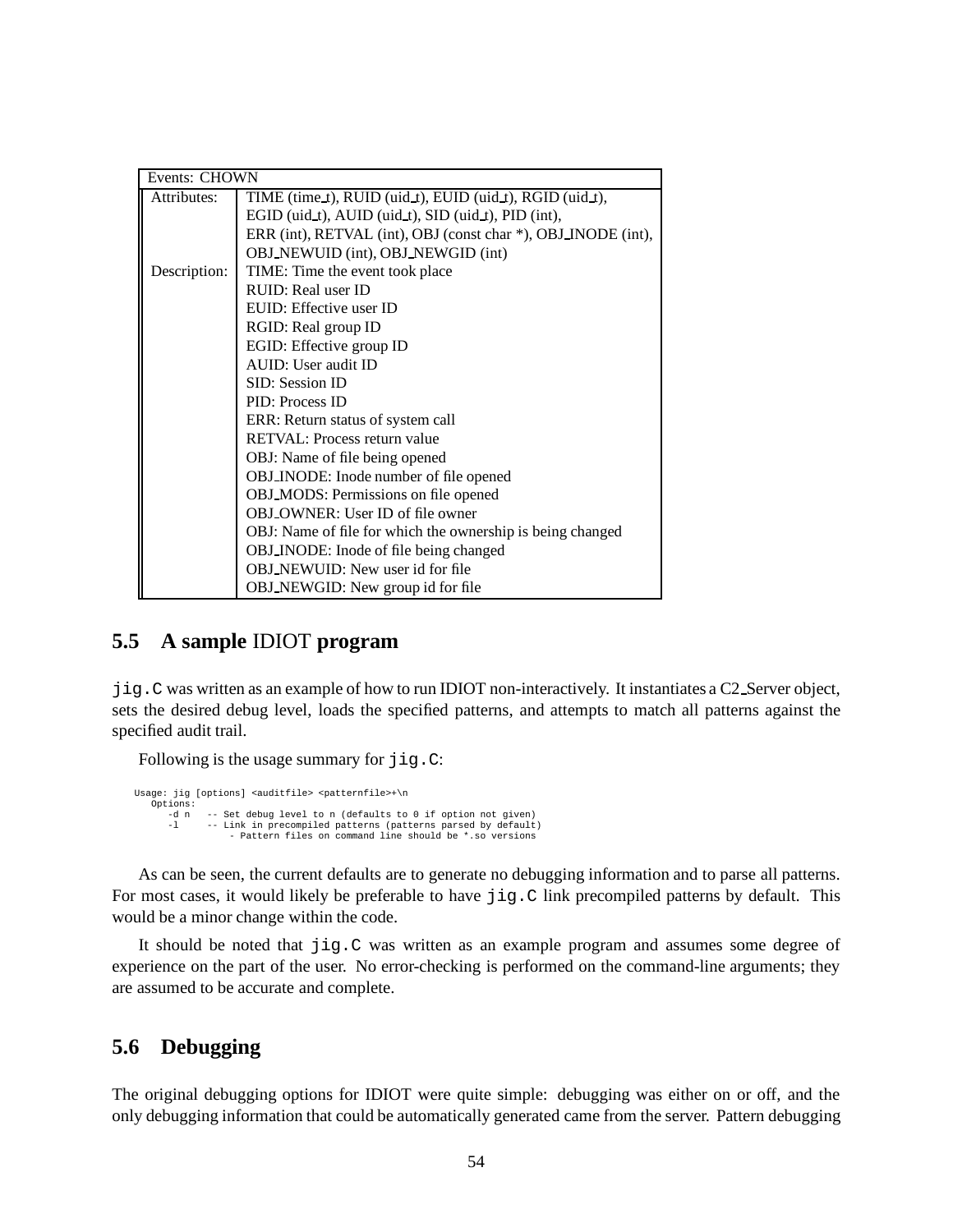information had to be manually inserted into the pattern itself. We decided that more flexibility would be helpful. There are now three levels of debugging:

- Level 1 Only generate server debugging information
- Level  $2$  Only generate pattern debugging information
- Level 3 Generate both pattern and server information

We also decided that the ability to separate the pattern debugging information from the server debugging information would be quite useful. A PERL script, view debug.pl, was developed for this purpose; it is also described below.

#### **5.6.1 Debugging the server**

Debugging within the C2 Server is fairly basic. If the debug level is appropriately set, the server generates information about each audit event it processes. This information includes the type of event, time of occurrence, RUID, EUID, PID, return value, and various event-dependent information, such as program name. This information is now only generated when the debug level is set at 1 or 3. Also, each line of debug output has been prepended with a %S to distinguish it from pattern debugging information.

#### **5.6.2 Debugging patterns**

This section describes how to debug patterns written in the IDIOT pattern language. As the language is especially tailored to specifying pattern transitions, it is difficult to use regular tools such as gdb to debug patterns. To aid debugging, we have provided some rudimentary output routines. The main utility routine we have provided is true print(), which takes a string as a parameter, prints the string to STDOUT, and returns TRUE.

As mentioned above, debugging information for patterns originally had to be generated manually. We decided that having some debugging information generated automatically could be useful, if it were governed by the debug level. To achieve this goal, we modified pat.y to insert the following code into every pattern as it is parsed and translated to C++:

```
int dbug;
extern int true_print(Str );
...
 dbug = S->debug; // executed within pattern constructor
...
    if (dbug > 1)
        true print(''<pattern name> -- <transition name> transition fired'');
```
We decided to only insert calls to  $true\_print()$  at the completion of each transition to allow the user to maintain a fine grain of control over debugging output.

If more debugging information is desired, there are a couple of options. Note that IDIOT uses shortcircuit evaluation of guards, so if any one of the conjunctive clauses is false, then evaluation of the whole clause stops and the transition is not taken. Thus, if a  $true\_print()$  call is placed within a clause, all the preceding clauses must be true before the print will occur. true\_print() itself returns TRUE, which is the identity element for logical-and and has no effect on the evaluation.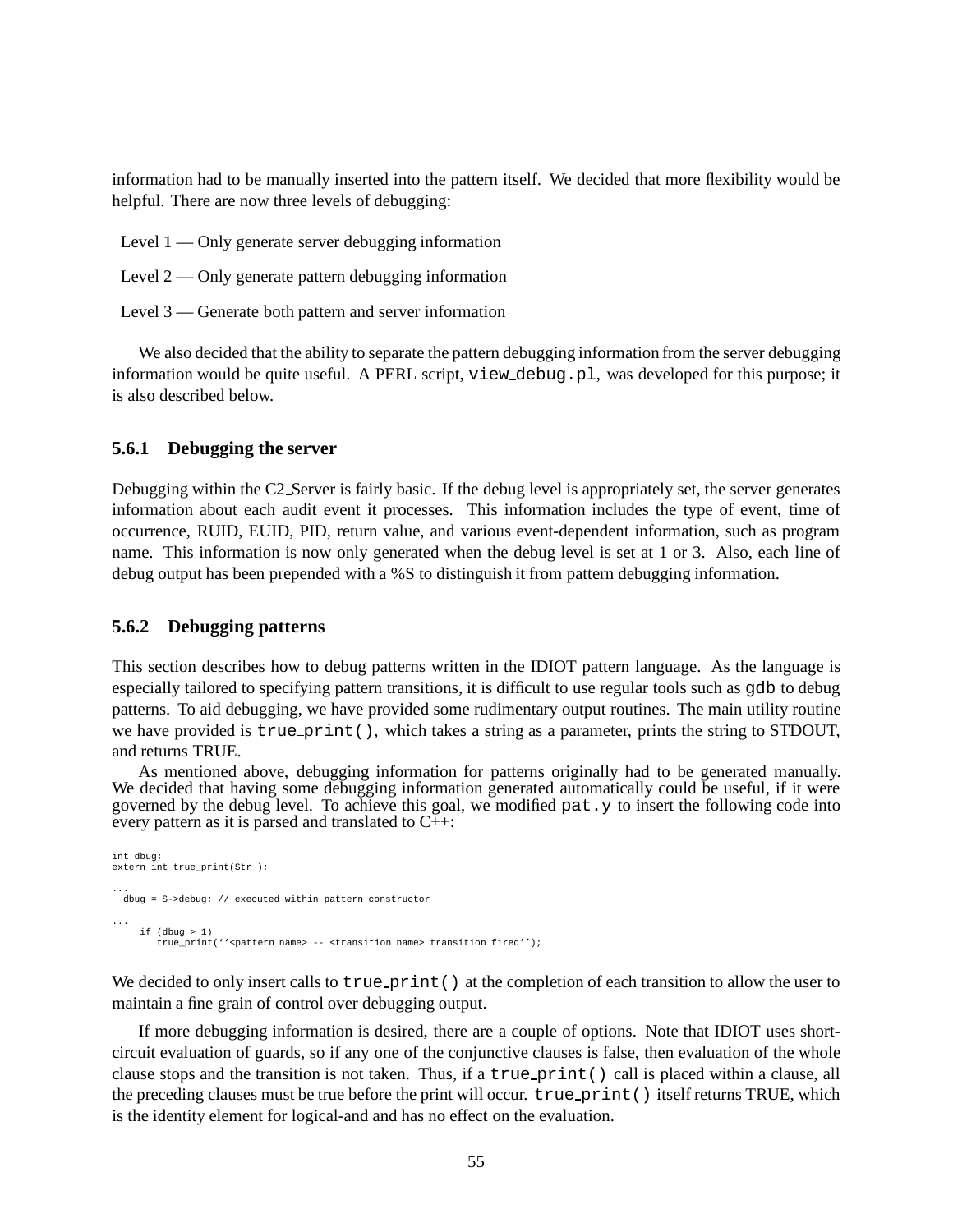For example, if we were interested only in the occurrance of an OPEN W event (from thewriting-to-executablepattern), whether or not it was successful, we could do:

```
trans mod8(OPEN_W)
   <- after_exec;
   -> violation;
   |_ { true_print("Matched OPEN_W event...") && / event occurred */
         this[ERR] = 0 && /* if this operation succeeded */<br>PID = this[PID] && /* and this PID matches that of the exec */<br>FILE = this[OBJ] && /* remember this filename */
        isexec(this[OBJ_MODS]); /* if this file is executable */
end mod8;
```
Note that this call to true print() would **always** be executed, regardless of the debug level. If the statement should be conditional upon the debug level, it could be inserted as follows:

```
trans mod8(OPEN_W)
  <- after_exec;
   -> violation;
   |_{((dbug > 1) ? true_print("Matched OPEN_W event...") : 1) && /* event occurred */<br>this[ERR] = 0 && /* if this operation succeeded */<br>PID = this[PID] && /* and this PID matches that of the exec */
         FILE = this[OBJ] && /* remember this filename */
         isexec(this[OBJ_MODS]);
end mod8;
```
As with an ordinary call to  $true\_print($ , this would leave the value of the guard unchanged. In addition, the debugging information would only be generated if the debug level was set appropriately  $(> 1)$ .

One item to note is that each string passed to  $true$ -print() is prepended with %P before being printed, distinguishing it from the server debugging information.

## **5.7 Interactive debugging**

The C2 appl program can be used to run IDIOT interactively. This can sometimes be useful for debugging purposes. The debug level is initialized to 0. To change the debug level, issue the following command:

```
server debug <debug level>
```
The specified debug level will cause the appropriate debugging information to be printed to STDOUT.

We mentioned above that each pattern's dbug variable is initialized only once, within the pattern constructor. Thus, the dbug variable retains the value of the server debug level *at the time the pattern was instantiated*. This allows the user to dictate which patterns generate debugging information.

For example, if you only wished to debug the executing-particular-pgms pattern while matching several, you would do the following:

```
> ./C2_appl //start C2_appl, debug_level set to 0
tini> dlink <pattern1.so>
tini> dlink <pattern2.so>
//link in N patterns without debug info
...
tini> dlink <patternN.so>
tini> server debug 2
tini> dlink ex_prt_pgms.so
tini> run <audit trail>
```
All of the included patterns would be utilized, but only the executing-particular-pgms pattern would generate debugging information.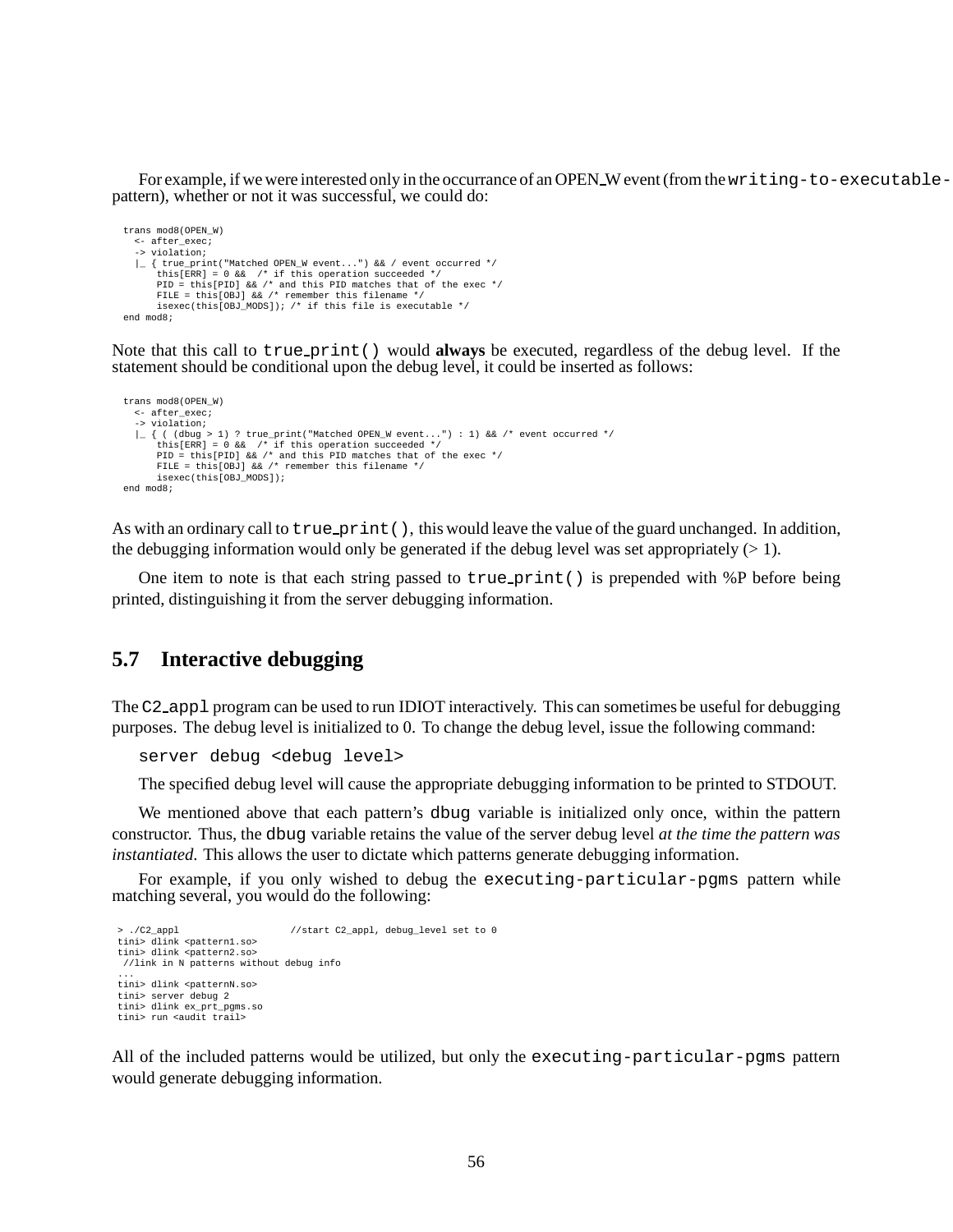## **5.8 Viewing debug information**

As an aid in viewing and understanding debugging information, we developed view debug.pl. This PERL script separates pattern debugging information from server debugging information. Furthermore, it allows both sets of output to be viewed simultaneously with the debugging statements synchronized.

To run it simply type ./view debug.pl, followed by the command line you wish to have passed to jig. view debug.pl will execute ./jig with the specified command line and separate the debugging output into the files pat debug.out (pattern debug information) and C2 debug.out (server debug information). (**NOTE**: view\_debug.pl currently assumes it is in the same directory as jig.) The output is separated according to the presence of the %P at the beginning of pattern debugging output and the %S preceding server debugging output. For each line of output the following occurs:

- $-$  if preceded by %P, the line is numbered and written to pat debug.out, minus the %P, and a blank line (numbered identically) is written to C2 debug.out
- if preceded by %S, the line is numbered and written to C2 debug.out, minus the %S, and a blank line (numbered identically) is written to pat debug.out
- all other lines are simply printed to STDOUT, without affecting the numbering

After view debug.pl has finished, pat debug.out and C2 debug.out may be viewed side by side, allowing the user to see exactly what sequence of events is causing each transition to fire. The line numbers allow easy synchronization while viewing the files.

**NOTE:** While view debug.pl will not currently work with the C2 appl interface, this could be changed with a fairly simple alteration of the PERL code.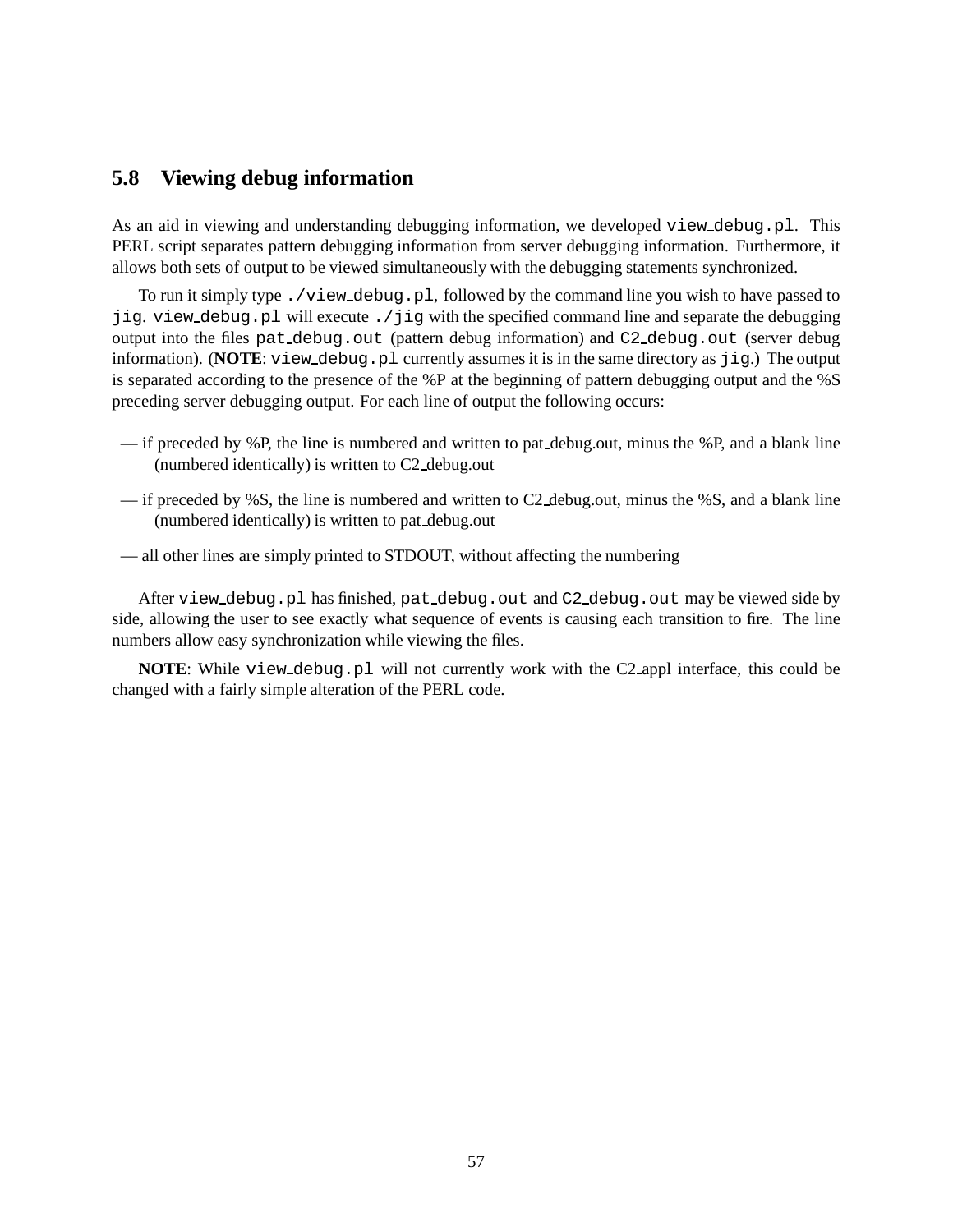## **Chapter 6**

# **Limitations of C2 Audit Trails**

### **6.1 Auditing socket calls on System V (Solaris)**

In SunOs, the abstraction of sockets is built into the kernel. Calls such as socket, connect and accept must cross the system call boundary, and will generate audit records.

However, in System V, the communication abstraction is *streams*. A stream is a data flow path between two endpoint entities. Streams are a generic abstraction for data flow — they are used to implement terminal drivers, sockets and FIFOs in System V versions of UNIX. In particular, the abstraction of sockets is provided by a library built on top of the kernel. Socket calls in this library execute a series of getmsg, putmsg and ioctl calls to interface with System V streams. No audit data is generated that specifically mentions that a socket call has occured. The audit data only shows the System V stream interface calls.

This makes it difficult to write patterns to detect such simple network based attacks as port-flooding and port-walking. A port-flood is where an abnormally high number of connections are received on a single port. The idea is to use up kernel socket resources and denying network access to any other users. A port-walk is a series of connections to ports which attempts to find services running on ports which may be exploited.

Both of these attacks could be detected from an audit trail which contained records for connect and accept events. To simulate this, a wrapper library for the socket library must be written. This wrapper library will generate an audit record to be placed in the audit file, and will then call the original socket library call.

An example below shows how this is done:

```
#include <sys/types.h>
#include <sys/socket.h>
#include <bsm/libbsm.h>
\prime^{\star} the _connect routine is the system call */
extern int connect(int s, struct sockaddr *name, int namelen);
/* write our own connect routine that will generate an audit record */
int connect(int s, struct sockaddr *name, int namelen) {
   struct socket sock;
   int token;
   token_t *m;
   token = au open(); /* allocate an audit token to write info to */
   /* generate a socket token that records the information */
```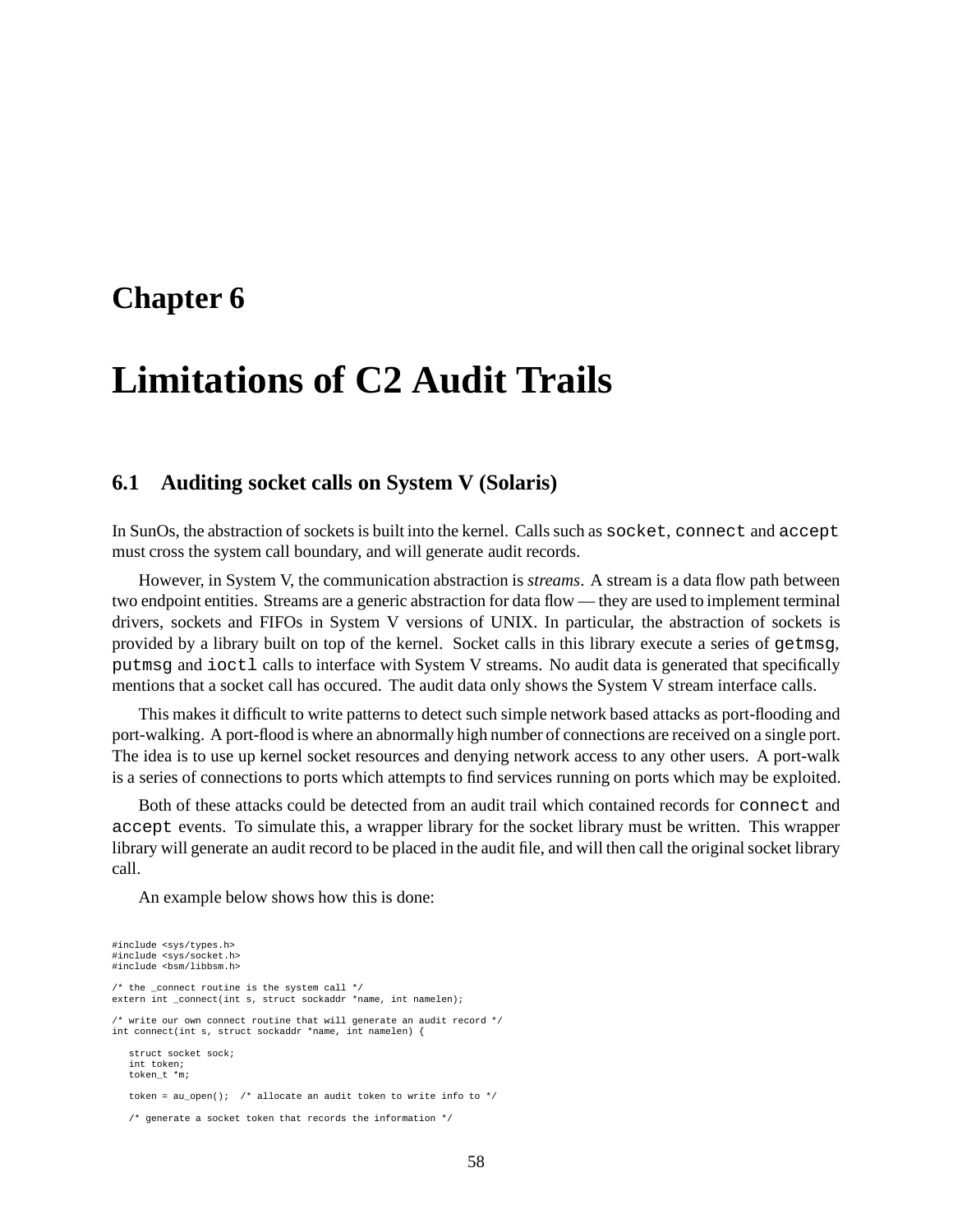```
m = au to socket(sock);
  /* write that socket token to the audit trail */
  return(_socket(domain, type, protocol);
}
```
## **6.2 Auditing operations on symbolic links on System V (Solaris)**

Many of the patterns devised at the COAST lab needed information about system calls that were operating on symbolic links. The pattern that detects the exploitation of the xterm bug, for example, can detect exploitations by seeing if the inode for the log file has changed between the creation and accessing of the file.

Unfortunately, this pattern cannot be used as is with the Basic Security Module C2 logging provided by Sun with Solaris 2.4. For this pattern to work, the audit trail would need to provide, at least, the following information:

- 1. execve: ERROR, EUID, RUID, PID, and program name
- 2. creat: ERROR, PID, initial file name, final file name, and inode number
- 3. open: ERROR, PID, initial file name, final filename, and inode number
- 4. close: ERROR, PID, inode, initial file name, and final file name
- 5. chown: ERROR, PID, inode, initial file name, and final file name
- 6. chmod: ERROR, PID, inode, initial file name, and final file name
- 7. access: ERROR, PID, inode, initial file name, and final file name
- 8. stat: ERROR, PID, inode, initial file name, and final file name

The only items that require explanation are the file names. If we have a symboliclink sym1 that points to a file fill then a call to chmod ("sym1", mode) would require an audit trail record that would indicate that the chmod system call was executed on the initial file name sym1 and the final file name fil1. The inode should be the one corresponding to the final name.

The audit trail generated by the Basic Security Module provided with Solaris 2.4 violates the file names requirement. To see why this is important, consider the following fragment of a setuid C program called xtermbug:

```
/* Create a log file called xtermbug.log */
 if( creat("xtermbug.log",0) > -1 ) {
   /* The permisions of the created file were set to 0x00000. Change them
      to something more reasonable */
   if( chmod("xtermbug.log",S_IRWXU|S_IRWXG|S_IRWXO) == -1 ) {
     fprintf(stderr, "Could not change the permission of file
xtermbug.log\n");
    }
  } else {
   fprintf(stderr, "Could not create log file xtermbug.log\n");
 }
```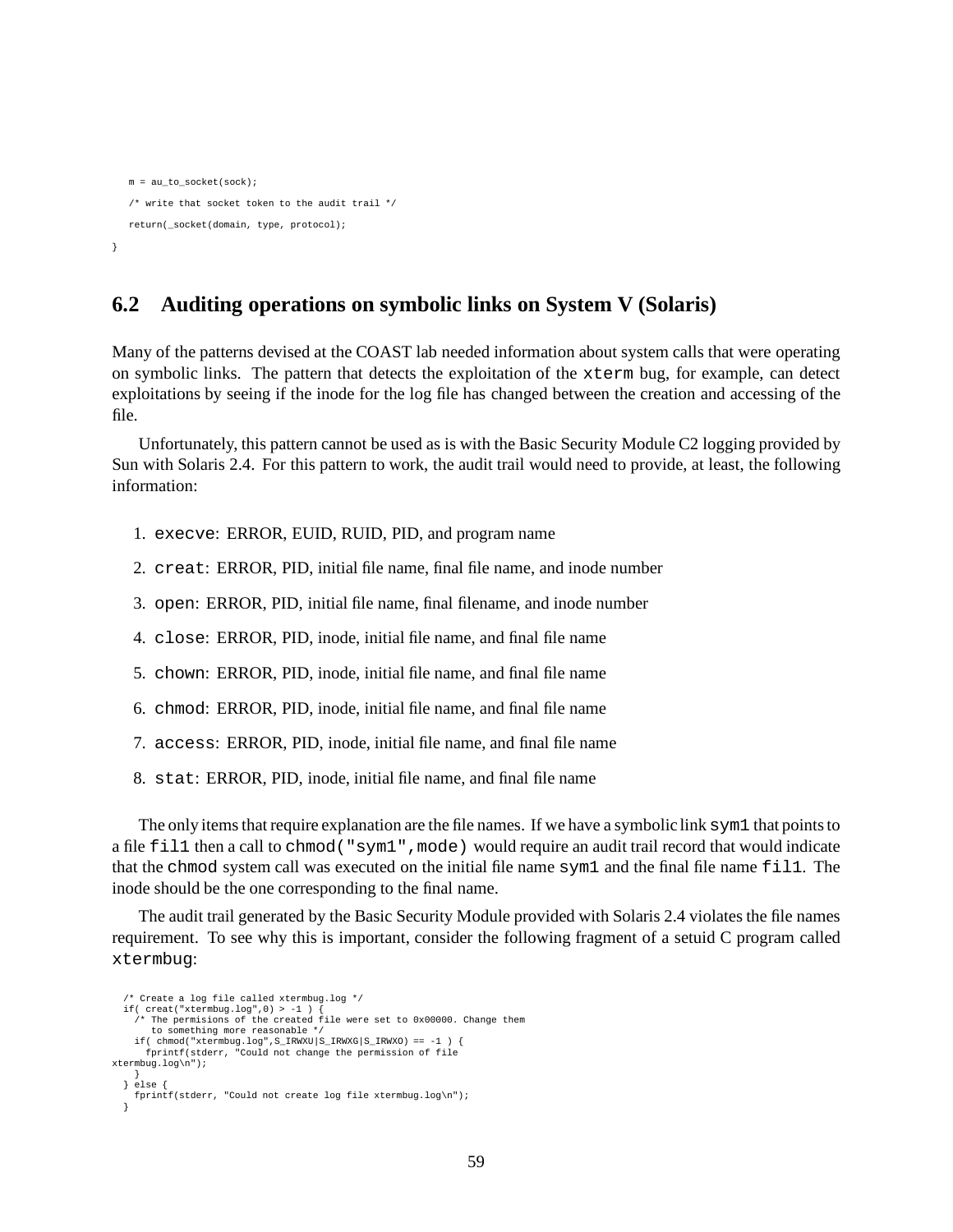and an attack script that will exploit the vulnerability described in this document is called xtermbug.exploit:

#!/bin/sh mknod xtermbug.log p xtermbug & sleep 1 mv xtermbug.log junk ln -s /homes/krsul/break\_me xtermbug.log cat junk cat /homes/krsul/break\_me

This attack can not be detected by the pattern described in this document *if* using the Basic Security Module logging in Solaris 2.4. The audit trail generated for this session, reformatted for clarity and brevity, with the attacker called *gollum*, and the victim called krsul, is:

```
1 execve(2) - path,/home/gollum/xtermbug.exploit - EUID gollum - RUID
gollum
 2 execve(2) - path,/usr/sbin/mknod - EUID gollum - RUID gollum
3 mknod(2) - argument,2,0x11b6,mode - argument,3,0x0,dev
              4 path,/.mordor/home/gollum/xtermbug.log - EUID gollum - RUID
gollu
m
   chown(2) - argument, 2,0x341, new file uid - argument, 3,0x341, new file
gid
 6 path,/.mordor/home/gollum/xtermbug.log - EUID gollum - RUID
gollu
m
 7 execve(2) - path,/homes/krsul/bin/xtermbug - EUID krsul - RUID gollum
8 execve(2) - path,/usr/bin/sleep - EUID gollum - RUID gollum
 9 execve(2) - path,/usr/local/bin/mv - EUID gollum - RUID gollum
10 rename(2) - path,/.mordor/home/gollum/xtermbug.log
11 path,/.mordor/home/gollum/junk - EUID gollum - RUID gollum
12 execve(2) - path,/usr/bin/ln - EUID gollum - RUID gollum
13 symlink(2) - text,/homes/krsul/break_me - path,/.mordor/home/gollum/xte
rmbug
.log
                 14 EUID gollum - RUID gollum
15 execve(2) - path,/usr/bin/cat - EUID gollum - RUID gollum
16 creat(2) - path,/.mordor/home/gollum/xtermbug.log
argument,3,0x2,stropen:
flag
               17 EUID krsul - RUID gollum
18 chmod(2) - argument,2,0x1ff,new file mode - path,/homes/krsul/break_me
19 EUID krsul - RUID gollum
20 execve(2) - path,/usr/bin/cat - EUID gollum - RUID gollum
```
Notice that in line 20, the audit trail indicates that the chmod(2) system call was made to the file */homes/krsul/break me*. While this is ultimately true, it does little to help detect the exploitation of the vulnerability. The pattern design specifically looks for a chmod or chown to the same file name as the creat but with different inode numbers. The audit trail should mention that the original call was made to file xtermbug.log.

### **6.3 Write events are not audited**

Some patterns need to detect WRITE events. However, in the Solaris BSM audit trail the write events are subsumed under the OPEN event. So the audit trail for a write looks as follows (output of praudit):

```
header,136,2,open(2) - read,write,,Tue Feb 20 18:53:34 1996, + 846005000 msec
path,/home/mcrosbie/myIDIOT/audit_data/executable
attribute,100711,mcrosbie,mcrosbie,8388638,193085,0
subject,-2,mcrosbie,mcrosbie,mcrosbie,mcrosbie,20085,0,0 0 0.0.0.0
return,success,4
```
The audit trail was gathered with the fw audit mask flag. This gathers data about file writes. The open call is recorded, but the write call is not. The above audit trail corresponds to the following code fragment: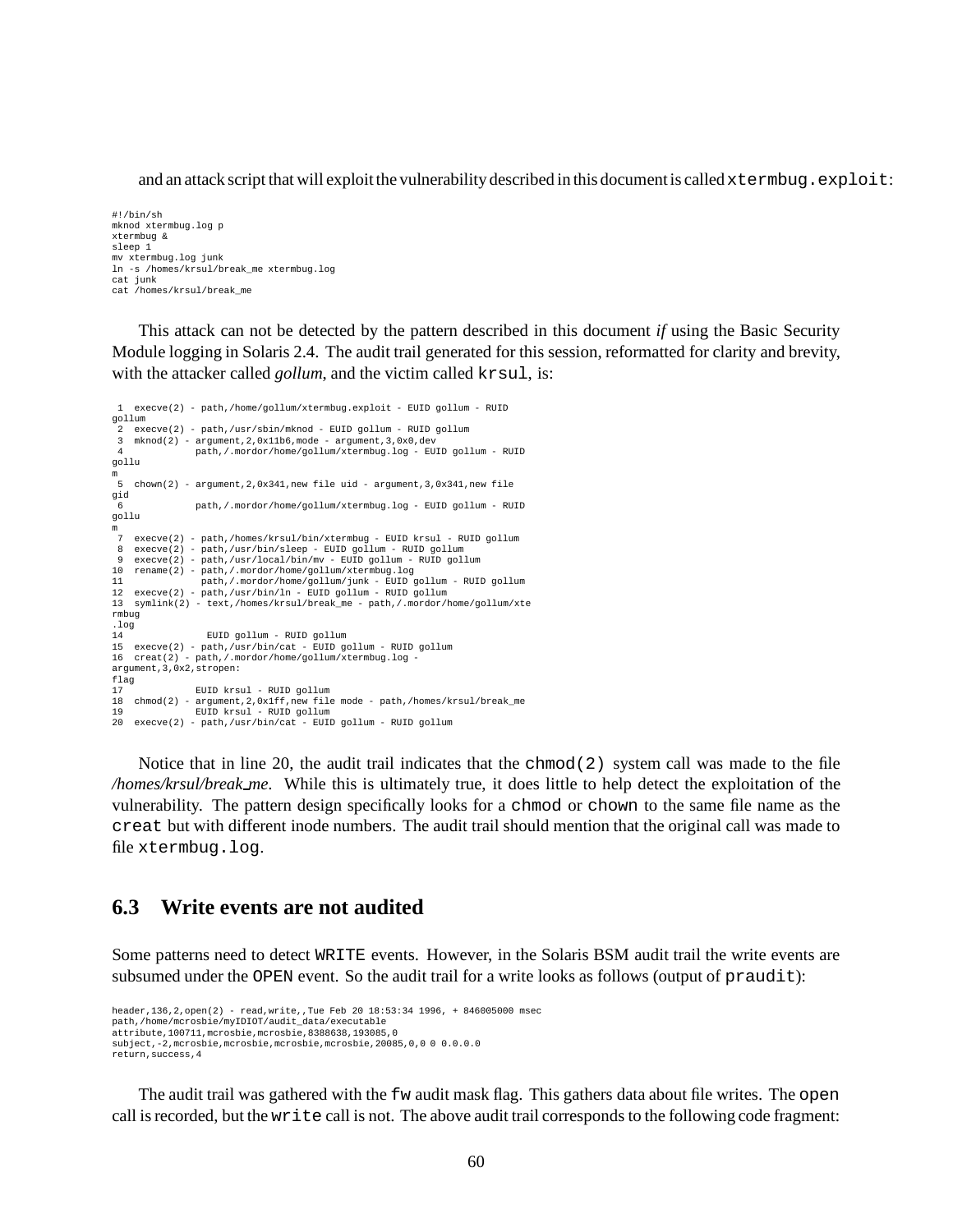```
if( (fd=open("./executable", O_RDWR)) < 0) {
perror(" open: ");
exit(1);
}
 printf("Exploit: writing to executable...\n");<br>if( write(fd, "abcdef", 6) < 6) {<br>perror(" write: ");<br>exit(1);
}
```
Thus, we are forced to detect writes to executable files by detecting the opening of the file, and not the actual write.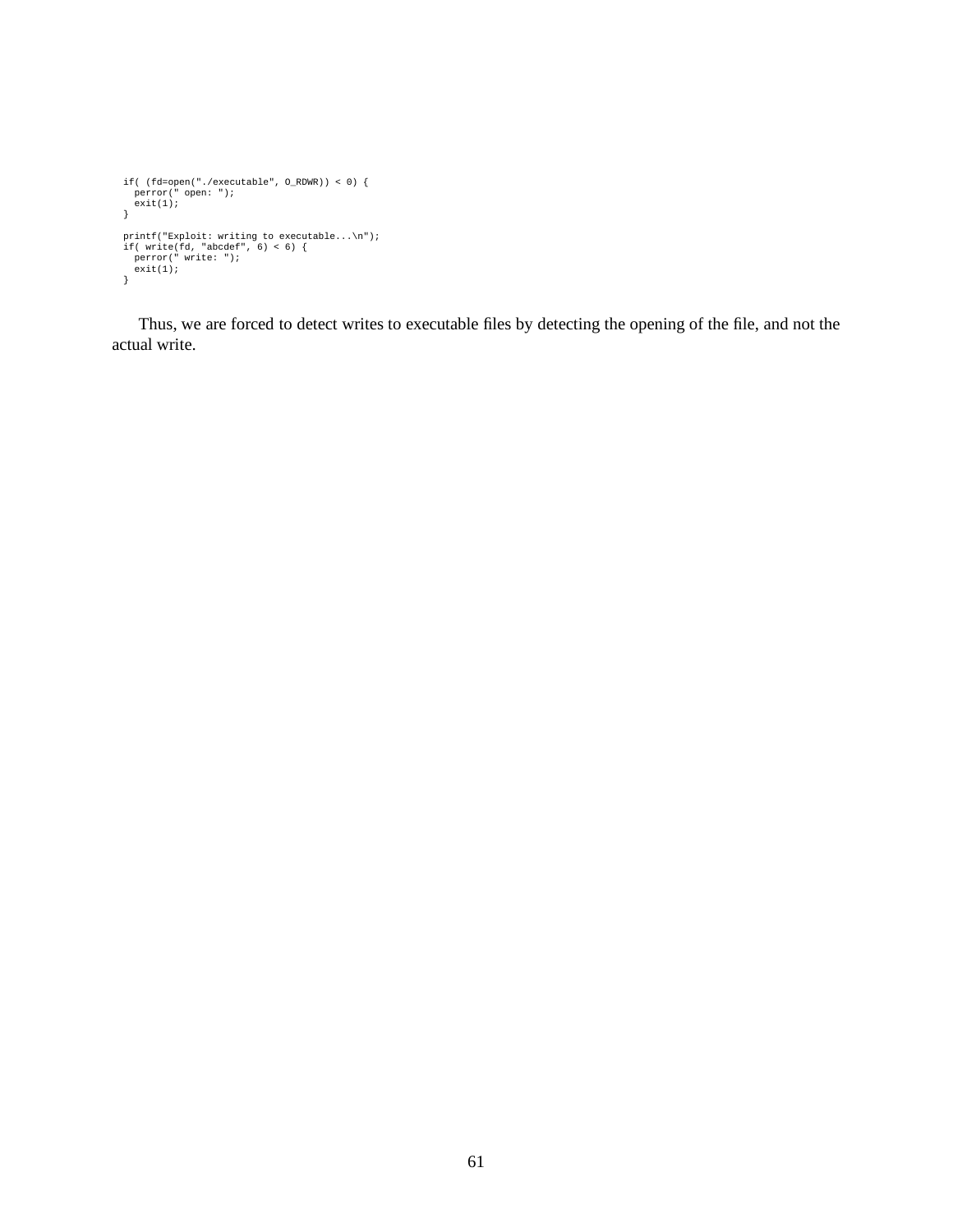**Chapter 7**

**Source Code**